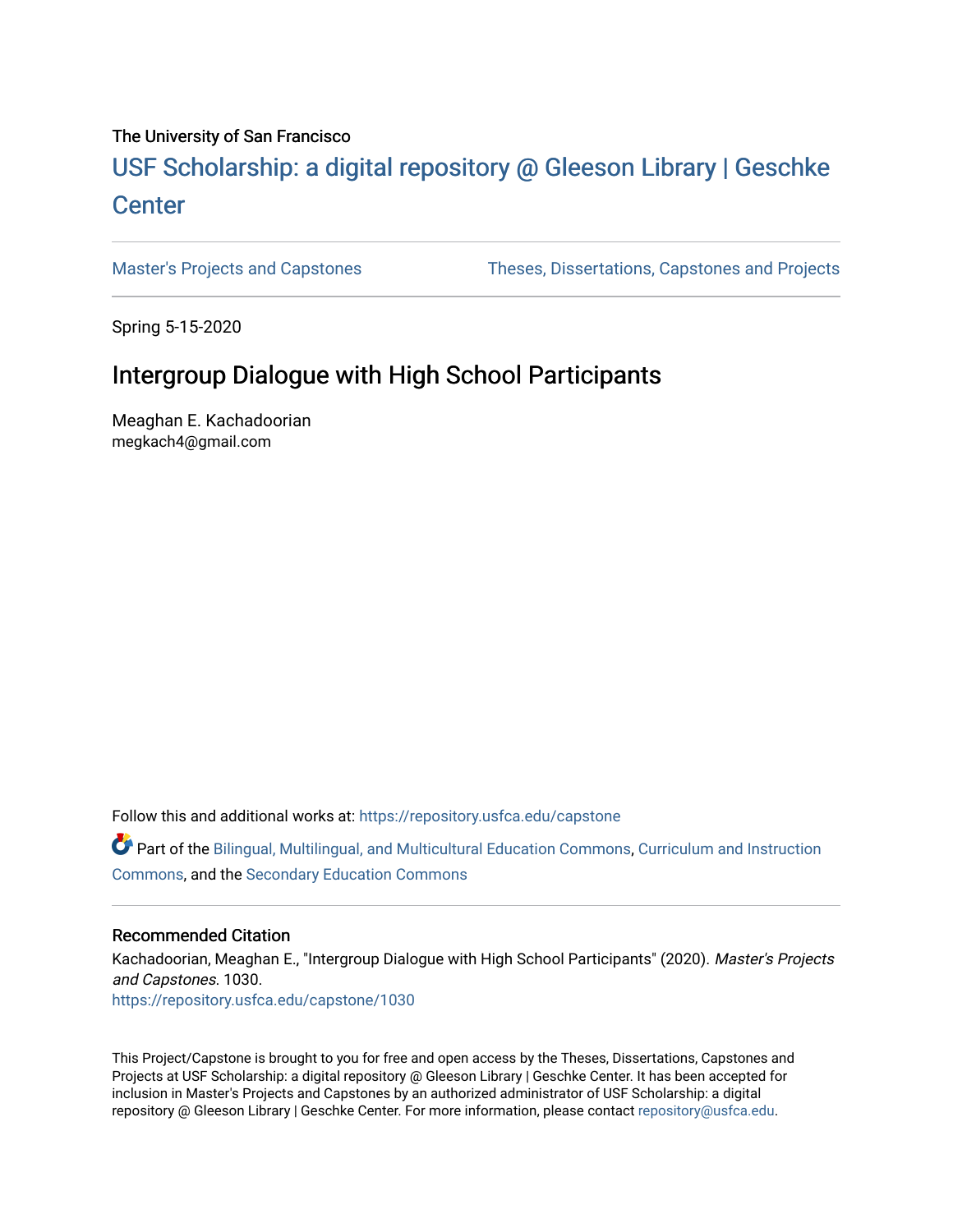University of San Francisco

# **Intergroup Dialogue with High School Participants**

A Field Project Proposal Presented to The Faculty of the School of Education International and Multicultural Education Department

In Partial Fulfillment Of the Requirements for the Degree Master of Arts in International and Multicultural Education

> By Meaghan Kachadoorian May 2020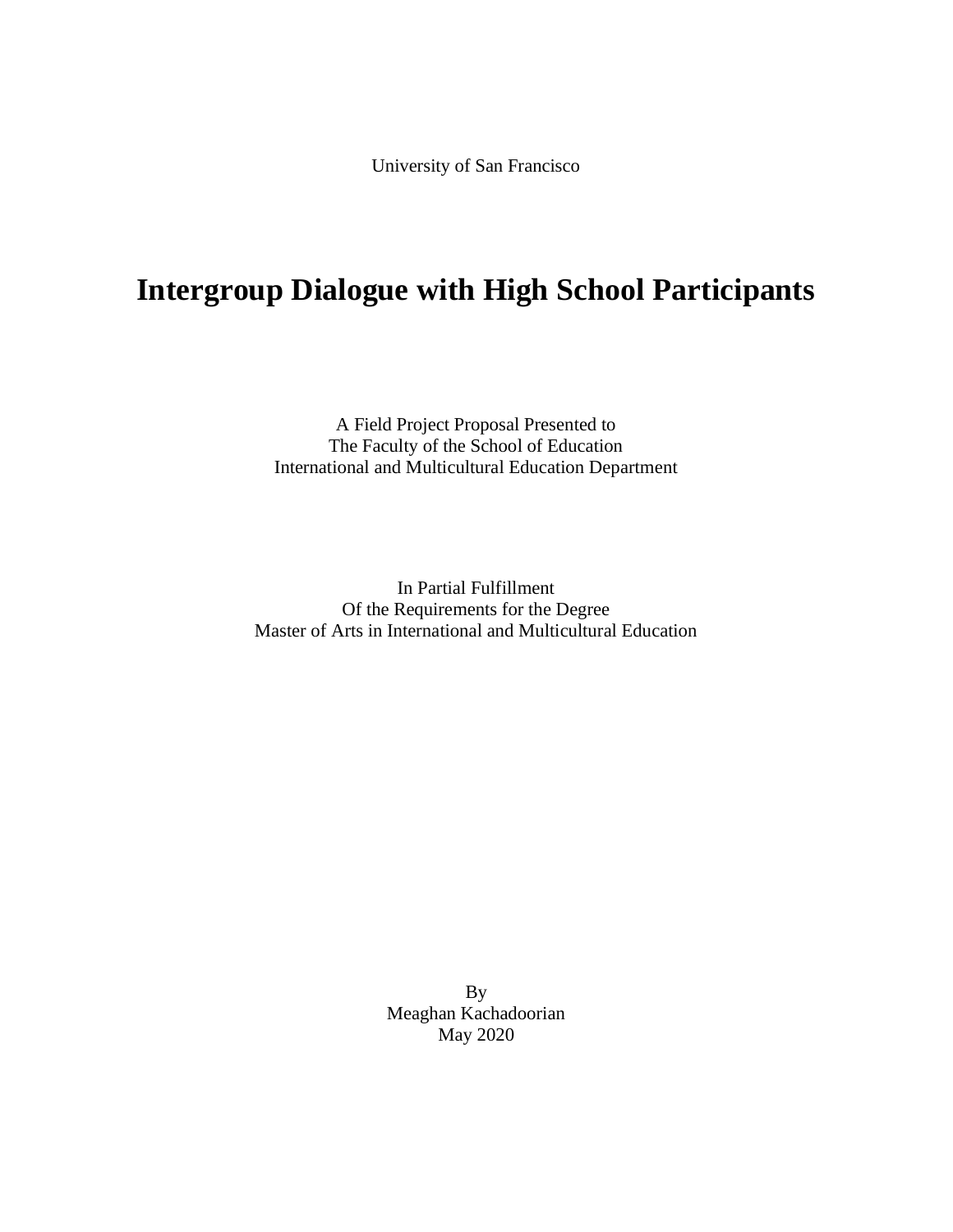# **Intergroup Dialogue with High School Participants**

In Partial Fulfillment of the Requirements for the Degree

# MASTER OF ARTS

in

# INTERNATIONAL AND MULTICULTURAL EDUCATION

by Meaghan Kachadoorian May 2020

# UNIVERSITY OF SAN FRANCISCO

Under the guidance and approval of the committee, and approval by all the members, this field project (or thesis) has been accepted in partial fulfillment of the requirements for the degree.

 $\frac{1}{2}$  , the contract of the contract of the contract of the contract of the contract of the contract of the contract of the contract of the contract of the contract of the contract of the contract of the contract of t

Approved:

fessica Dlundell (di Instructor/Chairperson Date

5/20/20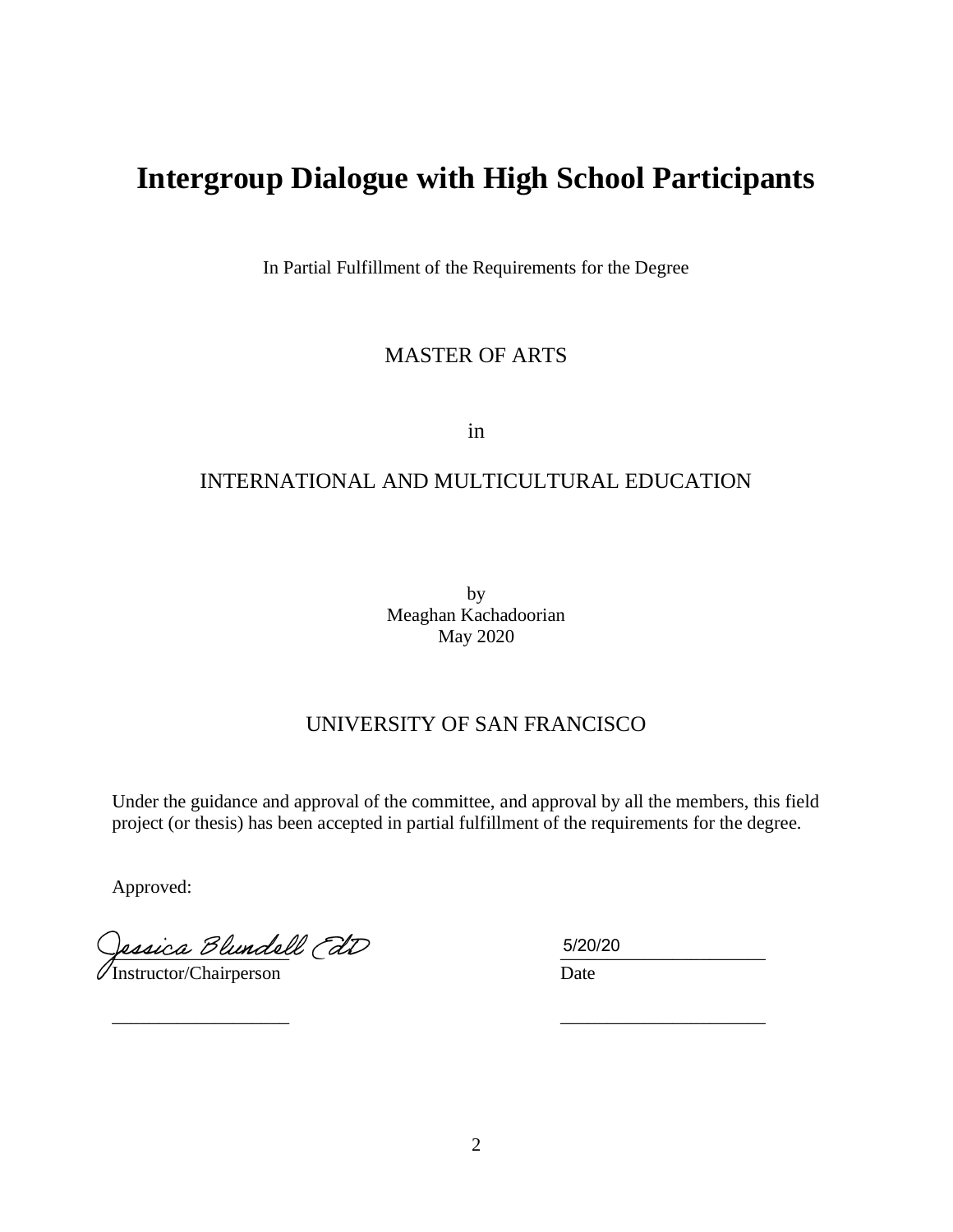# TABLE OF CONTENTS

Page

| Acknowledgements<br>Abstract                                                                                                                                                                                                                                      | $\mathbf{ii}$<br>iii                                                 |
|-------------------------------------------------------------------------------------------------------------------------------------------------------------------------------------------------------------------------------------------------------------------|----------------------------------------------------------------------|
| Chapter $I$ – Introduction                                                                                                                                                                                                                                        | 1                                                                    |
| <b>Statement of the Problem</b><br>Background and Need<br>Purpose of the Project<br><b>Researcher Positionality</b><br><b>Theoretical Framework</b><br>Methodology<br>Significance of the Project                                                                 | $\mathbf{1}$<br>3<br>$\overline{4}$<br>5<br>5<br>$\overline{7}$<br>9 |
| Chapter $II$ – Review of the Literature                                                                                                                                                                                                                           | 10                                                                   |
| Introduction<br>Dialogue as Critical Peace Education<br>Dialogue's Collective and Liberatory Process<br>Review of the Population: High School Students<br>Summary                                                                                                 | 10<br>11<br>15<br>17<br>19                                           |
| Chapter III – The Project and Its Development                                                                                                                                                                                                                     | 21                                                                   |
| Phenomenology results<br>Group forming<br>Social group identity<br>Social issues through personal perspectives<br>Moving forward for social change<br>Discussion<br>Brief Description of the Project<br>Development of the Project<br>Presentation of the Project | 21<br>22<br>25<br>29<br>36<br>42<br>46<br>47<br>48                   |
| Chapter IV – Conclusions and Recommendations                                                                                                                                                                                                                      | 49                                                                   |
| Conclusions<br>Recommendations                                                                                                                                                                                                                                    | 49<br>50                                                             |
| References                                                                                                                                                                                                                                                        | 54                                                                   |
| Appendix                                                                                                                                                                                                                                                          | 58                                                                   |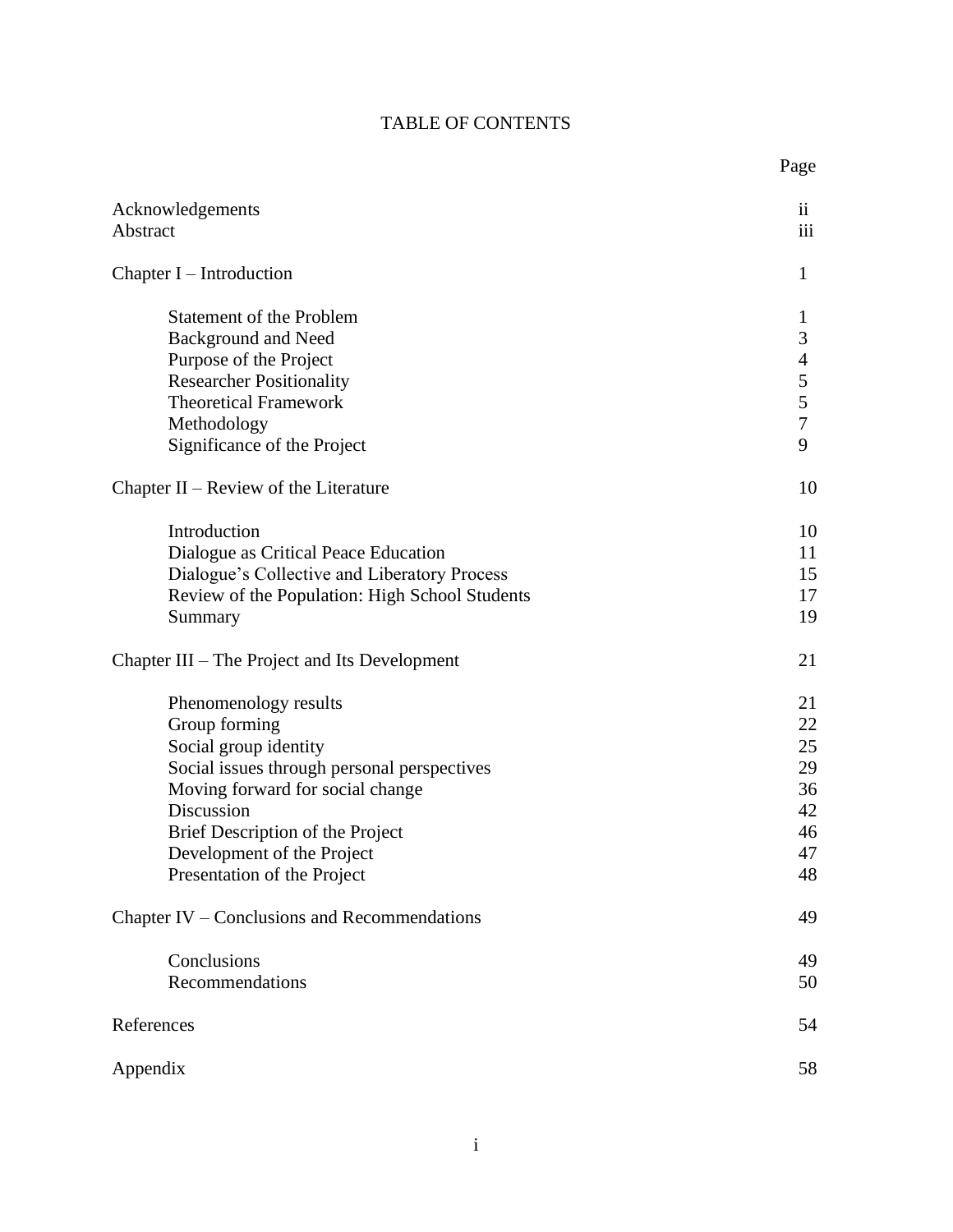# **ACKNOWLEDGEMENTS**

*To those who have been facilitators for me who have supported my process of self-discovery and my attempt to live out a life I believe in -*

*Sakeenah, Heidi, Virginia, Michael, Amanda, Karelle, Becca, Nina, Bean, Mario, René, Chelsea, Si, Amaris, Anne, Rulos, Tati, Kara, Sharrin, Charlie, Gaby, Mike, Teddy, Kyrstin, Rachel, Spencer…*

*All the students who I have had the honor of knowing. Thank you for trusting me and having the courage to be yourselves and unresting in your deep knowing that the world can be made to be a fairer, more loving, and more just place;*

*My dear friend, co-facilitator, and co-researcher on this project. Sonal Shivanjni Lal, thank you for the huge impact you have had on my life and for continually reminding the world of compassion in the pursuit of justice;*

*Professor Jimenez, Professor Bajaj, Jessie, Colette, and everyone in I.M.E. for helping this project flower so that it may bear fruit in the future;*

*and my family, Caroline, Christopher, Jimmy, and the most supportive parents in the world.*

*Thank you to Priya, Oliveira, Stella, Malzi, Cheryl, Eufemia, and T for participating in the dialogue group for this research.*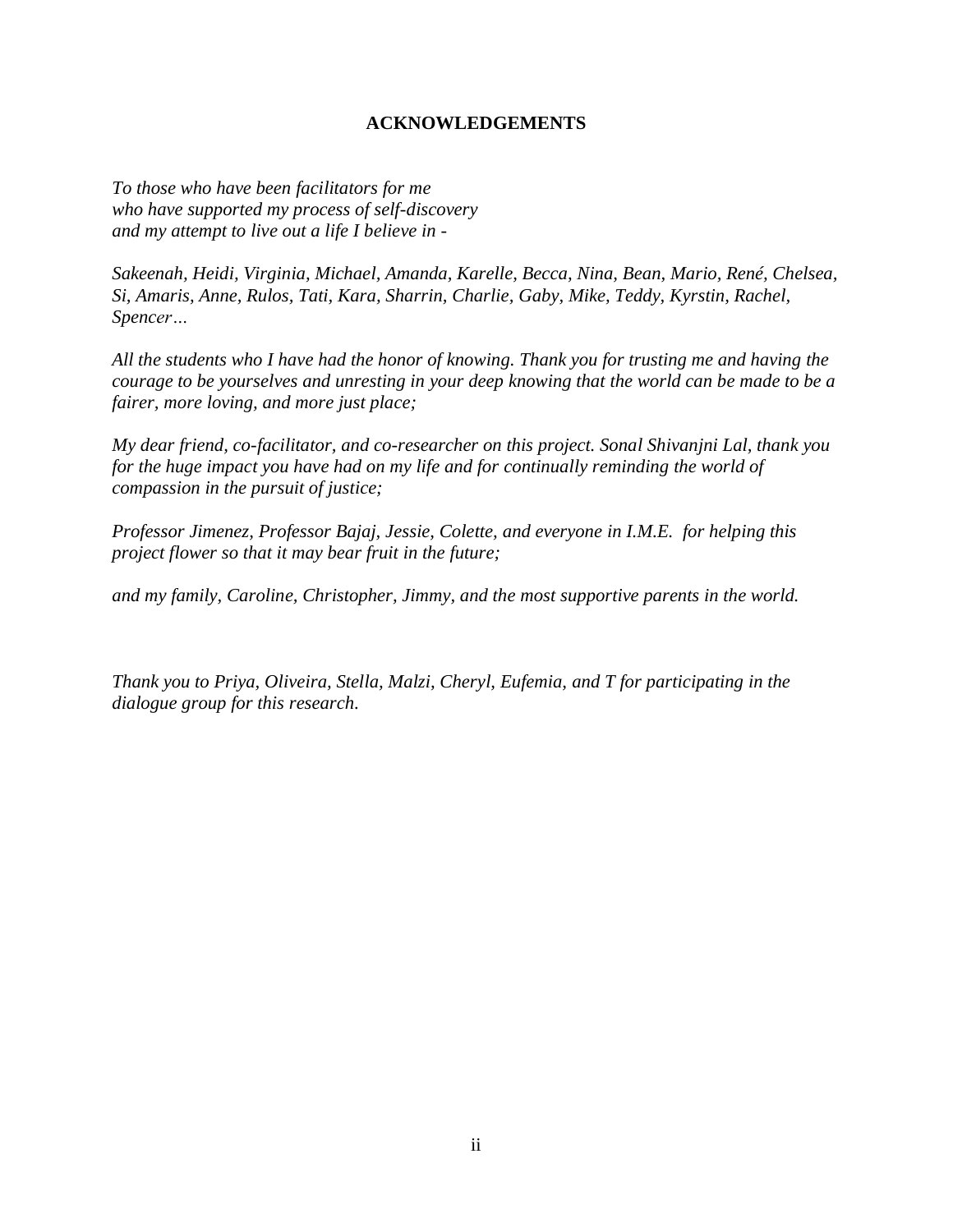#### **ABSTRACT**

Liberatory education facilitates identity expression, promotes empathy and understanding across difference, and builds capacity for recognizing and resisting oppressive social structures. However, many students' educational experiences lack intentional practices that subvert societal intolerance. Without these practices, education can perpetuate social group divide without empowering students to create social change. The practice of dialogue, specifically critical intergroup dialogue, brings together participants from various social group identities in facilitated conversations in pursuit of social transformation. This project is an exploration of intergroup dialogue with high school students. For the research, I carried out a phenomenological study by co-facilitating a dialogue group with seven youth from six countries. The analysis of the study data, namely of the students' insights, informed the curriculum presented in this field project. The curriculum is meant for practitioners to adapt to their community contexts. In order to build a more peaceful world and to respond to violence against marginalized communities, it is imperative to continue to develop critical peace education interventions that respond to racial, class, sociopolitical, gender, national and religious conflict. This study and corresponding curriculum respond to this need by making critical intergroup dialogue more accessible to high school students.

iii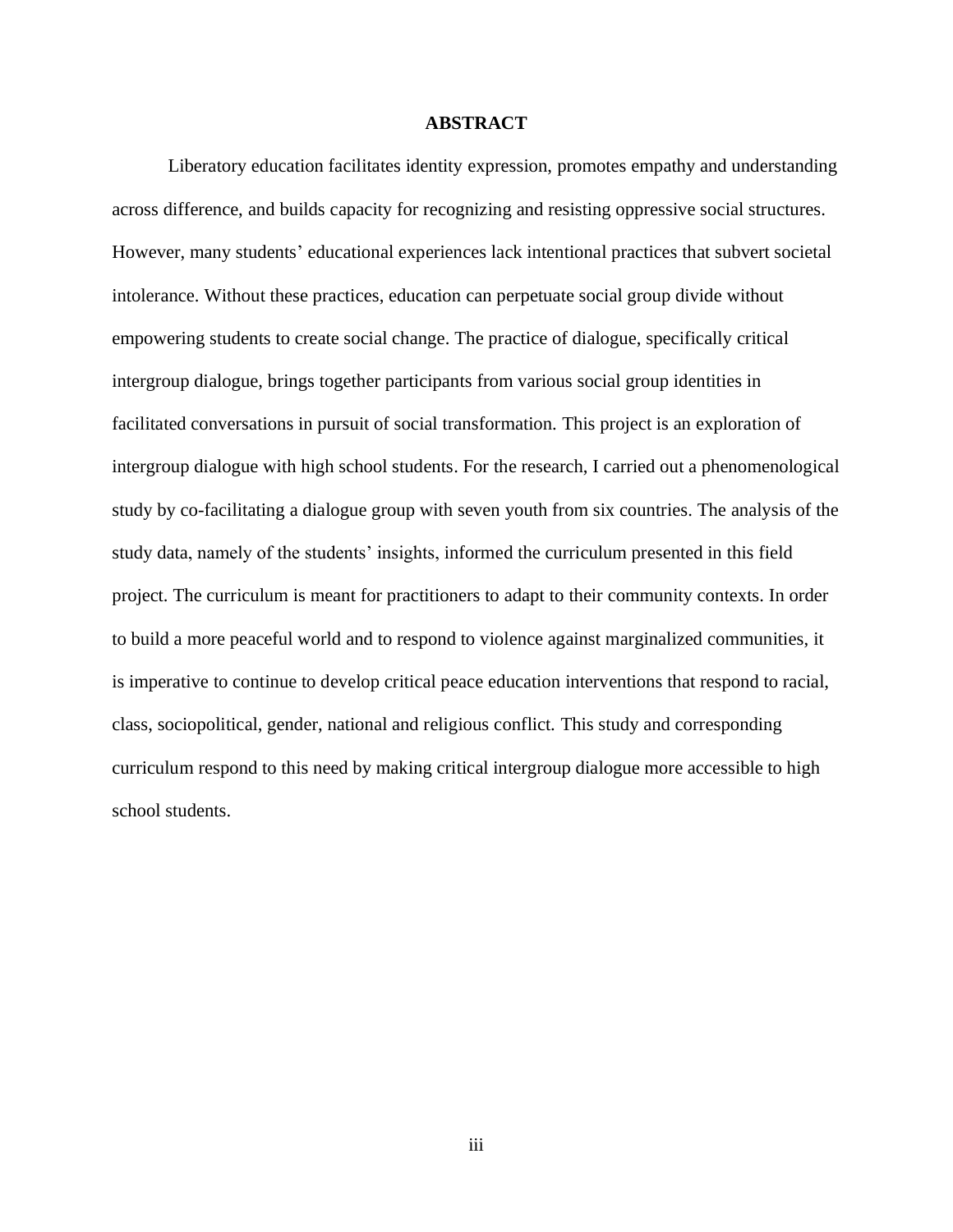#### **CHAPTER I**

# **INTRODUCTION**

#### **Statement of the Problem**

As youth express their knowledge and identities in education spaces, they are subjected to the dominant norms and values of society. The wealth of ethnic, linguistic, racial, and national diversity across U.S. public schools continues to flourish, while official state policy and a 'hidden curriculum' fail to honor students' experiences or attempt to erase them outright. In 2018, over 400 languages were spoken at home among U.S. public school students, with 50 languages appearing on at least one state's top five list (Office of English Language Acquisition, 2018). Smith (2012) expresses that the way that difference is represented in educational texts and practices reveals problematic societal beliefs that impact indigenous students and students from other minority ethnic groups (p. 12). Despite social marginalization and violence, students persevere in their pursuit of education; an estimated 65,000 undocumented students graduate from U.S. high schools every year (U.S. Department of Education, 2015).

Students experience social division and inequity outside and within school walls, and the need for multicultural and culturally relevant education is well documented (Nieto, 2005; Ladson-Billings, 1995). Students are subjected to overlapping injustice based on their intersectional identities. LGBTQ youth, for example, are consistently targeted in hate crimes perpetrated in both school and public settings (Dessel, 2010). And, as Meyer (2012) demonstrates, experiences of anti-queer violence invariably depend on victims' multiple social group identities of race and class (Meyer, 2012). There exists the need both for the affirmation of students' multiple and intersectional identities through culturally responsive pedagogy as well as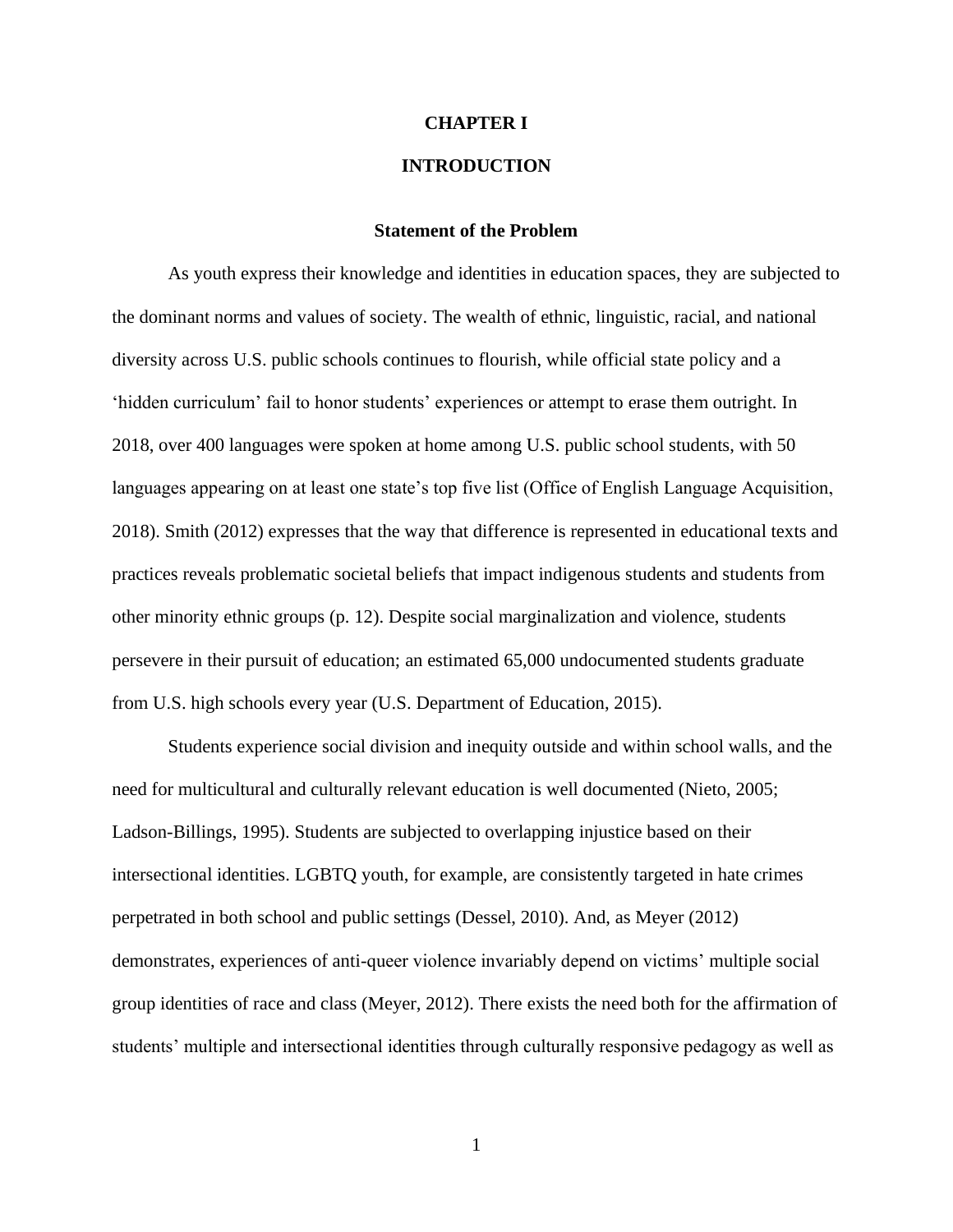education that recognizes sociopolitical context and challenges inequitable educational and social realities (Nieto, 2005, p. 56-7).

The need for building understanding across social group identity difference and education for social transformation is immediate: xenophobia and prejudicial attitudes are socially encoded, normalized, and amplified by the state. Policies such as (a) the February 2017 executive order effectively banning Muslims from entering the United States; (b) the September 2017 rescinding of DACA; (c) the April 2019 disallowing of transgender military members; (d) repeated acquittals of police for the murder of people of color are examples of this. As youth come of age in this environment of heightened conflict and prejudice, they are in the process of extraordinary development: they are at a crucial stage of social identity formation, discovery of political values, and encoding of attitudes toward 'the other' (Hjerm et al., 2018).

As Dessel (2010) describes in her work on prejudice in schools, many youth lack consistent opportunities for meaningful exchange with out-group peers in their educational environments. Youth are coming of age in societies, globally, that perpetuate cross-group intolerance and violence by the centralized state against marginalized communities. Without intentional conversation across social group identity division, the capacity for responding to social injustice and creating liberatory alternatives is stunted.

Dialogue, in a broad sense, confronts ingrained, inherited, and/or perceived narratives of the self and others that are perceived as wholly true and unfaltering. The process of sharing and listening in a facilitated group conversation known as intergroup dialogue can confront stereotypes, bring about trusting relationships, make commonality more visible, and foster dedication to social justice (Dessel, 2010, p. 562). Curriculum and facilitation of dialogue intentionally recognizes how social power and injustice have shaped participants' lived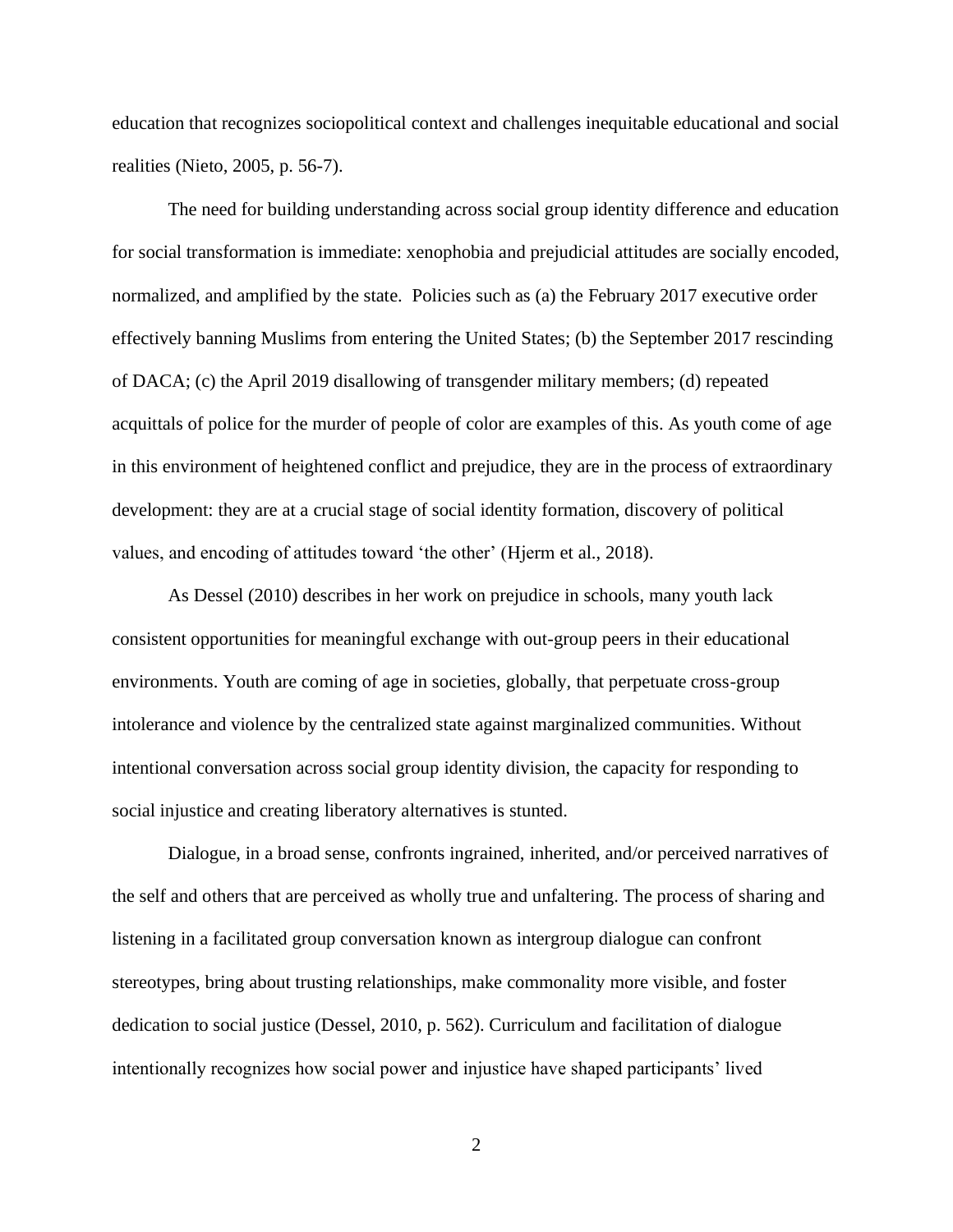experiences, and is a critical intervention responding to social marginalization (Dessel, 2010, p. 562).

## **Background and Need**

In the field of intergroup dialogue, there is a need for research dedicated to high school participants. In particular, there is a need for work that centralizes the insights of high schoolaged youth. In the literature, findings on intergroup dialogue such as best practices in facilitation are most heavily focused on university settings (Moss et al., 2017); in particular, the multi-year university study analyzed by Nagda, Gurin, and Zuniga in *Dialogue Across Difference: Practice, Theory, and Research on Intergroup Dialogue* (2013) is an important study dedicated to university student participants (Moss et al., 2017, p. 235). Even so, research indicates that critical dialogue which includes the exploration and analysis of marginalization and privilege among participants with different social identities takes place across formal and informal cultural contexts and educational spaces (Laman et al., 2012, p. 198).

As Moss et al. (2017) articulate, there is a need for further research on the impacts of intergroup dialogue to fields and contexts outside of higher education such as communities, the field of counseling, and high schools. Studies focused on the effectiveness of intergroup dialogue in reducing prejudice among high school students include Wayne (2008) and Griffin et al. (2012). Two additional notable studies that address this need are by Fisher and Checkoway (2011), who carried out an intergroup dialogue program with high schoolers in the Metropolitan Detroit area and discussed best practices, and Ungerleider (2012), who chronicled the practice of dialogue on peacebuilding youth exchange programs. Using their work as a model and guide may allow this study to contribute to a more robust body of best practices of intergroup dialogue for high school students.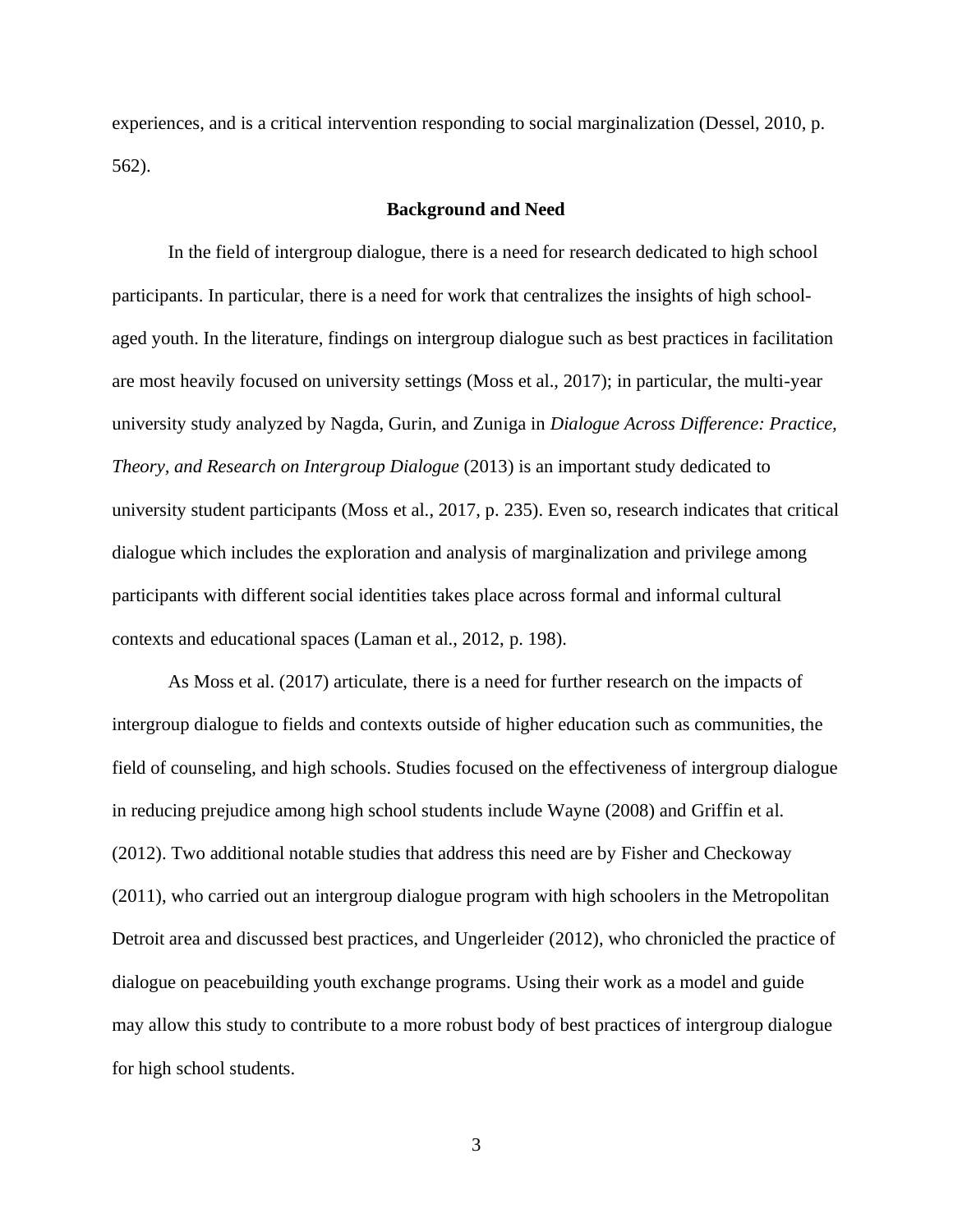### **Purpose of the Project**

The purpose of this project is to explore the process of intergroup dialogue (namely social group identity, storytelling, and youth political development) in order to compile best practices of intergroup dialogue for high school students in a curriculum guide for practitioners. The research will be generated by co-facilitating a remote dialogue group with youth participants in order to compile insights on how dialogue can be applied with empowering, culturally relevant, and trauma-sensitive practices. I intend to use participants' insights and my analysis of our dialogue to create a curriculum that guides a high school group through the four stages of dialogue. The intended audience is youth practitioners to adapt and implement the guide to their community contexts as well as for organizations, schools, or funders to gain support for their projects.

#### **Researcher Positionality**

My journey into the work of facilitating educational experiences for peace and understanding comes from my family history. My great-grandparents were Armenian genocide survivors, and I value my last name as a source of resilience possessed by people everywhere. In high school, as I was shaping my own identity and values, I came to understand the power of story in relating across cultures as I found strength in resisting oppressive human migration restrictions, unjust capitalistic economic structures following colonial order, and racism and xenophobia. Since then, I have worked with students from over a dozen countries in regions including Latin America, the Caribbean and the U.S. in peacebuilding education spaces that build resistance through youth led community action projects. It is in that context I was trained in dialogue facilitation and came to appreciate the process as a critical peace education project.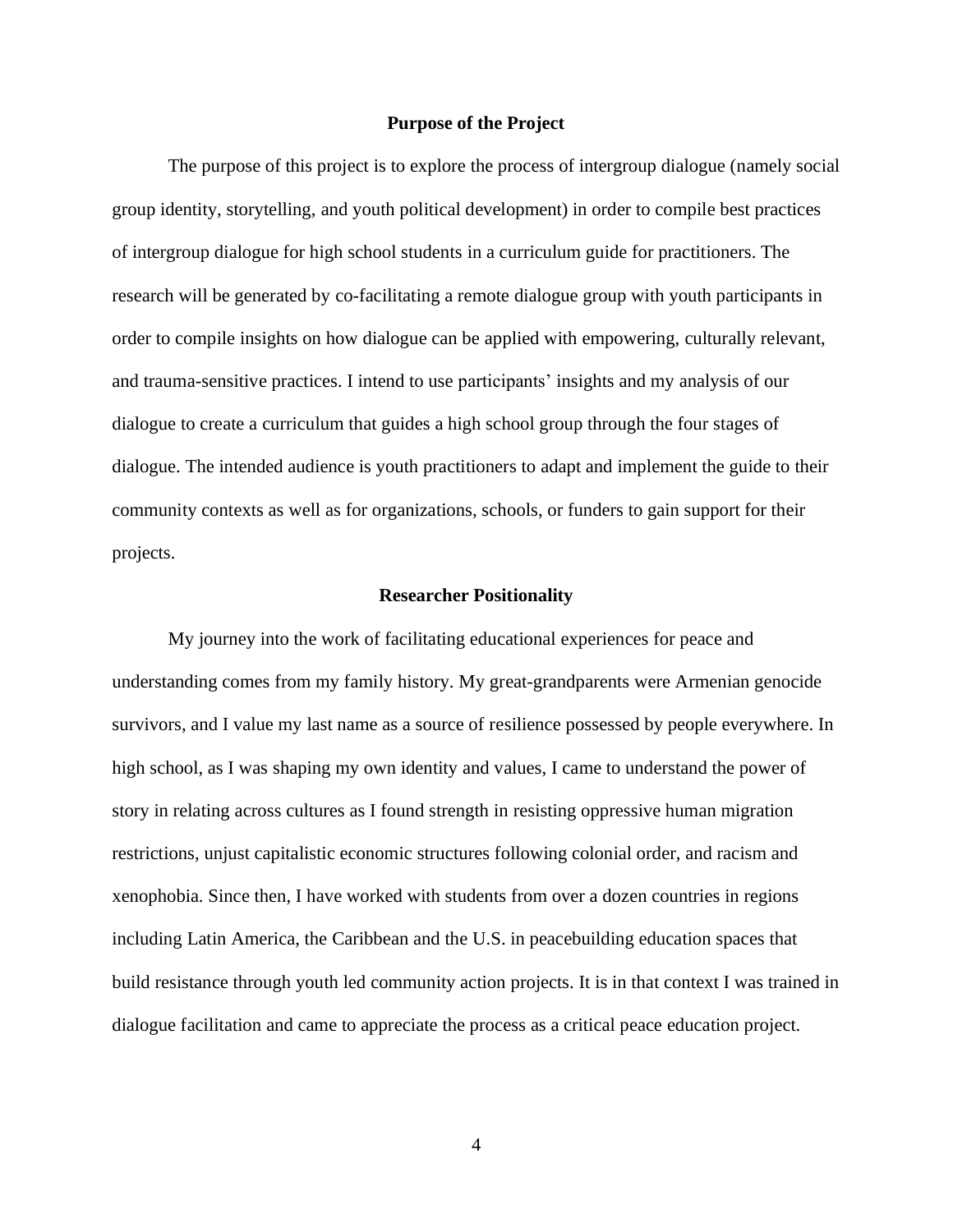Through my work as a dialogue facilitator on various exchange programs over the past three years, I have had the immense privilege of listening to students' stories of resilience, compassion, and vulnerability. I have observed the process of intergroup dialogue to facilitate the following processes: (a) relationship building across social group difference and understanding of the 'other' side; (b) the confrontation of racism, classism, sexism, homophobia, religiophobia, nation-supremacy, and all forms of discrimination by complicating simplistic narratives and stereotypes perpetuated by society, media, and conventional education; (c) reducing isolation among participants to know that while their experiences are unique, they are not alone in their struggles; (d) the practice of and building capacity for conflict resolution both within and between social identity groups; (e) building capacity for social transformation by collective imagination of more equitable and peaceful world; (f) the contestation of hegemonic knowledge construction as students are recognized as experts through their lived experiences.

#### **Theoretical Framework: Critical Pedagogy**

Rooted in work by theorist and educator Paulo Freire (1970), critical pedagogy is a framework and theory-informed set of practices in pursuit of collective liberation. In the practice of critical pedagogy, education seeks social transformation in both process and outcome. This section includes a brief history of critical pedagogy and dialogic education theory, including Freire's (1970) original scholarship and the continuation by Freire and Macedo (1995), the work of Freire and Shor (1987) which outlines dialogic education, and the work of Luna (2011) that explains the significance of epistemology in critical pedagogy and liberatory education. This progression of scholarship is important because it illustrates that critical pedagogy and dialogic education are effective frames to understand the liberatory education practice of critical dialogue among high school students.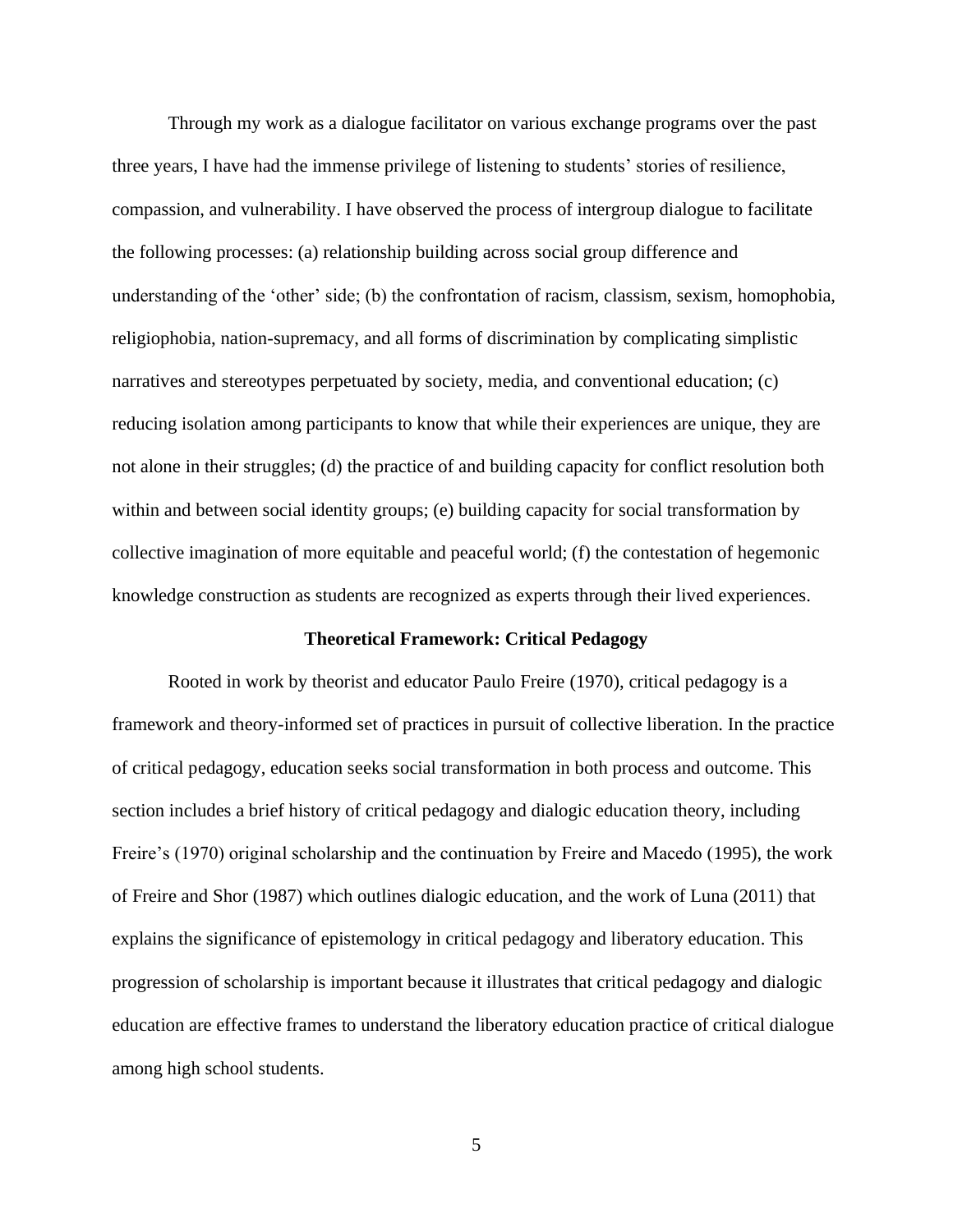In considering the Freirean idea of liberation as a *childbirth*, it is salient that youth are central to the metaphor (Freire, 1970, p. 49). In a liberatory education project, participants are respected as experts in their own lives rather than as peripheral observers of 'the real world'. In a critical pedagogy framework, this requires a commitment by educators to engage with the experiences of youth as truths learned by people who are highly subjected to the rules, regulations, and norms of society. According to Freire, as youth become active participants in the mediation of their education (i.e. knowledge of self and of self in the world), their educational process grows in relevance and power. By centering students' sharing of experiences in the learning process, critical pedagogy confronts social injustice. As Freire and Macedo (1995) write, learning is 'to perceive social, political, and economic contradictions and to take action against the oppressive elements of reality" (p. 381).

An important extension to critical pedagogy is dialogic education as articulated by Freire and Shor (1987). Dialogic education contests conventional educational practices that quell students' analysis of society and their contributions to social change. Freire and Shor theorize that dialogue is a social process that, in its most liberatory form, illuminates social realities in order to reshape them. In particular, Freire and Shor support the idea that knowledge, the object of learning, is situated in the space between the subjects of knowing (i.e. the facilitator and the student) (Freire & Shor, 1987, p. 99). The subjects then meet in dialogue for collective inquiry (p. 99). This development in the field of critical pedagogy is important because it informs the way educators and students interact with and generate knowledge collectively.

Another development in the field of critical pedagogy is articulated by Luna (2011), and addresses epistemology, or the study of ways of knowing. Luna writes, "Giving epistemic privilege to a group that has been historically oppressed or underrepresented actually gives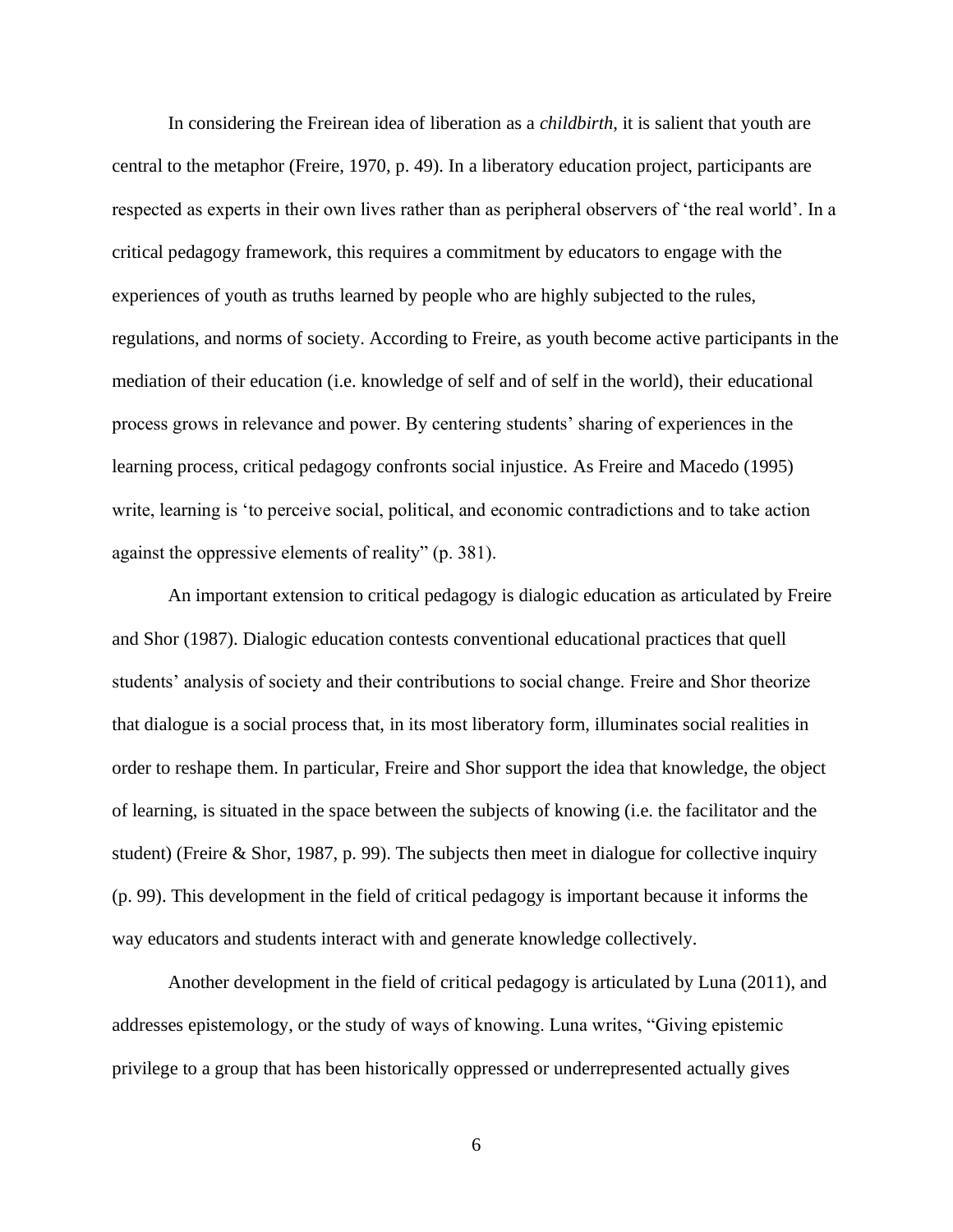everyone a broader view of the whole and an understanding of the most marginalized perspectives" (Luna, 2011, p. 45). In this frame, to treat and respect young people, especially students of color and those from outside places of epistemic privilege as experts in social reality requires a deep epistemological democratization. In this way, dialogic education and critical dialogue in particular contest hegemonic power structure in their contestation of who is 'expert'. This relates to Freire and Shor's articulation of *collective inquiry* in the acknowledgement that the power to understand social forces, theorize, and generate new knowledge lies between the facilitator and the student (Freire & Shor, 1987, p. 99).

In summary, the critical pedagogy framework first articulated by Freire (1970) shines a light on education for collective liberation. The theoretical underpinnings of critical pedagogy and social transformation (Freire, 1970; Freire & Macedo, 1995), work of Freire and Shor (1987) on dialogic education, and articulation of epistemological justice by Luna (2011) collectively serve as a frame through which to understand further research on critical dialogue with youth participants.

#### **Methodology**

#### **Phenomenology and Dialogue**

I used phenomenology to explore the shared and divergent experiences of youth participants ages 16-20 in a four-stage dialogue held on the online Zoom platform. Phenomenological research constitutes the "study of lived or experiential meaning and attempts to describe and interpret these meanings in the ways that they emerge" (Adams & van Manen, 2008, p. 2). In other words, research is conducted with the grounding that truth is found through lived experience (LeVasseur, 2003, p. 408). As a facilitator-researcher, I actively participated in the research process with attention to the student experience as they expressed key elements of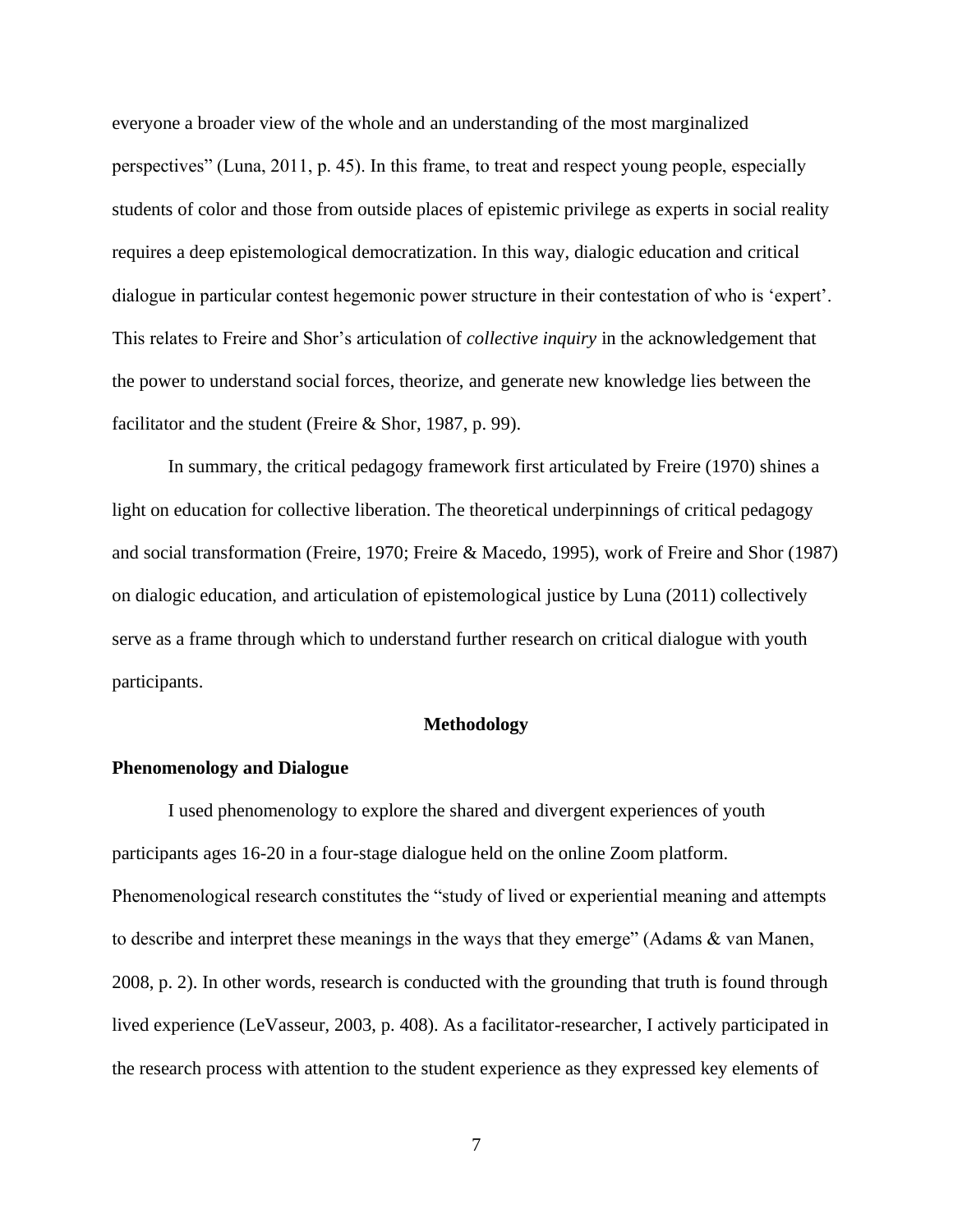each phase of dialogue. After data collection, I reviewed, transcribed, and coded data by watching recordings of the dialogue sessions. I used a data explication table to distill units of meaning and themes related to each research area. During the research design, data collection, and coding processes, I sought to bracket, or suspend previously held beliefs about the dialogue process in order to allow participants' experiences to emerge more clearly (LeVasseur, 2003, p. 408). Finally, I chose to invite participants to choose their own pseudonyms, honoring "the meanings or links associated with those names" while maintaining anonymity (Allen & Wiles, 2015).

## **Four stages of dialogue**

Freire's foundational theories on dialogue have been translated to many contexts. They include the formalized practice of Intergroup Dialogue (IGD) developed principally for university students which is designed to bring participants from multiple social identity groups together in facilitated dialogue about identity and critical issues on college campuses (P. Gurin, B. A. Nagda, & X. Zúñiga, 2013). Another context in which dialogue has been developed is on cross-cultural short-term youth exchange programs like Seeds of Peace and World Learning/SIT Youth Programs. Dialogue for intercultural understanding and leadership seeks to increase capacities for reflection, cross cultural connections, generate knowledge on issues facing youth in various cultural contexts, including groups in conflict (Ungerleider, 2012).

For this project, I have developed a model for the stages of dialogue that integrates my experience as a dialogue facilitator with the existing aforementioned models. First, the participants engage in *group forming*, where they build familiarity with one another and set community agreements to uphold; next, they practice interpersonal and intercultural sharing to explore *social group identity*, commonalities and differences; third, they engage in *dialogue*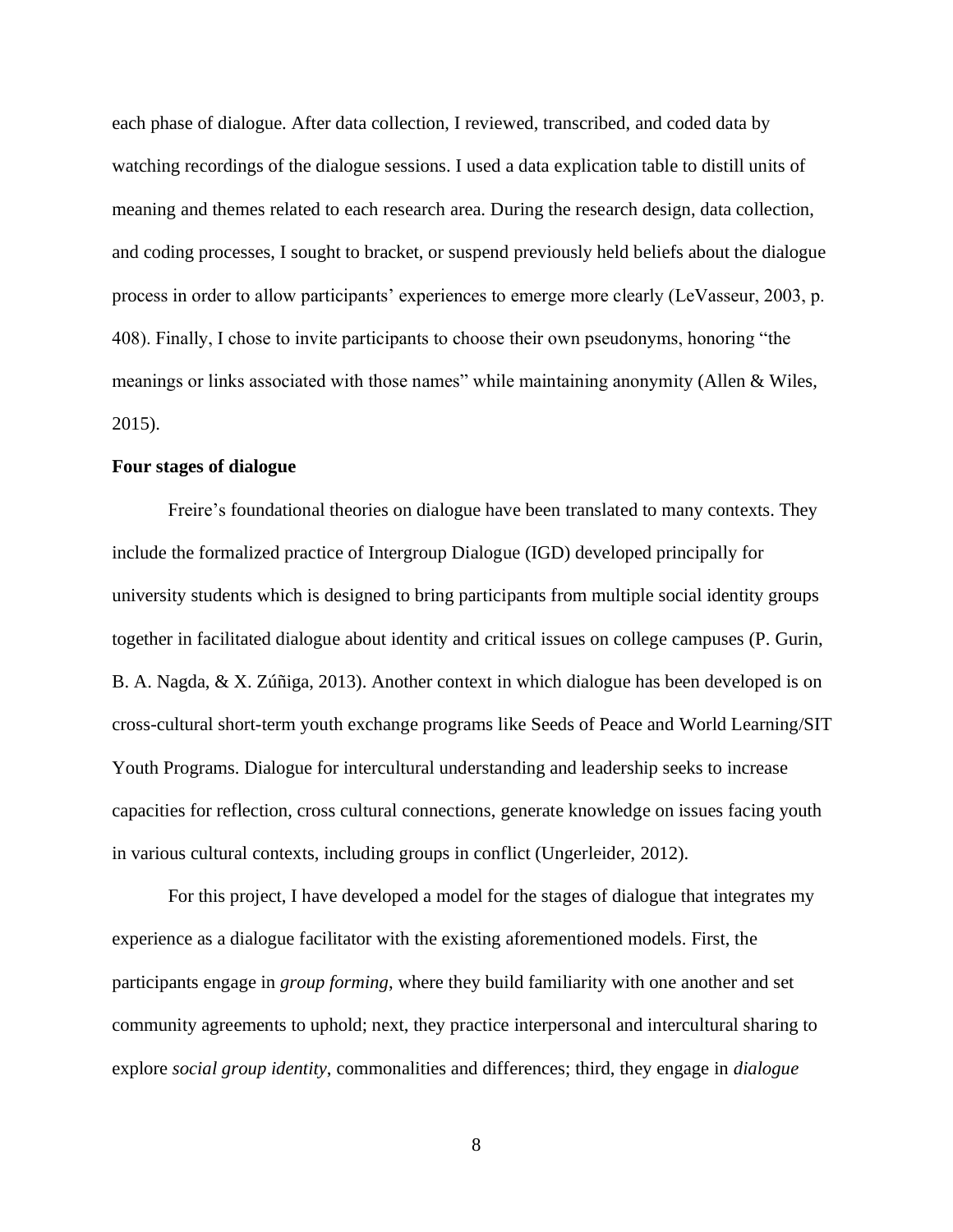*about social issues* facing them (e.g. race, religion, national identity, etc.) that is grounded in their and their peers' lived experiences; lastly, they set collective and individual intentions to create social change in their communities in the *moving forward for social change* stage.

## **Significance of the Project**

This field project may hold significance for facilitators and teachers, youth, and community educators. It may of benefit to practitioners in various capacities who are interested in starting their own dialogue groups with youth. High schoolers may also find power in the practice and access the curriculum to begin a peer-facilitated group. It is also my hope that programs already carrying out dialogue curriculum with high school students find this to be a resource for them to consider any connection and applicability of my findings to their sociocultural contexts. Finally, I humbly hope that this work may continue to widen the field of intergroup dialogue for youth and be in conversation with other research on liberatory education practices.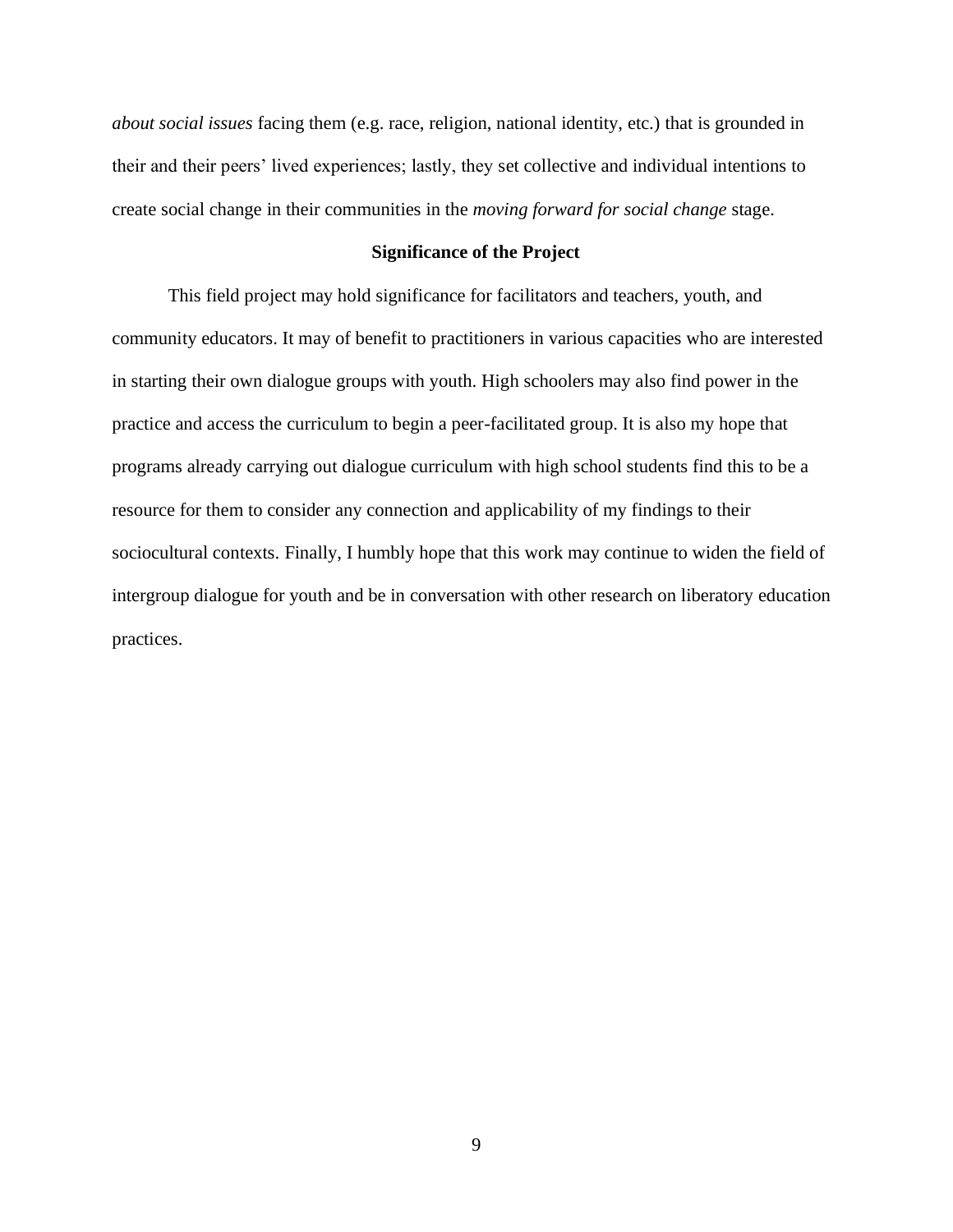#### **CHAPTER II**

## **REVIEW OF THE LITERATURE**

#### **Introduction**

Reflecting on one's own lived experience and coming together with others to seek understanding is a key method of conducting social analysis and pursuing equitable alternatives to socially encoded and normalized xenophobia. This is particularly true for youth, who experience social division and inequity in and outside of school (Nieto, 2005; Ladson-Billings, 1995) and are in the midst of forming political values and attitudes about the self and others (Hjerm et al., 2018, p. 1). The education system's *hidden curriculum* subjects students to paradigmatic narratives of *the other*, thus perpetuating cross-group intolerance and violence that targets marginalized communities. Students often lack opportunities for meaningful exchange, especially across social groups defined by race, nationality, religion, gender, class, language, indigeneity, citizenship, and ability. This lack of opportunity hinders the ability of youth to connect with each other and create cross-cultural, collectively generated understandings of the world around them. For this reason, critical intergroup dialogue is an important tool for educators who work with youth.

The claim for this literature review is that critical intergroup dialogue with high school students is a powerful educational practice with liberatory potential. Three sets of evidence support this claim, which is understood through the theoretical frame of critical pedagogy and the subframe of dialogic education. This reasons include (a) the practice of intergroup dialogue, which aims to transform conflict and spark social change, can be understood as a form of critical peace education; (b) critical dialogue not only strives to create social transformation, but is also carried out with a collective and liberatory process; (c) due to the importance of adolescent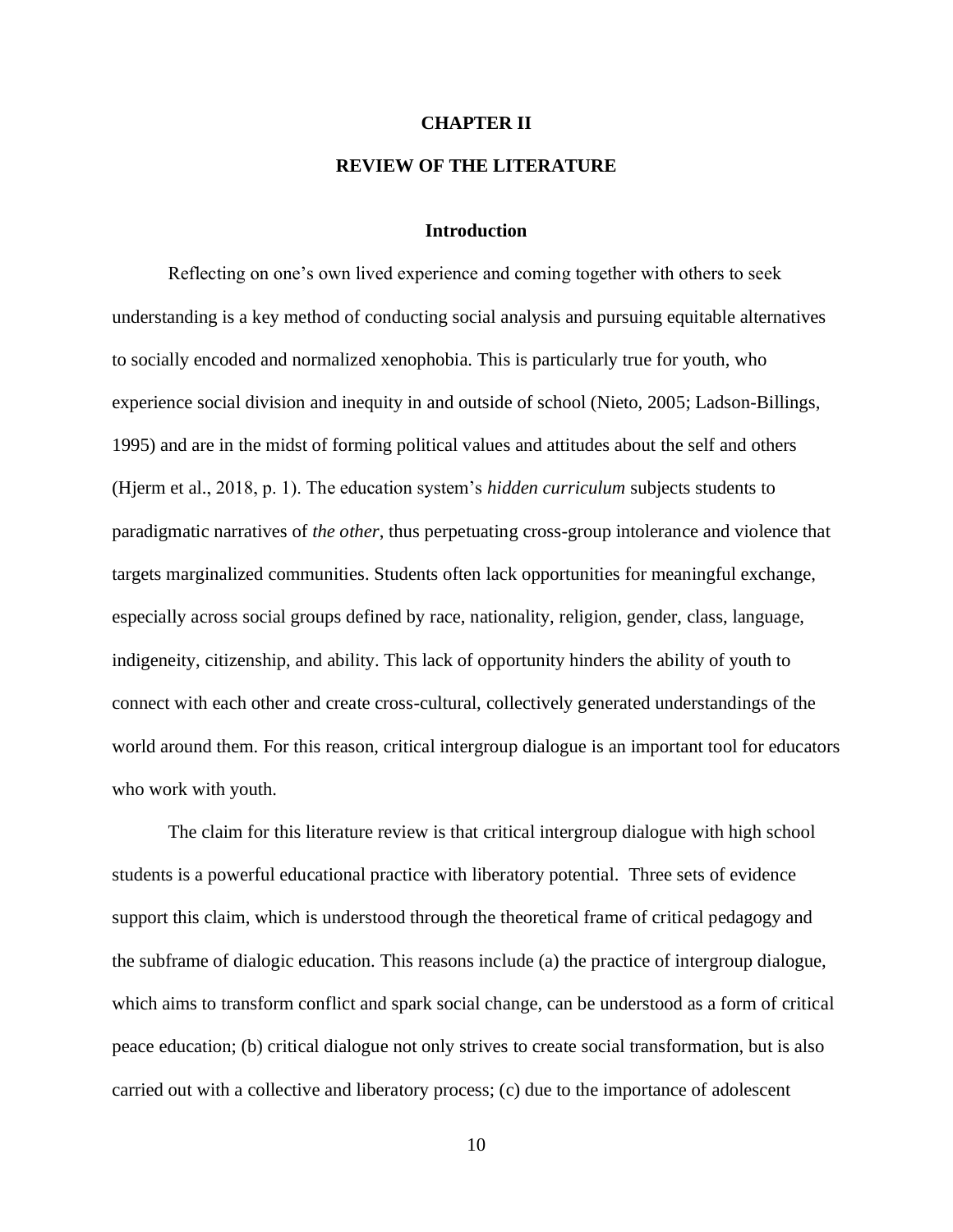development of political values and ideologies, dialogue with high school students warrants further research. Side by Side reasoning is used to connect these pieces of evidence because the literature includes different authors, theorists, and studies. Taken together, the three sets of evidence support the claim that dialogue with high school students has liberatory potential and warrants further research. A visual representation of the logic equation is as follows:  $R_1, R_2, R_3$ . C (Machi & McEvoy, 2012, p. 97) The following sections demonstrate that critical dialogue is a practical application of critical pedagogy and dialogic education. They serve to justify the claim that critical IGD is a powerful educational process with liberatory potential.

#### **Dialogue as Critical Peace Education**

Freire's foundational theories on dialogue have been translated to many contexts, including the practice of intergroup dialogue (Gurin, Nagda, & Zúñiga, 2013). This section demonstrates how dialogue can be understood as a practice of critical peace education. Scholarship that supports this claim includes (a) work by Bajaj and Hantzopoulos (2016) on critical peace education in both process and function; (b) an analysis of peace education by Bekerman (2007) on the importance of questioning normative conceptions of peace, conflict, and identity; (c) an illustration of the peacebuilding potential of storytelling in dialogue (Bar-On, 2010; Ungerleider, 2012). At the core of critical dialogue is the pursuit of understanding among conflicting perspectives and a collective birthing of a new order that subverts hegemonic structures of power. Intergroup dialogue's purpose of conflict transformation suggests the liberatory potential of the practice.

Bajaj and Hantzopoulos (2016) describe the process and objectives of critical peace education. They write, "While educational spaces can be used to foster values like war, violence, competition, militarism and hatred, [education] can also be used to develop capacities for peace,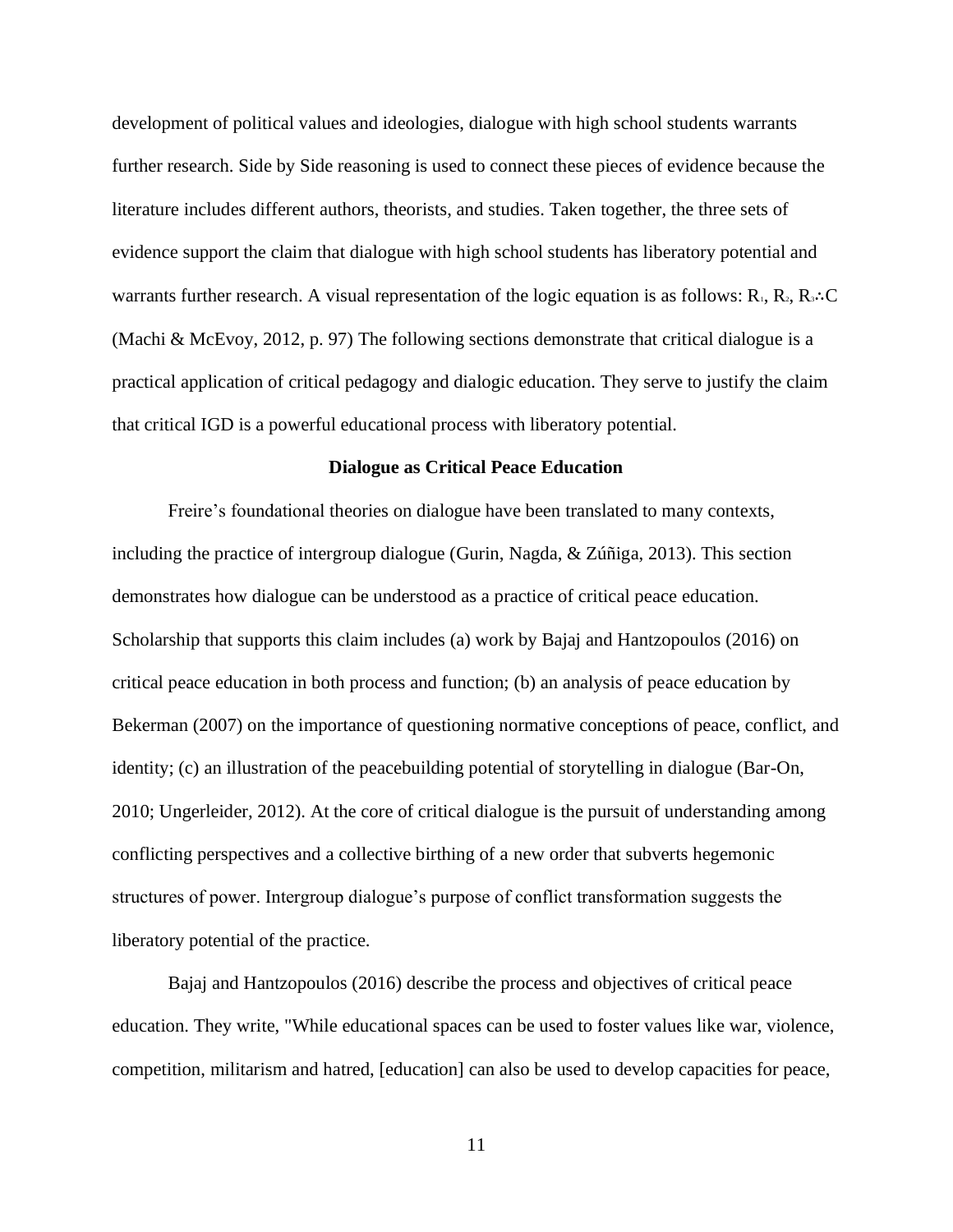nonviolence, justice, dignity, and respect for difference" (p. 2). According to the authors, critical peace education goes beyond teaching *about* peace (i.e. learning about ways of building peace) to educate *for* peace (i.e. building the capacity for enacting those possibilities) in pursuit of justice and collective liberation (Bajaj & Hantzopoulos, p. 2). Critical peace education questions the systems of power that create and sustain conflict and seeks to subvert unjust structures of social power to build capacity for an equitable global order. Critical dialogue provides the opportunity to learn about these structures of social power (specifically in the second phase, *social group identity exploration* and the third phase, *understanding social issues through personal perspectives*) and builds the capacity of participants to enact social change (specifically in the fourth phase, *moving forward for social change)*. Therefore, following the definition of peace education by Bajaj and Hantzopoulos, critical dialogue can be understood as a practice of peace education.

Importantly, critical peace education centers on localized conceptions of peace and conflict, contesting the notion that peace can be universally implemented (Bajaj & Hantzopoulos, 2016, p. 4). As critical dialogue engages youth in reflecting on, analyzing, and sharing their lived experiences, it generates and respects localized knowledge about social issues and how they can be addressed so that peace is achieved. In this way, critical dialogue follows Bajaj and Hantzopoulos's conceptual understanding of critical peace education practices as ones that resist normative and Eurocentric conceptions and processes for peacebuilding.

Bekerman (2007) offers several insights on intergroup dialogue as a critical peacebuilding project that are important to consider. Similar to Bajaj and Hantzopoulos's emphasis on localized conceptions of peace, the author expresses the need for dialogue to question normative conceptions of peace as the absence of conflict. Secondly, the author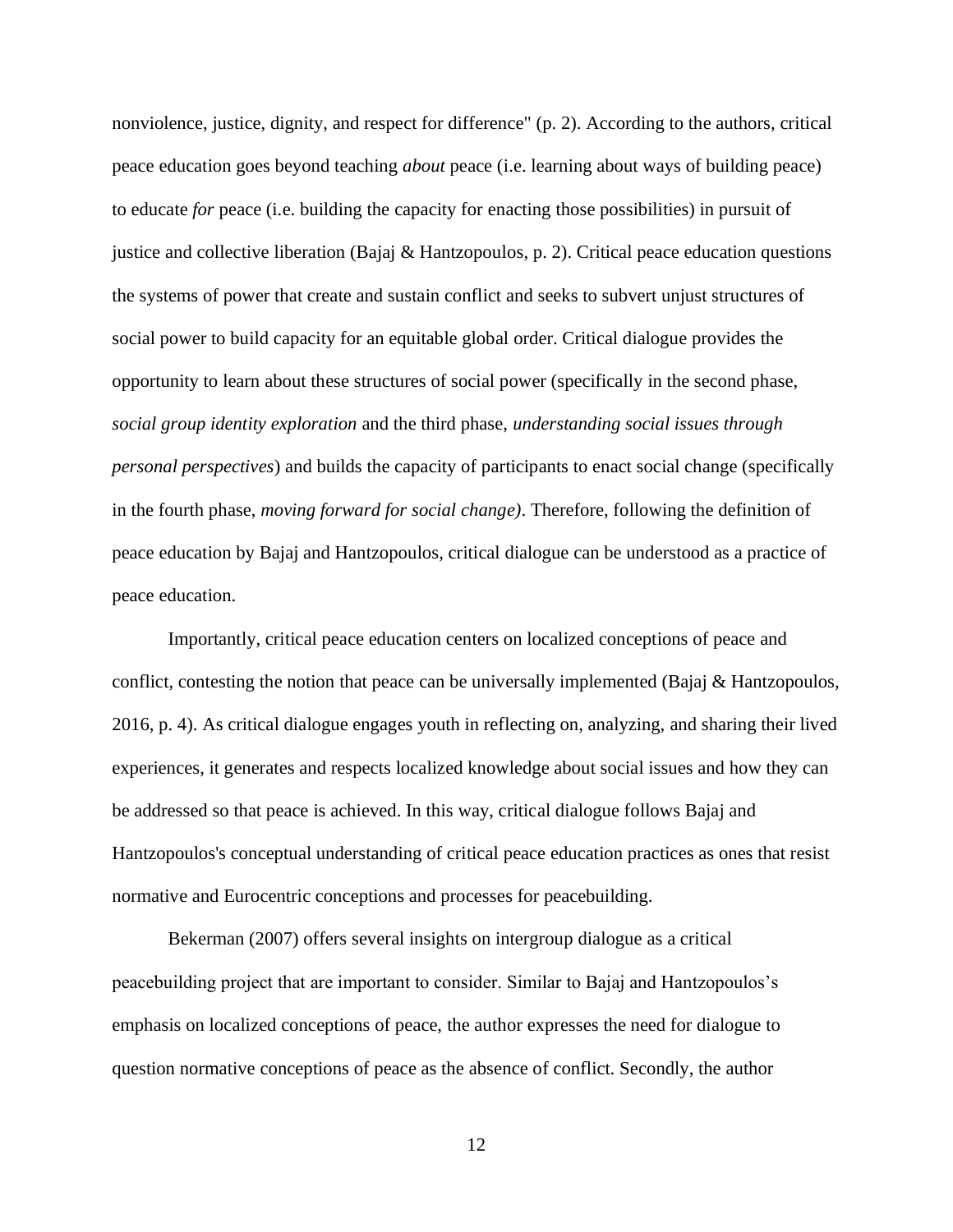cautions against the assumption of a unified identity in intergroup dialogue which oversimplifies the multilayered and intersecting identities of participants (Bekerman, 2007, p. 27). To frame a dialogue as between 'two conflicting sides' stems from nation-state ideology and perpetuates the notion that identity markers translate seamlessly to a unified lived experience. He warns that intergroup dialogue curricula that present identity as a "unitary and autonomous construct" can "risk consolidating that same reality they intended to overcome" (Bekerman, 2007, p. 27). In critical dialogue, social group identity formation, reformation, and expression are central vehicles for examining conceptions of the self and others. In this way, critical dialogue adopts a post-nationalist position by actively validating the intersectionality and fluidity of participants' identities. Specifically, it is important to consider the way that race, religion, indigeneity, gender, sexuality, and class inform what it means to be of a certain national identity and to recognize the danger in facilitation which assumes a participants' lived experience based on one social group identifier. For these reasons, critical dialogue can be seen as a critical peace education project in line with Bekerman's conceptual understanding because it problematizes normative conceptions of peace, conflict, and identity.

In the field of critical peace education, dialogue is a method of conflict transformation. In his work with dialogue participants from Palestine and Israel as well as with German and Jewish participants, Bar-On (2010) demonstrates that personal storytelling has the potential to break through the narratives formulated in conflict. Personal storytelling can also introduce, or reintroduce, a sense of commonality and mutual respect between participants. The process of sharing stories can "facilitate[s] the development of positive feelings of empathy and openness among participants from the 'other side,' thereby breaking through the stalemate created by the opposing paradigmatic narratives" (Bar-On, 2010, p. 200). Because critical dialogue relies on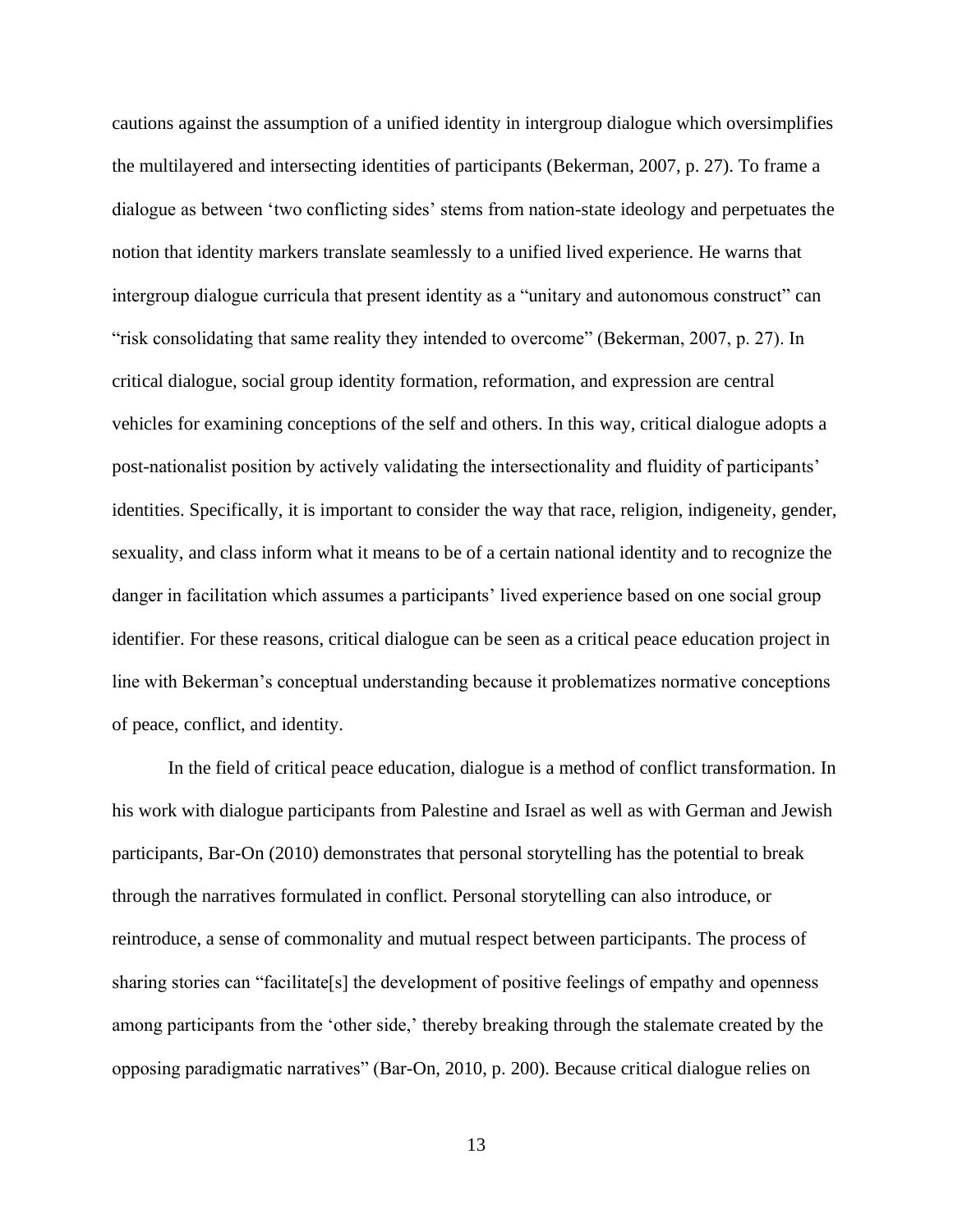reflection and storytelling as the process of generating knowledge, it can be a project of conflict resolution within the field of critical peace education.

Relatedly, Ungerleider (2012) supports the claim that youth dialogue with high school students from various international contexts including those in deeply rooted conflict can, through facilitated interactions across social group identity difference, support peacebuilding and leadership for social change. Notable examples include Greek and Turkish Cypriot, and Iraqi and American students. The objective of dialogue strays from the traditional debate of viewpoints and instead seeks to bolster understanding and empathy (Ungerleider, 2012, p. 385). He writes,

For young people to feel empowered to address social problems in their communities and conflicts facing their world, they need to engage not only with the issues, but with each other… For future leaders, dialogue groups create a place and time to envision one's own potential leadership for social change. (382)

As articulated above, the highly interpersonal nature of the method affords radical potential for social change efforts which are rooted in and sparked by the individual and collective experiences of participants. For this reason, dialogue can, as a critical peace education project, both transform conflict and support collaborative social change efforts.

In summary, research demonstrates that dialogue can be understood as a practice of critical peace education. Scholarship identifies aspects of critical peace education enacted in critical dialogue including (a) localized conceptions of peace (Bajaj & Hantzopoulos, 2016); (b) the contestation of normative frameworks on national identity and peacebuilding (Bekerman, 2007); (c) the power of storytelling in conflict transformation (Bar-On, 2010 and Ungerleider, 2012). Taken together, this body of research works to justify the claim that dialogue, particularly with youth, is a project of critical peace education with liberatory potential.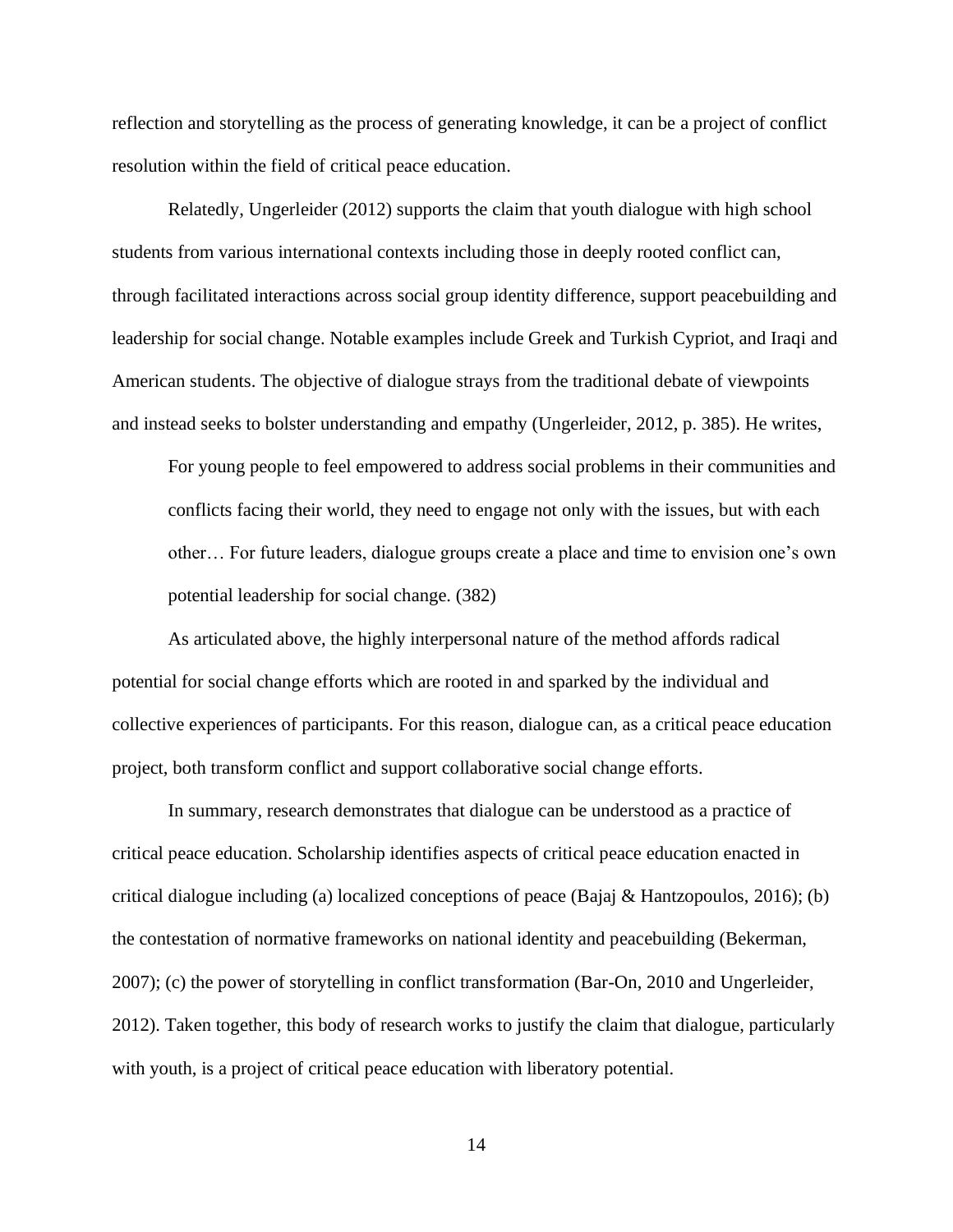#### **Dialogue's Collective and Liberatory Process**

Research demonstrates that critical intergroup dialogue's potential relies on its attention to a collective and liberatory process. This includes (a) work by Beale and Schoem (2001) that articulate the need for a balance of content and process; (b) *testimonio* as a form of dialogical confrontation (Cruz, 2012); (c) creative facilitation methods that disorient normative conceptions of conflict resolution (Days and Kuftinec, 2012). This body of scholarship serves to justify the claim that dialogue with high school students is a powerful educational practice with liberatory potential.Researchers in the field argue that the emphasis on content and process should be balanced; in other words, theoretical framings and knowledge about social issues should be balanced with methods which encourage personal narratives and relationship building within intergroup dialogue (Beale & Schoem, 2001, p. 266-7). Facilitation requires adequate training and commitment to fostering interpersonal processes such as creative conflict resolution. To do so, facilitators must be able to create an empathetic space for deep listening and authentic sharing. At the same time, facilitators must demonstrate a deep knowledge of historical and contemporary social issues in order to maintain a safe and productive dialogue space (p. 266-7).

Another important element of dialogue is generating new knowledge through the dialogic process. By refuting dogmatic ways of learning about the world and instead seeking understanding through lived experiences, the dialogic process relies on participation and cocreation of knowledge in a collective liberatory process. Storytelling is the core method of critical intergroup dialogue. It validates the expertise of students as they experience and analyze the world around them. In her work on *testimonio*, Cindy Cruz posits storytelling as a dialogical confrontation with global systems that maintain inequality and violence. In conversation with Yudice's (1985) work on *testimonio*, Cruz explains that as participants express their experiences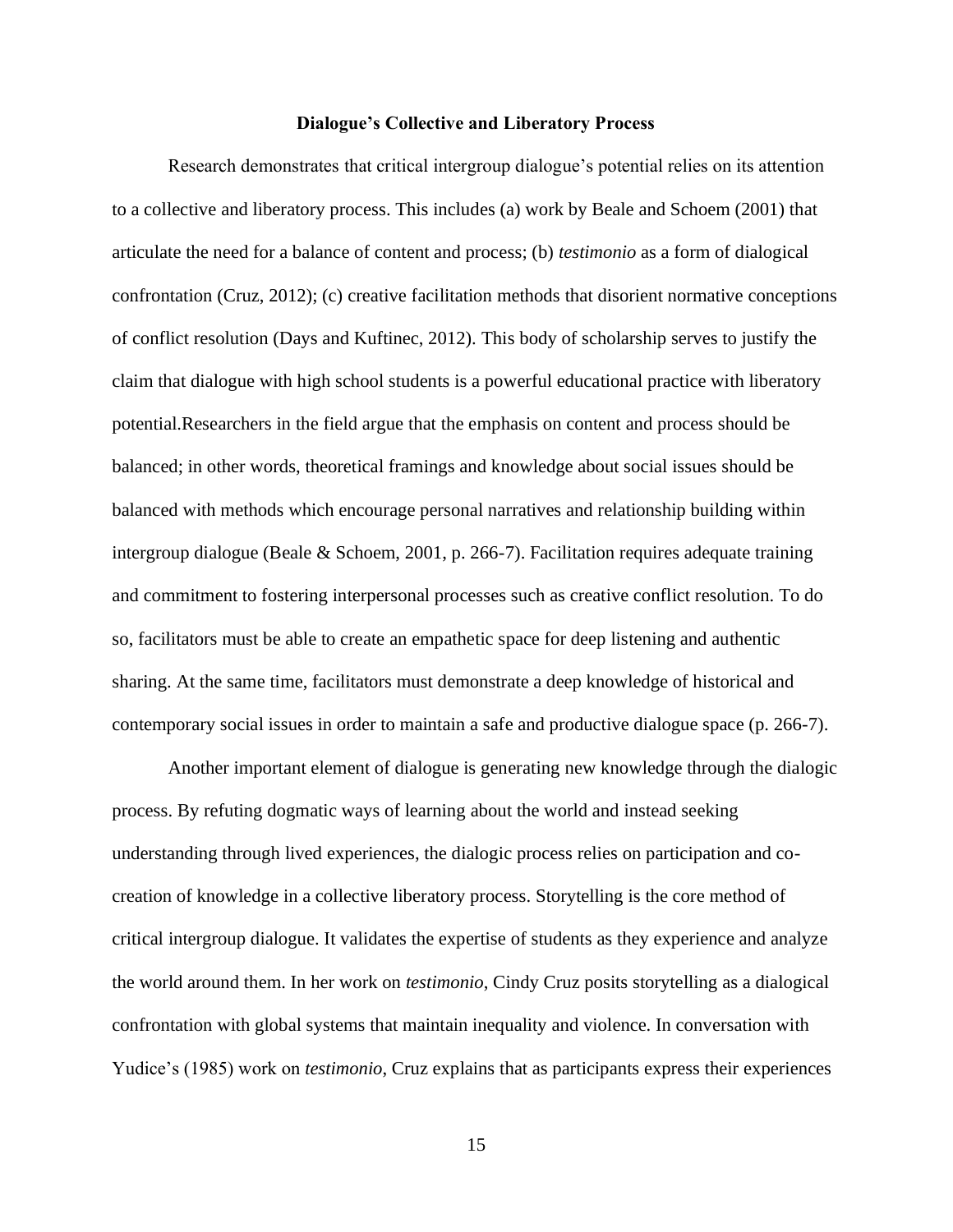through story, *testimonios* make sense of oppressive structures and make them visible to the teller and listeners. *Testimonio* does not fill an empty room. As participants form relationships with one another and express their lived experiences, other participants act as "faithful witness" who share in the teller's story (Cruz, 2012, p 461). In this way, the medium of storytelling is relational and collective, and refutes the isolation of the self in the learning process; it is a key aspect of the collective and liberatory process of dialogue.

A third element of dialogue that supports a collective and liberatory process is creative facilitation that disrupts traditional conflict resolution methods. Drawing from their experiences with Seeds of Peace, a peacebuilding program centered on intergroup dialogue among students from the Middle East and other regions held at a summer camp in Maine, Days Jr. and Kuftinec (2012) trace the roots of traditional conflict resolution to Cold War conceptions of difference.

...it's a model that's still equated with American imperialism as a distraction from root problems of justice and land for subjugated peoples. The word 'resolution' implies that violent conflict would end and normal political, economic relations would begin without necessarily addressing access to power and structural violence (p. 89).

The pedagogy described by the authors draws on facilitation which disorients students' conceptions of perceived dichotomies such as 'self and other' and 'peace and conflict.' Days Jr.'s process of facilitation has its lineage in Afro-Brazilian Candomblé and Capoeira and allows for the "energies of conflict to find new forms and understandings" (Days Jr. & Kuftinec, 2012, p. 88). In this way, the process is liberated from a preconceived form of resolved conflict. Importantly, relinquishing strict identity-based narratives of conflict factors into the ability for dialogue to transcend traditional conflict resolution (p. 90). By enacting facilitation which is liberated from "paradigmatic narratives" **(**Bar-On, 2009, p. 200**),** the authors suggest that dialogue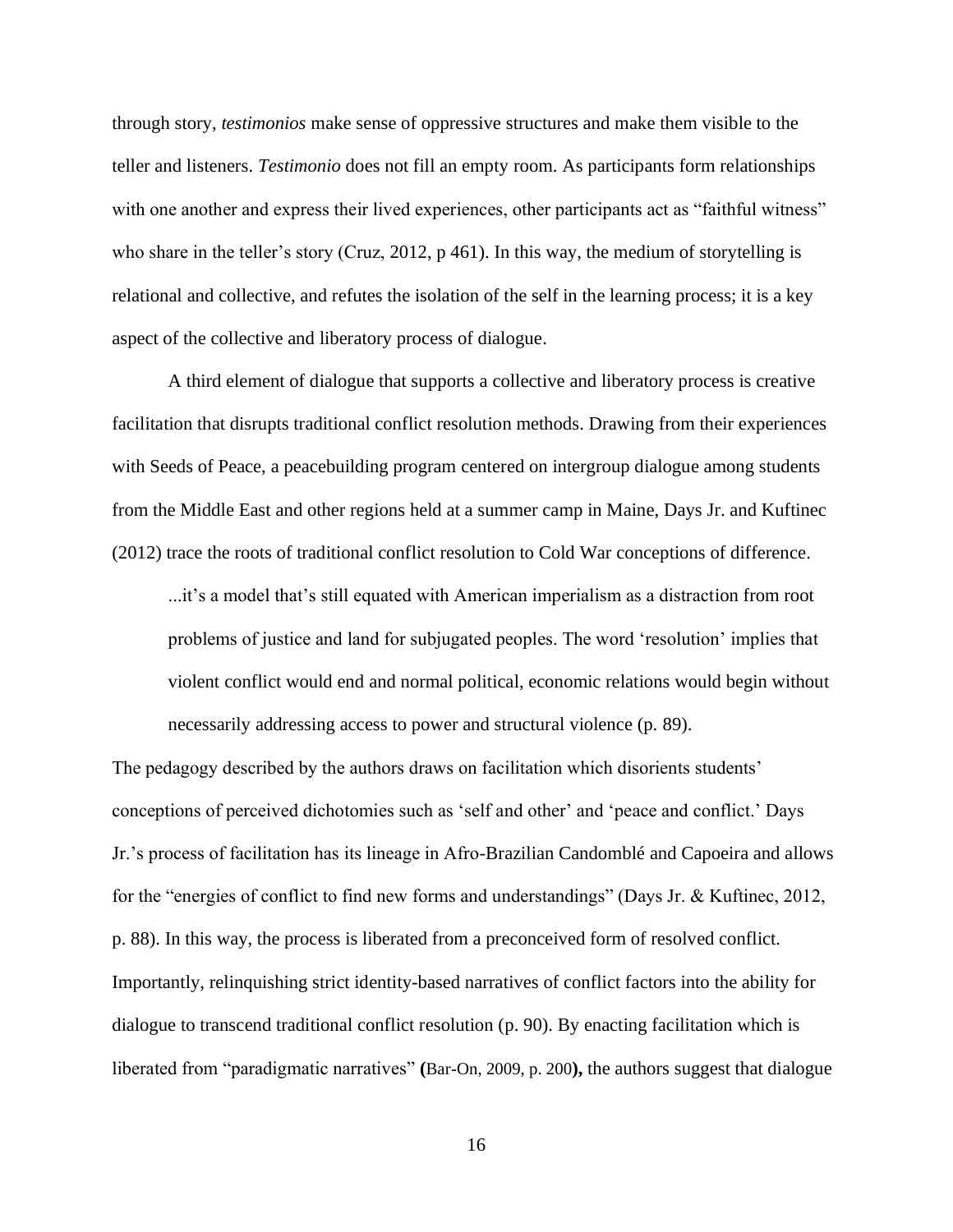can extend understanding beyond the "implicit 'script' of the conflict" (Days Jr. & Kuftinec, 2012, p. 90).

In summary, this body of scholarship demonstrates key considerations of dialogue that ground the process in collective and liberatory practices. These include (a) the balance of content and process (Beale and Schoem, 2001); (b) *testimonio* as dialogical confrontation with oppressive systems (Cruz, 2012); (c) creative facilitation that transcends traditional notions of conflict resolution. Together, this research helps to justify the claim that dialogue with high school students is a powerful educational practice with liberatory potential. The subsequent body of research demonstrates the need and potential for dialogue with high school students, in particular.

# **Review of the Population: High School Students**

Research demonstrates that while adolescence is an important period of political value and ideological formation, high school students are underrepresented in the literature on critical and intergroup dialogue (Hjerm et al., 2018; Moss et al., 2017). The authors argue that the method should be studied with greater breath in fields and contexts outside of higher education such as communities, high schools, and in the field of counseling (Moss et al., 2017). This section reviews a body of scholarship that demonstrates the rationale for a project focused on this population. This includes (a) scholarship on adolescent development of political values and ideological formation (Hjerm et al., 2018); (b) dialogue curricula that provides youth with opportunities to recognize and potentially part from the sources of their socialization (Fisher  $\&$ Checkoway, 2011). This body of scholarship is important because it adds a final justification for the claim that dialogue with high school students is a powerful educational practice with liberatory potential.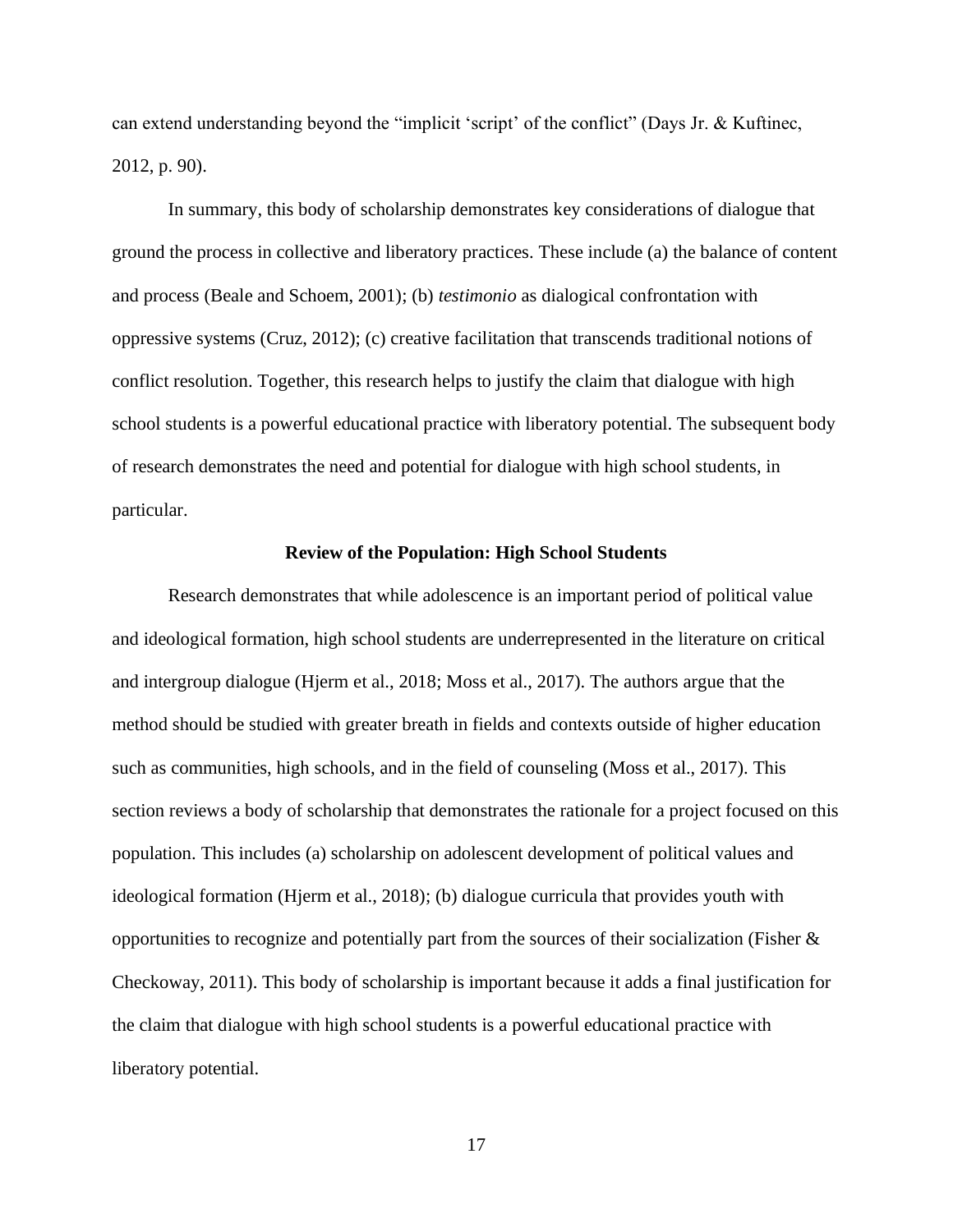Hjerm, Eger, and Danell (2018) confirm that adolescence is a critical period when youth form political values, attitudes about the self and others (p. 1). In particular, it is a time in which prejudicial attitudes are developed. The authors' research demonstrates that social influence, namely the belief systems held by peers, affects youth's perspectives and prejudices. Importantly for increasing understanding and reducing prejudice, they highlight that adolescence is the time when attitudes are most capable of changing (p. 9). It follows that the development of adolescent, peer-based educational practices which encourage cross-cultural tolerance and understanding is an important area of research. There is some important research specific to high school-aged students in dialogue (for example Wayne, 2008 and Griffin et al., 2012). A notable example is Fisher and Checkoway's (2011) study that adapts the four-stage intergroup dialogue model to a summer community project.

In their work, Fisher and Checkoway compile best practices of adolescent intergroup dialogue facilitation as learned in the Summer Youth Dialogues on Race and Ethnicity (SYD) in Metro Detroit. The program goals were:

a) promote youths' understanding of their own racial and ethnic identity and that of others; b) to familiarize youth with the historic and contemporary issues of racial relations racial inequalities, and social justice in metro Detroit; and c) to strengthen the desire, commitment, and competency to work in groups and coalitions to affect positive community change (p. 134)

The authors claim that recognizing and parting from the sources of their socialization is a core experience for adolescents who participate in dialogue (p. 137). Compared to university students, high schoolers may struggle with budding beliefs that conflict with family values or beliefs from their upbringing (p. 137). This emotional process deserves care and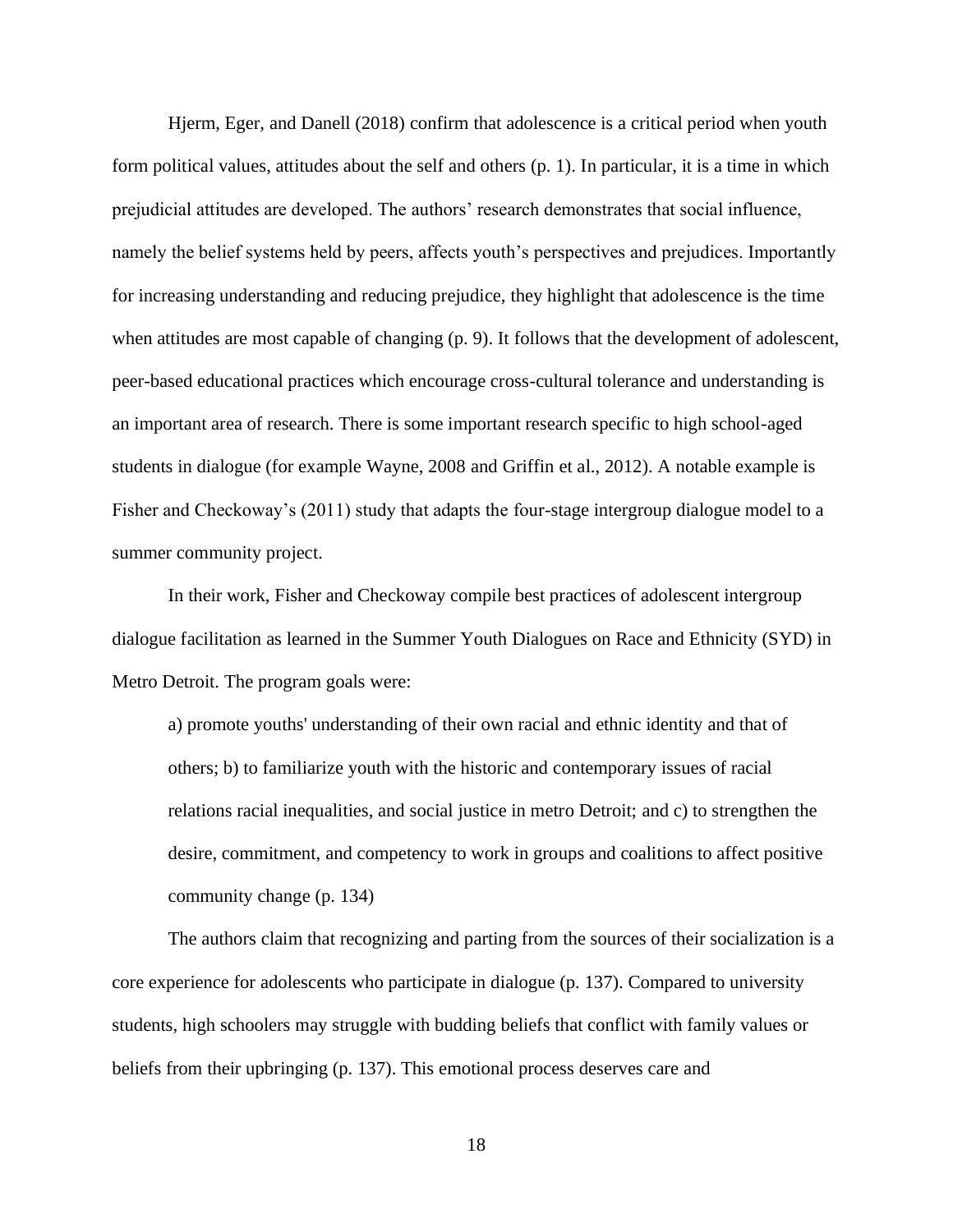acknowledgement by dialogue facilitators. As high school students wrestle with questions of identity, social injustice, and socialization, they require a high level of emotional support. In dialogue, this comes from a high level of trust in both the facilitator as well as from fellow participants who provide social support and acceptance (p. 137). The research by Fisher and Checkoway suggests attention toward (a) dynamics such as the way youth engage with family beliefs in dialogue; (b) the development of participants' social group identities, value systems, and political beliefs; (c) facilitation based on care and emotional support. This is important scholarship because it represents high school youth and corresponding best practices in the literature on critical intergroup dialogue.

In summary, there is great potential in furthering the study of dialogue with adolescents, in particular. This is first demonstrated by research on adolescence as a time of political value, identity, and prejudice formation (Hjerm et al., 2011). Secondly, the study by Fisher and Checkoway (2011) of high school students in dialogue reveals considerations such as the recognition and parting of their sources of socialization, suggesting that further research can illuminate other considerations that are specific to this population. This body of scholarship is important because, along with previous sections of this literature review, justifies the claim that critical dialogue with high school students is a powerful educational practice with liberatory potential.

#### **Summary**

This literature review claims that intergroup dialogue process is an enactment of critical pedagogy practices, and that it is a liberatory and collective process with potential for critical peacebuilding. This claim, framed by critical pedagogy and dialogic education, is evidenced by research which states that (a) intergroup dialogue, which aims to transform conflict, can be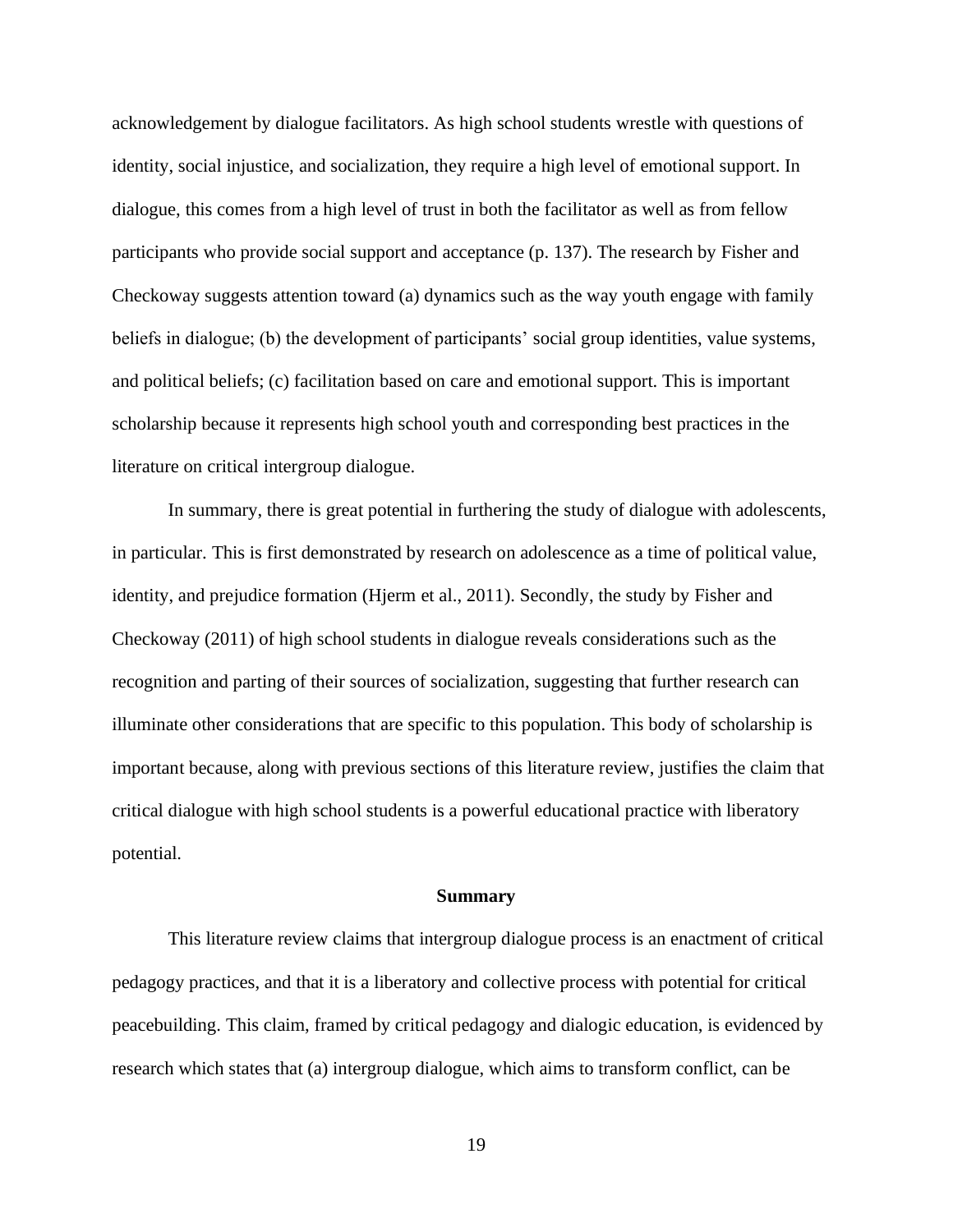considered a form of critical peace education; (b) dialogue is a collective and liberatory process; (c) dialogue with high school students warrants further research. This claim, and the literature that supports it, addresses social violence and division resulting from intolerance, xenophobia, classism, and racism that permeates global societies. In dialogue, participants relate to themselves, express their lived experiences, and generate new knowledge about difference, relationships, and justice. Critical intergroup dialogue is an educational process that builds capacity for a more just and peaceful world. With my project, I propose to articulate best practices in intergroup dialogue by carrying out dialogue with high school students from different cultural contexts and offering a curriculum that reflects the learning from this process. I carry out and analyze this phenomenological through the theoretical framework of critical pedagogy and dialogic education.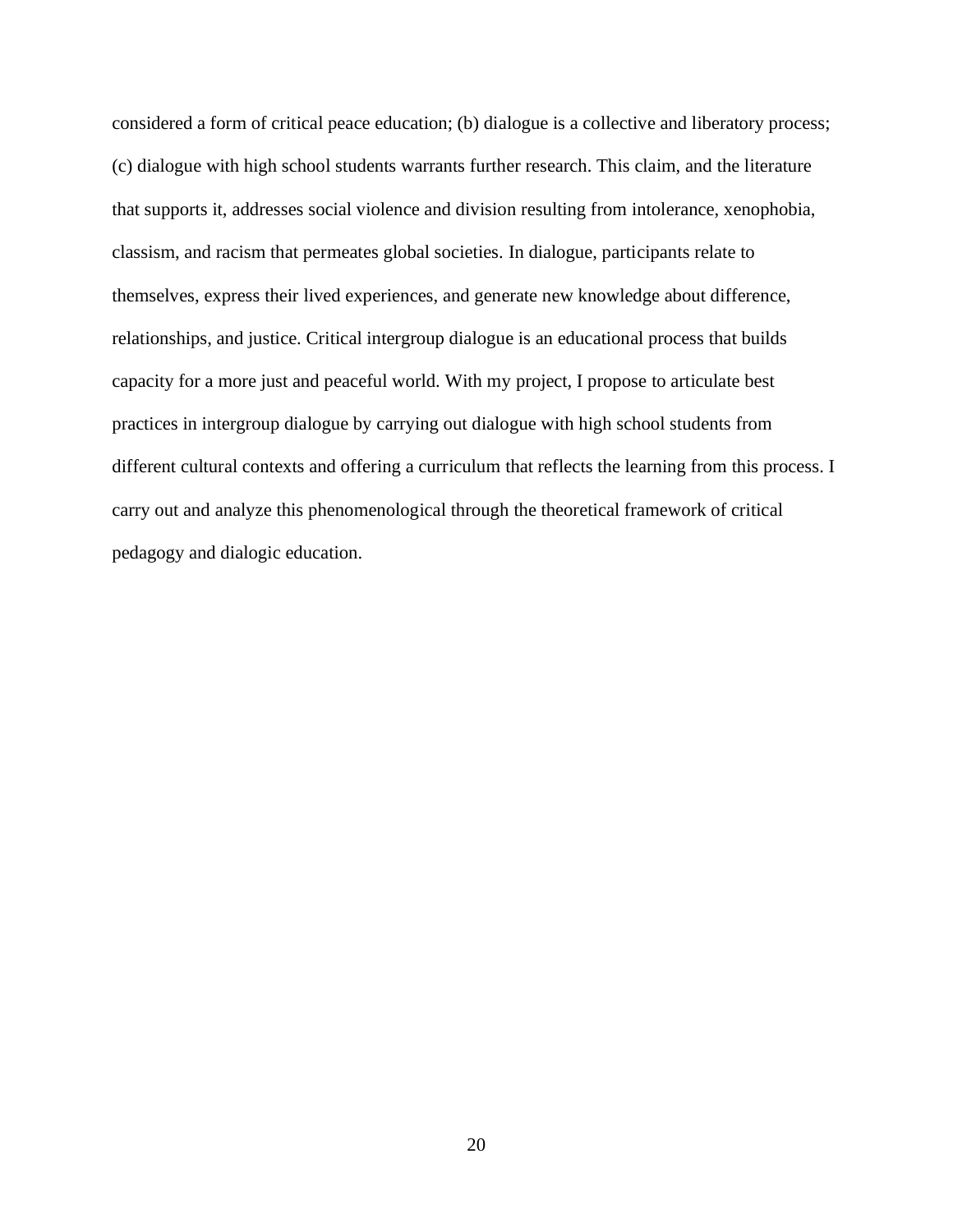#### **CHAPTER III**

#### **PROJECT DEVELOPMENT**

Cross-group intolerance and violence against marginalized communities permeates the global order, as evidenced by nationalistic immigration policies and discriminatory social practices. Young people, at a critical stage of adolescent development, deserve learning spaces that allow them to develop self-reflection skills, build connections across differences, and counter social injustice. Critical intergroup dialogue with high school students serves to build capacity for creating a more equitable world through reflection, conversation, and relationshipbuilding. Facilitated dialogue among youth can confront stereotypes, unveil social ordering based on identity, and uplift resiliency among participants. Intergroup dialogue research and resources have been dedicated most heavily to college students, though high school aged participants benefit greatly from the method as well. This liberatory education project offers an alternative to deepening intolerance and xenophobia.

#### **Phenomenology Results**

The following research areas guided a phenomenological study that informs this field project:

- 1. What important themes emerge for youth participants in the *Group Forming* stage of dialogue?
- 2. What important themes emerge for youth participants in the Social Group Identity Exploration stage of dialogue?
- 3. What important themes emerge for youth participants in the Social Issues through Personal Perspectives stage of dialogue?
- 4. What important themes emerge for youth participants in the Moving Forward for Social Justice stage of dialogue?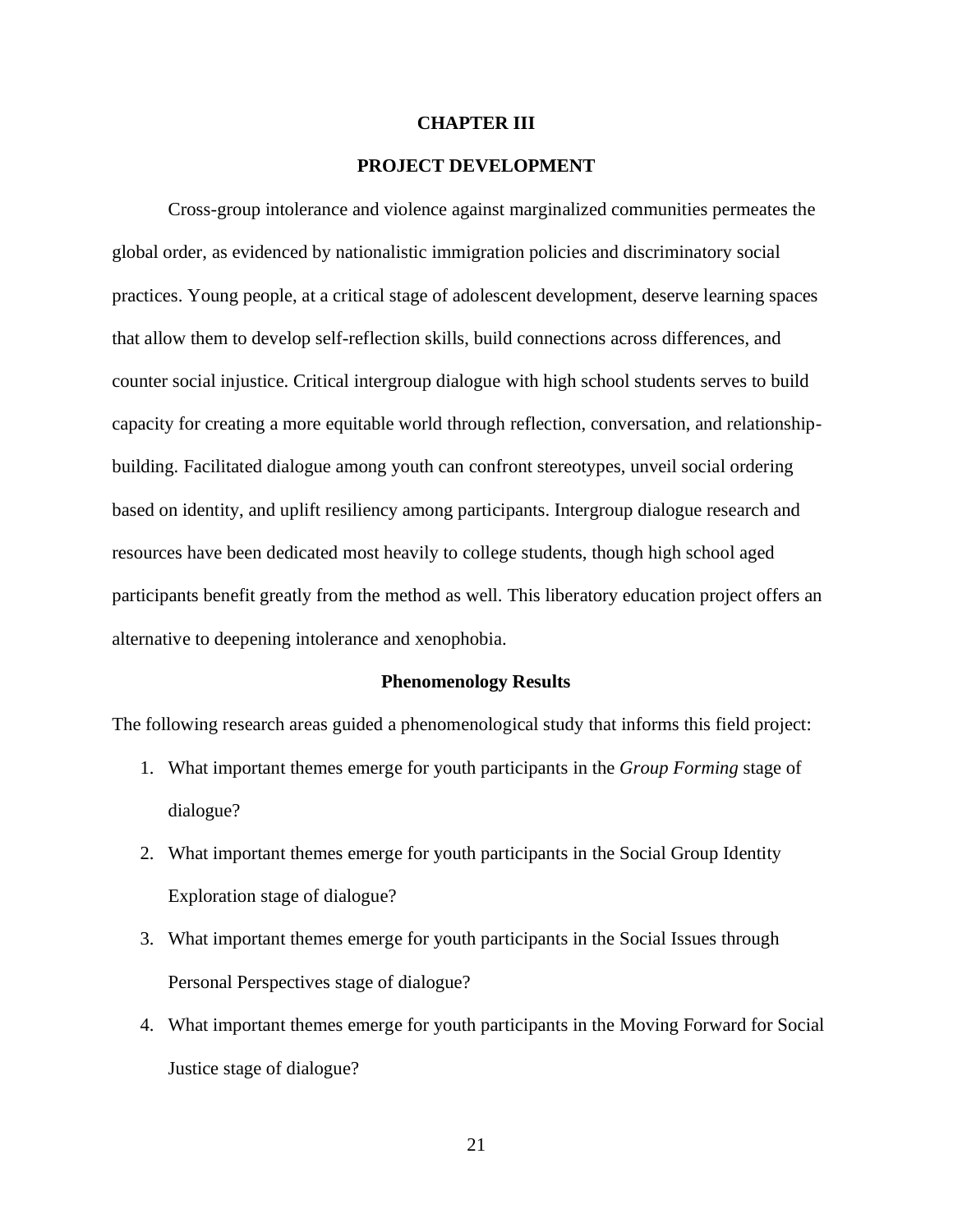Data for this phenomenological study was gathered by conducting a four-session dialogue group. The group consisted of seven participants and two co-facilitators, including the researcher. The participants, ages 16-20, came from six countries (Brazil, Guyana, Suriname, Iraq, Bolivia, and Peru) and represented diverse racial, ethnic, language, gender, and sexual identities. All participants had previously participated in various exchange programs led by one or both of the co-facilitators. On the exchange programs, they all participated in dialogue groups that explored social issues and youth leadership. This contributed to participants' familiarity with the process and with the facilitators themselves. The group met four times weekly on the online Zoom platform in February 2020. Data analysis was conducted for each session by transcribing and coding participant and facilitator quotes, post-session participant narrative reflections, and the researcher's post-session notes. I used the process of data explication and winnowing with a data explication table. The following sections present the results of this phenomenological study.

#### **Research Area One: Group Forming**

The data gathered in response to the first research question, "What important considerations emerged for youth participants in the Group Forming stage?" can be organized into two themes: (a) self-expression; (b) intercultural learning. First, the self-expression section presents findings related to the participant experience of dialogue as a space of safe selfexpression and their analyses of speaking and listening in dialogue. Second, results that illustrate cross-cultural relationship-building through learning about commonality and difference are presented under the heading of intercultural learning.

#### *Theme 1: Self-expression*

 In the group forming stage of dialogue, participants expressed a strong desire for and trust in dialogue as a safe space in which they could express themselves without judgement and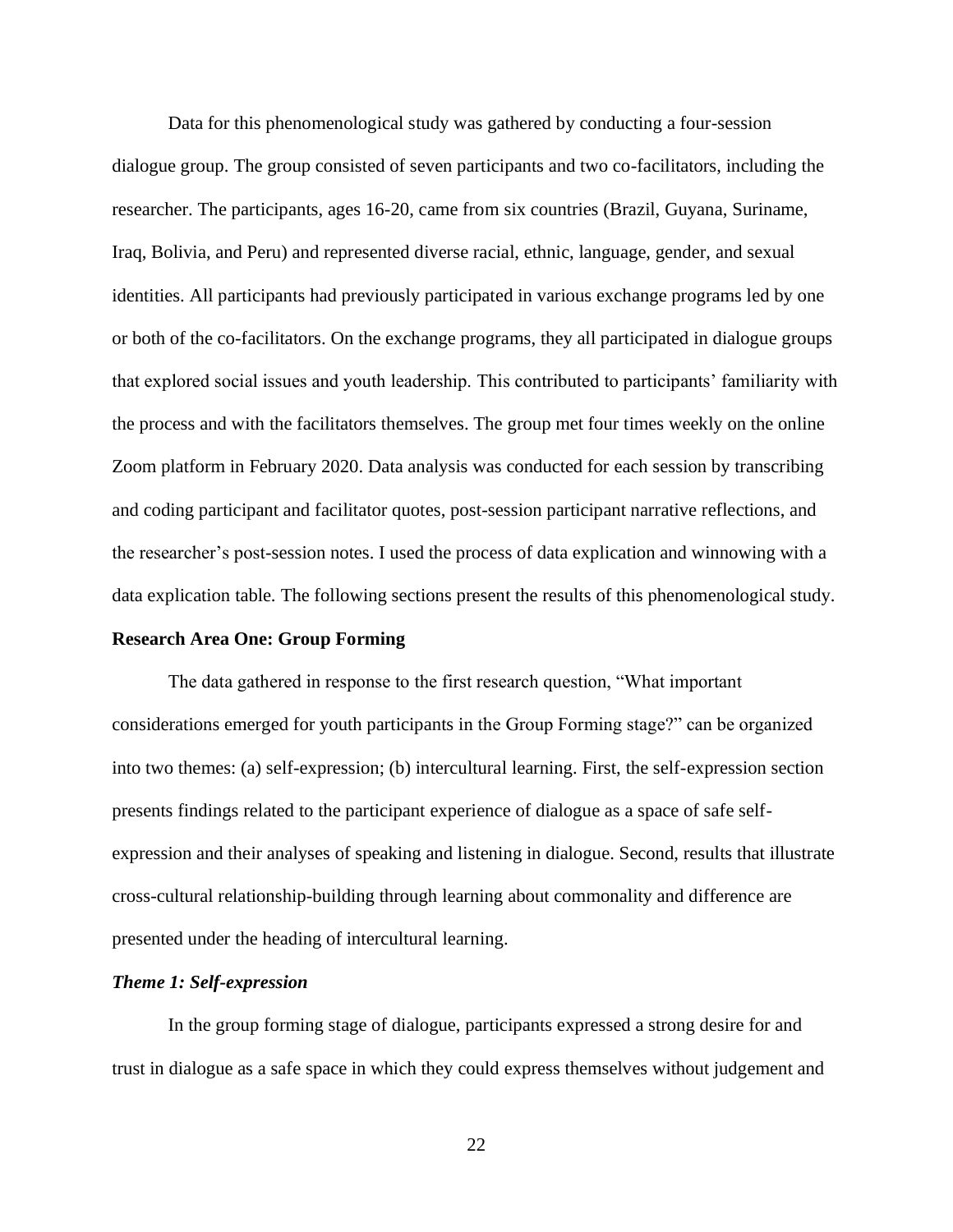to speak about what they know. Several participants noted the feeling of courage they experienced that contributed to them feeling safe enough to express ideas and emotions with vulnerability. In the first session, participants were invited to share their past experiences with dialogue and why they chose to join the group. T, from Iraq noted, "The best thing that I remember from dialogue with Kavi was the peace talking. We have a safe space to talk on everything that we want*.*"

Similarly, Eufemia, from Peru, expressed:

I remember that it was a free space when all of us can share our fears and also our hopes so we can listen and feel comfortable with the others and everybody helps us to be comfortable in that space… it was a very, very safe space for us to share things*.* The ability to freely and safely express themselves was a driving factor for students to re-enter the dialogue space with new people after having experienced it once before. In addition, participants were highly aware of their self-expression and the expression of their peers. They sought a balanced and authentic exchange of speaking and listening. In the anonymous hopes and fears exercise, one participant noted, "My fear is not necessarily a fear but I'm wary that while I can speak freely, I don't abuse that freedom by not being conscious of exactly what I say and how it may affect others." Stella, from Guyana, reflected on the balance of stepping up and stepping back after the first session:

I noticed that many of the other participants were similarly cognizant of when to step back or step down and did so in almost natural ways. It did not feel like we were speaking with each other for the first time.

In all, self-expression was an essential element in the group forming stage of the dialogue process. As expressed above, participants sought a space in which they felt comfortable to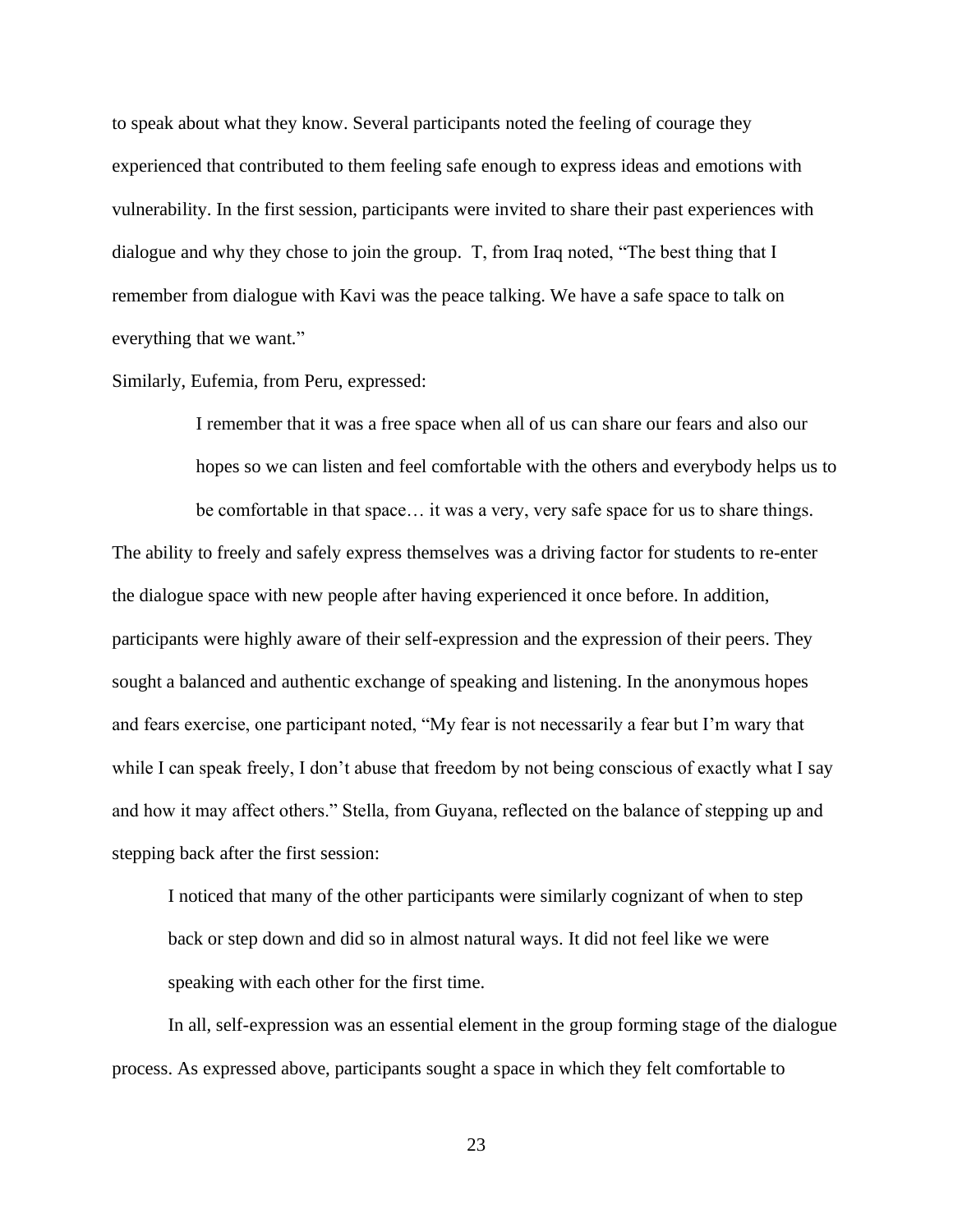express their ideas, emotions, and fears without peer judgement. This idea of self-expression, while in community with others, relates to the participants' desire to form relationships with their peers from around the world with various lived experiences and social group identities.

#### *Theme 2: Intercultural Learning*

 In the group forming stage, participants expressed the desire to build authentic relationships across cultural differences and to find commonality across different social group identities. In particular, participants sought to redefine normative conceptions of identity such as nationality as they found connections with others. For example, when sharing what she remembered from her past dialogue group and why she wanted to join another group, Priya from Guyana explained:

What I remember from dialogue is that all of us, even though we were scattered all over the Caribbean and we are different, we're still the same. We could relate to each other and we used to talk about a lot of things from the different countries. And what I remember is sharing our experiences in our own country and see that we're not really different from each other is amazing.

Related to this memory of finding commonality, Cheryl expressed her hope for the dialogue experience:

I hope that it would be a great experience, learning about everyone's culture since we are all from different parts of the world. I am also excited to discover how much we might all have in common along with our differences.

Finally, Oliveira reflected on a small group activity from the first session: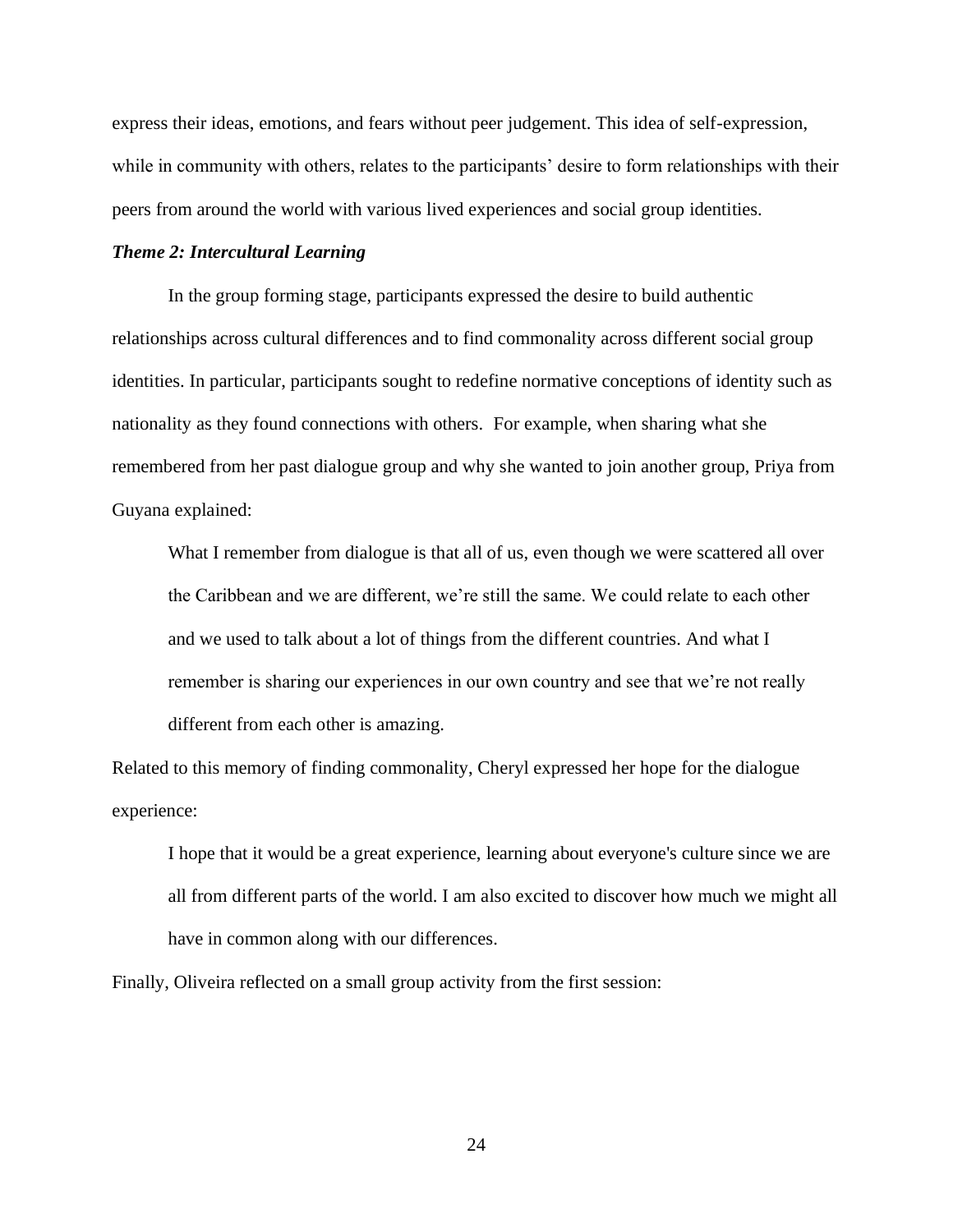It was a great opportunity to foster relations with foreign people and realize how many things we may have in common - like the same concept of "home" that Priya (from Guyana), Malzi (from Bolivia) and I (from Brazil) believe in.

In conclusion, the first research area of *group forming* elicited responses according to two themes including (a) self-expression and (b) intercultural learning. The desire for intercultural learning and relationship building was a primary motive in how they engaged in dialogue. The next session is dedicated to findings that address the second research area of social group identity.

## **Research Area Two: Social Group Identity**

The data gathered in response to the second research question, "what important themes emerge for youth participants in the social group identity stage of dialogue?" can be organized according to the following themes: (a) participants' complex understanding of their social group identities and (b) reflections on self. The first theme expands upon the act of naming identities, participants' lived experiences of social power and/or marginalization, and pride in pluralistic identity. Results that articulate the process of self-knowing are expressed under the second theme of *reflections on self*.

## *Theme 1: Participants' Complex Understanding of their Social Group Identities*

As participants named their social group identities in the identity flower activity (see curriculum page 10), they expressed various insights including ease with identifying the parts of one's self, difficulty in naming identities which overlapped or were dependent on other identities, and the experience of deriving pride from naming pluralistic identities. The students demonstrated various insights on the process of naming identities. Stella from Guyana expressed the difficulty in isolating and naming each of her identities: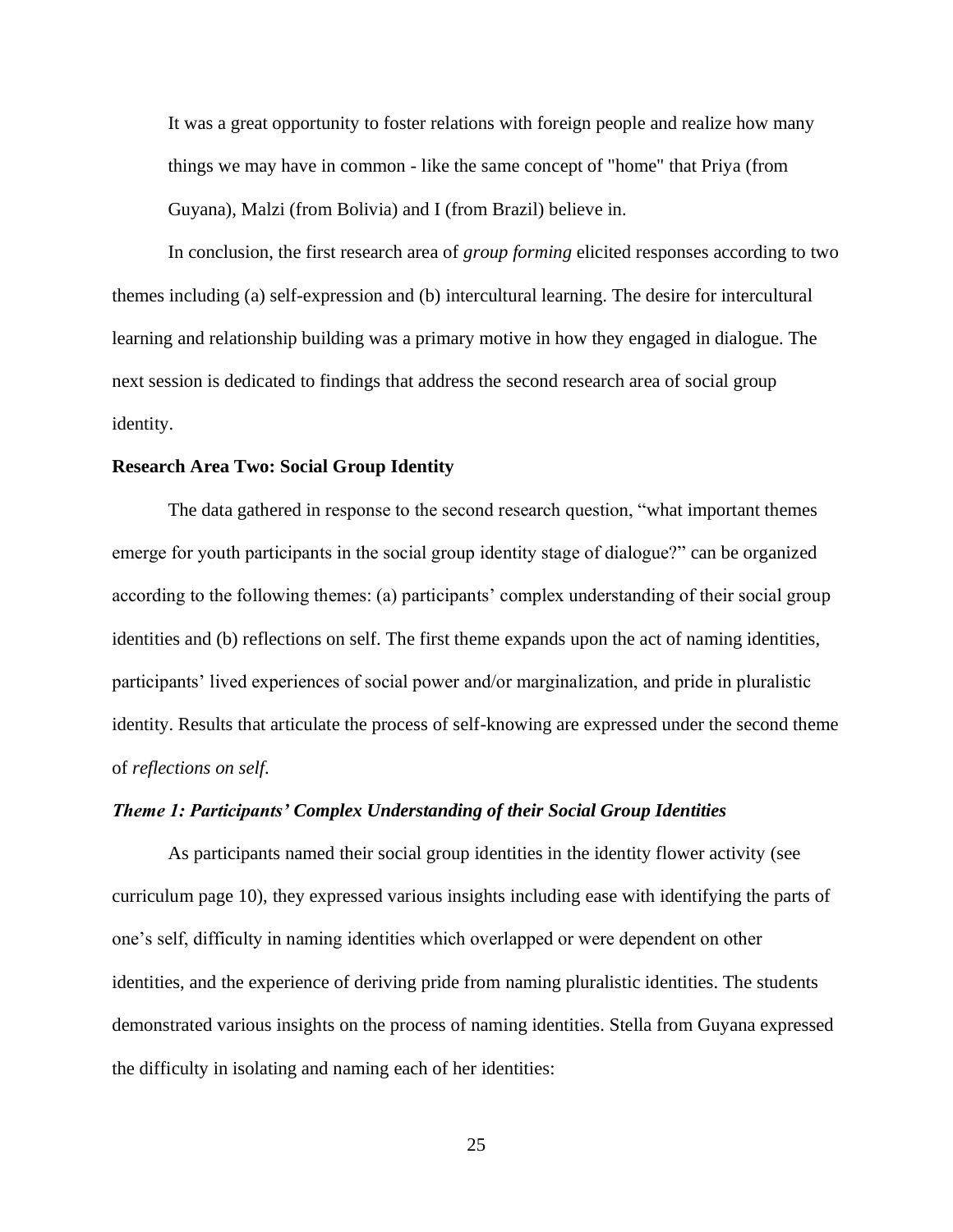One thing for me though, specifically when it came to culture, nationality, ethnicity, religion, there was a bit of  $-$  for lack of a better word  $-$  challenge in isolating myself into these specific labels because there is this overlap in them for me. So like, my culture is dependent on my ethnicity which is dependent on my or relates to my nationality and my religion and all of that… I think it was like culture. Like how do I define my culture especially when I live in a plural society and how do I isolate a specific culture, what do I call it then?

Kavi, a facilitator, echoed this sentiment that much is left unexpressed after naming her various identities:

I was born here but my parents were born elsewhere, and our ancestors were born elsewhere. And so our culture is 3 different places and generations and languages and so that was a hard one and on my flower I even hyphenated, like Indian-Fijian-American, you know and it still felt wrong. There's so many things that aren't added in those 3 words.

In response to the reflection question, "what is an aspect of your identity you hadn't thought about before this session?," Malzi explained how the identity flower illuminated her understanding of her ethnic identity and furthermore supported pride in being Quechua:

Mine was my culture. Because in my country we have 30 ethnic states. In my city it's not common to say, what ethnic[ity] are you, are you Quechua or Guaraní? So in this dialogue I could think about what ethnic[ity] I am. And I am Quechua, and so I have to be proud of that. And it's new for me to say that I am part of that.

Participants found the exercise of creating a power flower and ordering social group identities from closer to social power to more marginalized (see curriculum page 10) to be a powerful tool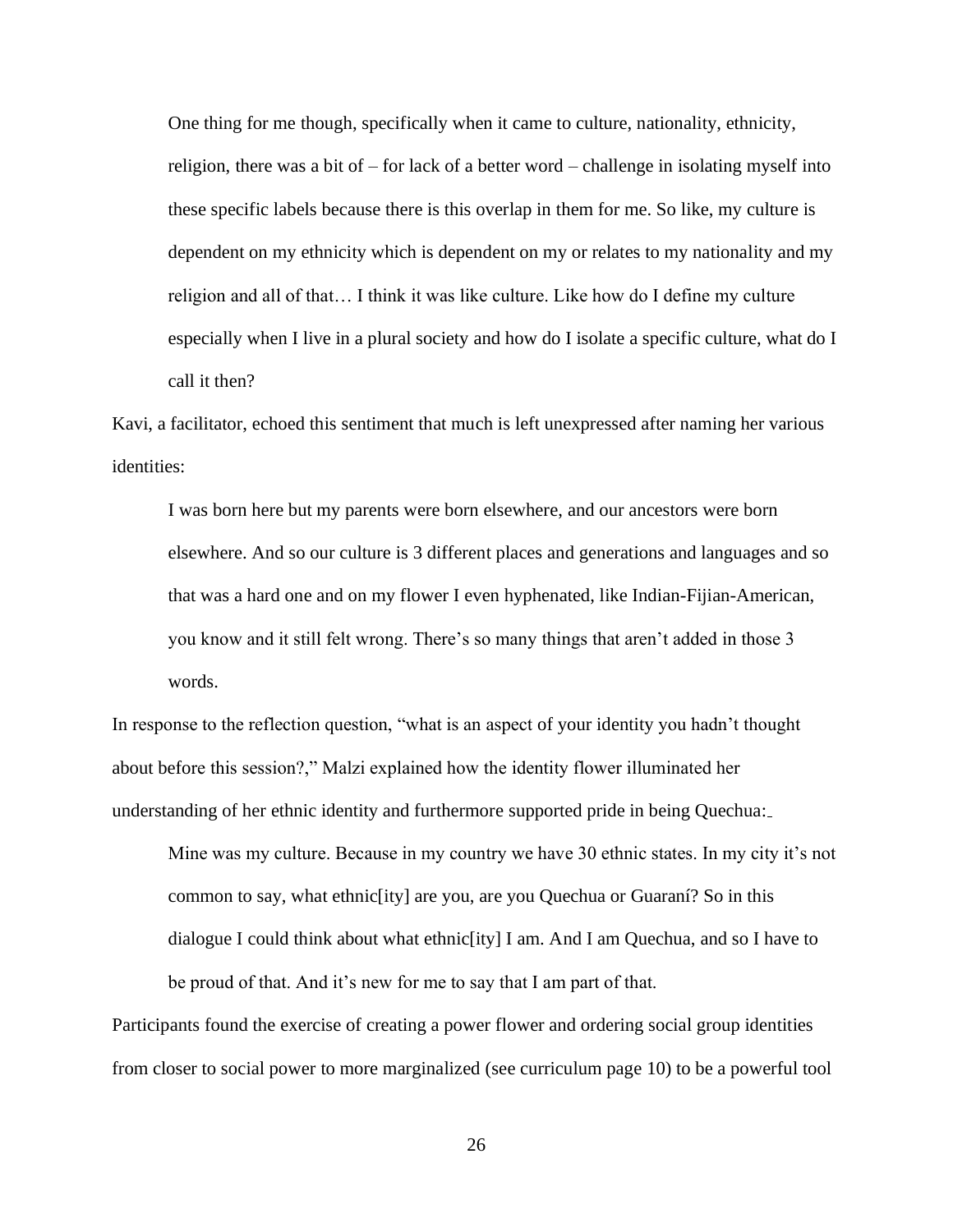in understanding their own social realities of power and marginalization based on their identities. Stella reflected, "one thing that will stick with me is definitely the concept of social power and how I fit into that and just understanding the reality that I live in." Oliveira similarly explained the relevance of the framework to his lived experience:

So I'm part of the LGBT community. However, when we think about discrimination and prejudice and homophobia for example, I don't see myself as a person who suffers a lot. When I think about it, I think about the privilege I have. When I compare myself with other people that are part of the LGBT community, I see that they suffer a lot more. For example, I am a man and that is something that counts. And second of all, my skin color is not really dark and people who are part of the LGBT community and they are black and gay for example, they have more ways to suffer like from racism, from homophobia. When I was thinking about myself being part of this community, I see myself as closer to the center of the power because I have more privileges.

Finally, participants expressed pride in their various pluralistic identities. Eufemia valued the integration of culture, nationality, and indigeneity that make up the traditions of her city. She described, "I'm really proud of my nationality and my traditions because...in Cuzco, we have a lot of traditions from the Incas and things like that, so it's part of the history of my city. I'm really proud of that." Also describing pride in her pluralistic identities, Stella brought up how cultural plurality interacts with her national identity:

I'll speak a bit on nationality. Again it seems to be my theme today, speaking about the cultural pluralism that I live in. I'm particularly proud to be Guyanese but also I wrote an arrow here, Caribbean-Guyanese. We share so much with the other Caribbean nations so while Guyanese is my nationality, it also relates to Trinidadian culture, or Barbadian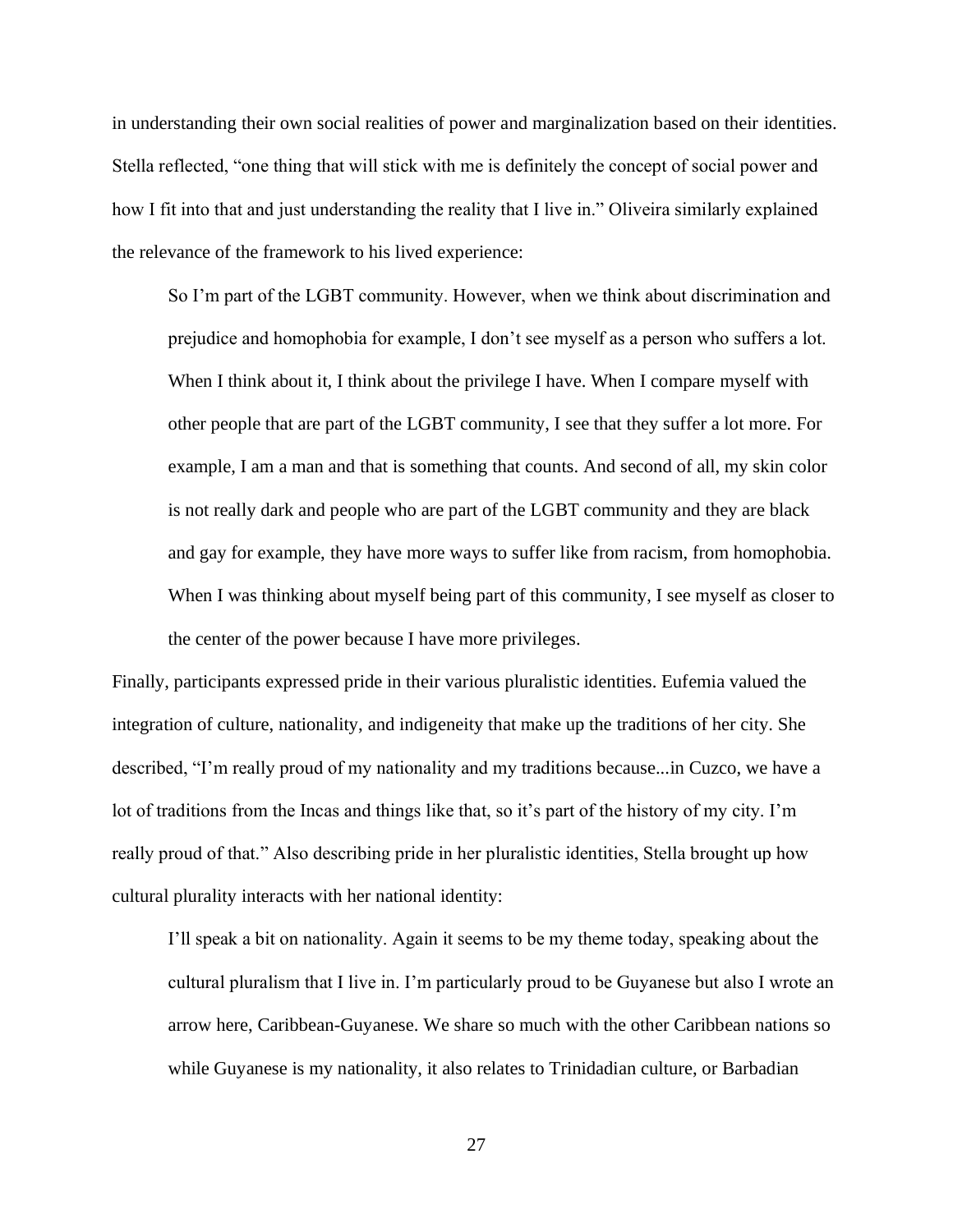culture. Maybe not Jamaican culture, but you get my idea? I'm particularly proud to have my national identity but wider regional identity, so to speak? That's pretty cool.

In summary, participants experienced the complex process of naming their intersectional identities in close relation to their lived experiences of social power and/or marginalization. Their insights demonstrate that youth participants engage in the reflective practice of naming with nuance and creativity. Participants expressed their multilayered, hybrid, and self-defined identities as they processed the realities of their societies.

#### *Theme 2: Reflections on Self*

As participants explored social group identity, social power, and marginalization together, they sustained deep reflection about themselves and their family/upbringings. Their insights indicate how the social group identity session facilitated opportunities for greater selfknowing. Participants expressed seeing themselves with more clarity after exploring social group identity together. Eufemia reflected, "*I never thought a lot of my identity. And now I realize that all these pieces together makes myself."* Speaking to the identity flower activity, Oliveira expressed,

And after this exercise doing our flowers I kind of came up with new reflections on who I am. I really think I could use this power flower and this identity flower in other situations and just take a moment to reflect on myself.

In the closing reflection of session two, Stella synthesized the process of self-identifying as uplifting. She shared,

One thing I didn't give much thought to before this dialogue was the intersectionality of the different tenets of what constitutes my identity and how these overlap. And perhaps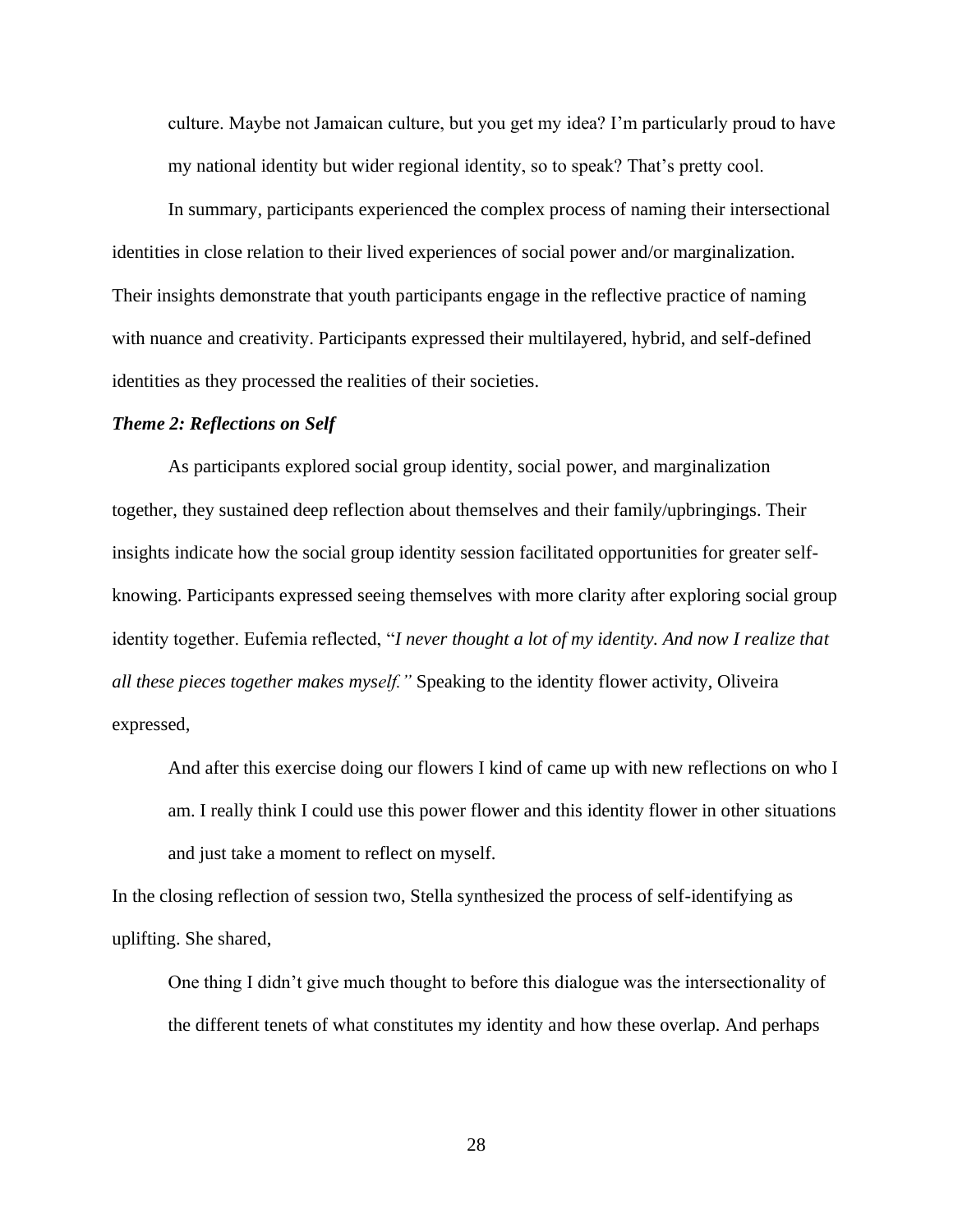they overlap in a way that creates a better output or, much cooler Vishy because she has all these tenets (thumbs up).

In summary, the second research area, *social group identity* elicited responses organized according to two themes. These include (a) participants' complex understanding of their social group identities and (b) reflections on self. The next research area will explore the participant experience of dialogue about social issues through personal perspectives.

#### **Research Area Three: Social issues through Personal Perspectives**

The data gathered in response to the third research question can be organized according to the following themes: (a) social analysis (b) family and upbringing (c) conflict. The first theme of *social analysis* discusses the experience of imagining an equitable society, youth activism, and the interplay of social group identity and lived experiences. Results that articulate participants' views on generationality and maintaining relationships are expressed under the second theme of *family and upbringing*. The third theme of *conflict* analyzes how participants process opposing viewpoints and conflicts within their communities as well as their views on dialogue as a viable method for conflict transformation.

#### *Theme 1: Social Analysis*

Participants demonstrated complex social analysis in dialogue, with strong recognition of the lived experience of marginalization based on social group identities as well as a desire for safety and security for themselves and those they are allies to. As they reflected, processed, and expressed this analysis, they experienced complex emotions of guilt for not doing "enough" and disappointment in institutionalized governments. When imagining an equitable society, multiple students identified safety and security as the central element for themselves and the marginalized groups with which they ally. Oliveira shared, "I come up with an idea of a place that is secure,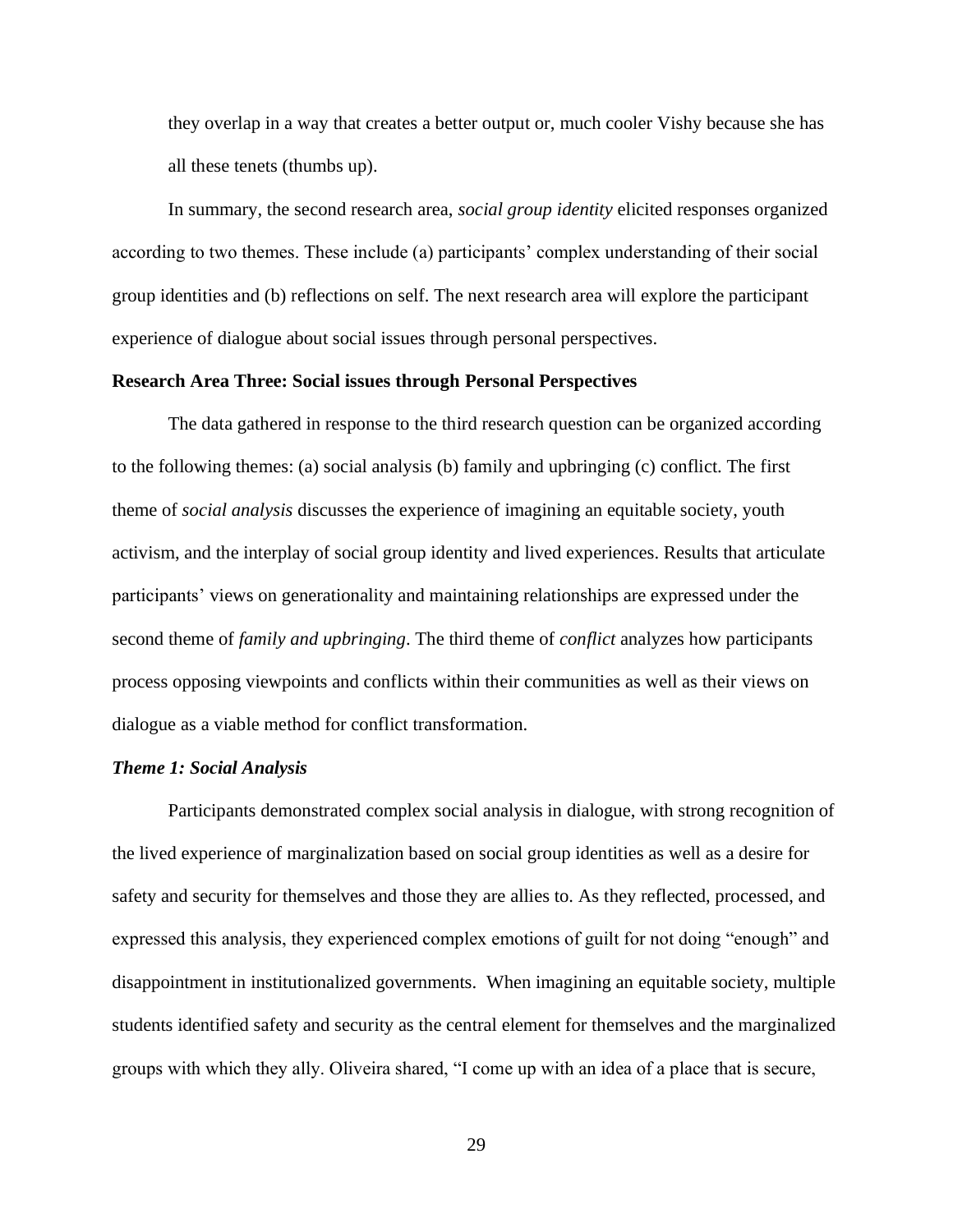that is safe, and I can be myself and not be judged by the people I walk around. (Stella signals "me too").

Priya added the importance of the ability to express her opinions in an ideal society: For me, it's like [Oliveira] said, for me home is like having good people around you, somewhere you feel safe, where you can voice your opinion without getting a lot of hate for it. Just somewhere you can be free, express yourself. Your opinion should be respected. That's it, spread a lot of love.

Later in the session, Priya expanded on her belief that all people should be able to express who they are without judgement and discrimination:

This relates to what I was talking about earlier, but the LGBTQ community, I feel such strong connection towards them. I would love to take someone who hates on them to lunch, someone who is anti-LGBT, I would really love to look at things from their point of view. First of all, why do you hate on them so much. Some people aren't even religious and still hate on them. I have so many questions.

As they processed their own experiences as youth activists working for change, students experienced guilt at not doing enough to combat the injustices they see in their communities, overwhelm at the human rights violations in their communities, and disappointment in institutionalized government. Dialogue offered a space to wrestle with those feelings of isolation or insufficiency that participants had experienced. Here, two participants expressed their experiences as youth activists and similar feelings of not doing enough. Stella reflected on her experience with session three's opening activity, a guided visualization for justice exercise,

I think, more towards the end when you started talking about injustice and inequality and my country…so that was pretty loaded because right now we're preparing for elections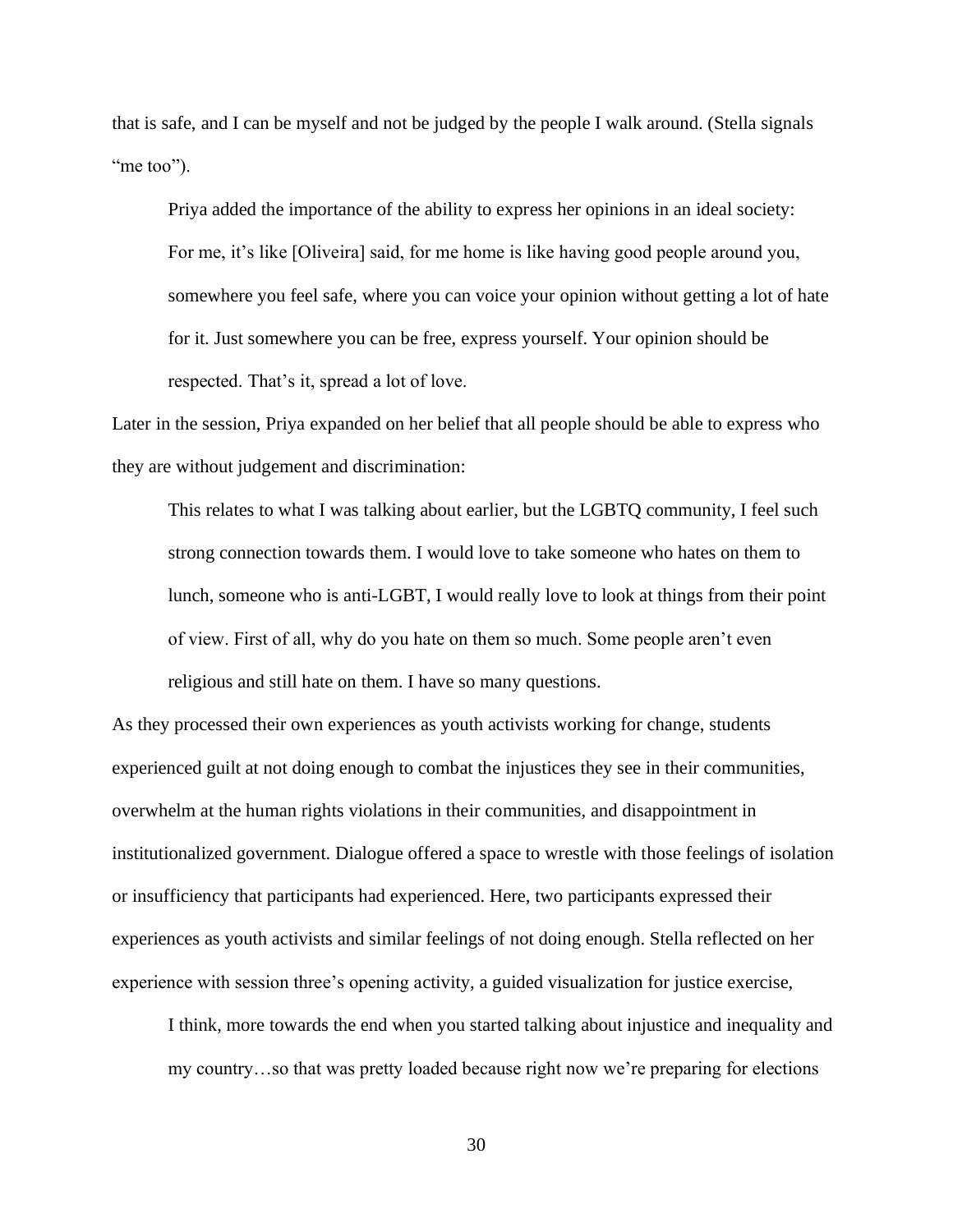back home. And I'm kind of deeply involved in the affairs of my country. And there are certain projects and things we've been pushing for like youth involvement, and Guyana is characterized by heavy racialized politics. My friends and I, we've been trying to push for a lot of things to try and move away from these systems but I don't know, it's just kind of loaded because I feel sort of responsible not being home not actively pushing for things because I'm not there. So yea, that's what I was thinking about.

Priya echoed the sentiment of not doing enough to combat injustice in her community:

I will talk about my country as a whole. We're also preparing for elections, which means there's a lot of hate going around right now. This is just fighting in general and really bullying others to vote for one group. Everyone's just fighting and there's corruption everywhere. It's just a big mess. I'm just waiting for the elections to be over. I feel like I'm not doing enough. I am, I feel like I am doing enough but…mixed feelings basically.

When engaging with assigned content, students identified social group identities especially as they represented differences in lived experiences. Oliveira integrated learnings from session two as he analyzed a video that told the story of two conflicting life experiences:

I think that besides religion and the place where you were born, the social class is also a huge difference. And sometimes we see people fleeing from war in their countries. Some people are living in war zones where food is scarce, where life is tough, the streets are full of rubble, and the social security system is not working as it's supposed to, so they have to rush into moving to another country because it's safer. And on the other hand, Maggie who probably hasn't been through this kind of stuff. So besides race and ethnicity, the social system based on the communities they live in is different and it's also a difference.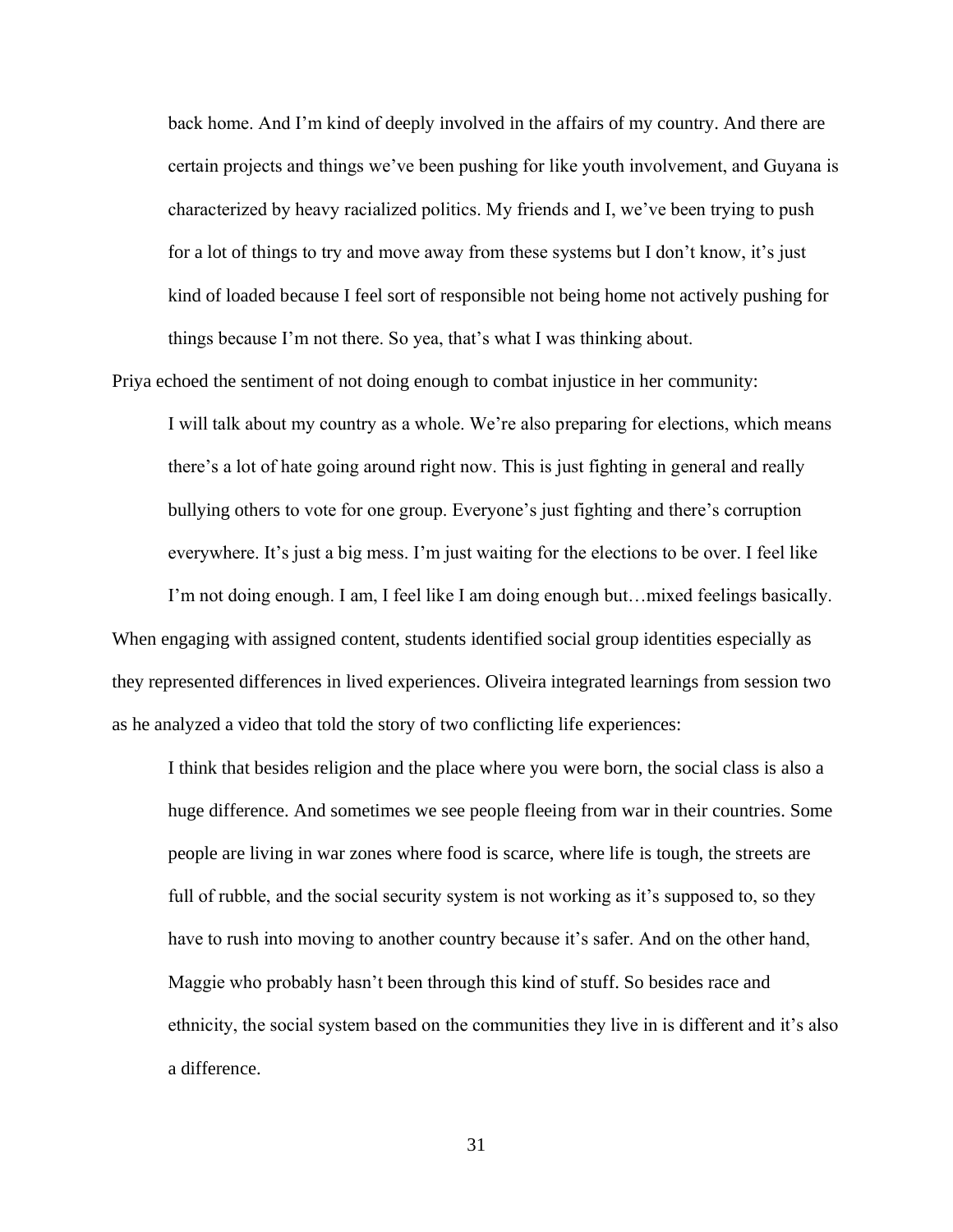In summary, dialogue through participants' personal perspectives, storytelling, and sharing of lived experiences supported social analysis in a way that was relevant for students. They became active agents in the construction of their understanding of the world around them as they integrated dialogue materials (e.g. video) with their own knowledge of their communities. The process engaged participants' emotions as they analyzed the world around them, affording them space to hold multiple feelings at once (e.g. inspiration to make chage and feelings of insufficiency or powerlessness).

### *Theme 2: Family and Upbringing*

 Participants were highly aware of differences of political views between them and their family members, and expressed their experiences of standing behind their opinions while preserving their relationships with family. Participants viewed their generation as more progressive as older generations because of their greater access to ideas from outside their immediate surroundings. Participants attributed more progressive attitudes to engagement with social media, which they believed enabled greater social justice for marginalized groups and broke down some social divisions. Priya explained,

I think social media… You can make friends online, and friends influence your opinions in some way. If you have friends that are maybe gay or in the LGBTQ community, you tend to sympathize with them, you tend to feel what they feel, and you just think, why was I even judging in the first place? You see that love is love, and l think social media has a very big influence.

Stella reflected on how generational difference plays out in her family:

I think, bouncing off of that, for me personally, it's a wider or more broader access to information and ideas. Like my family, my parents for example, they weren't really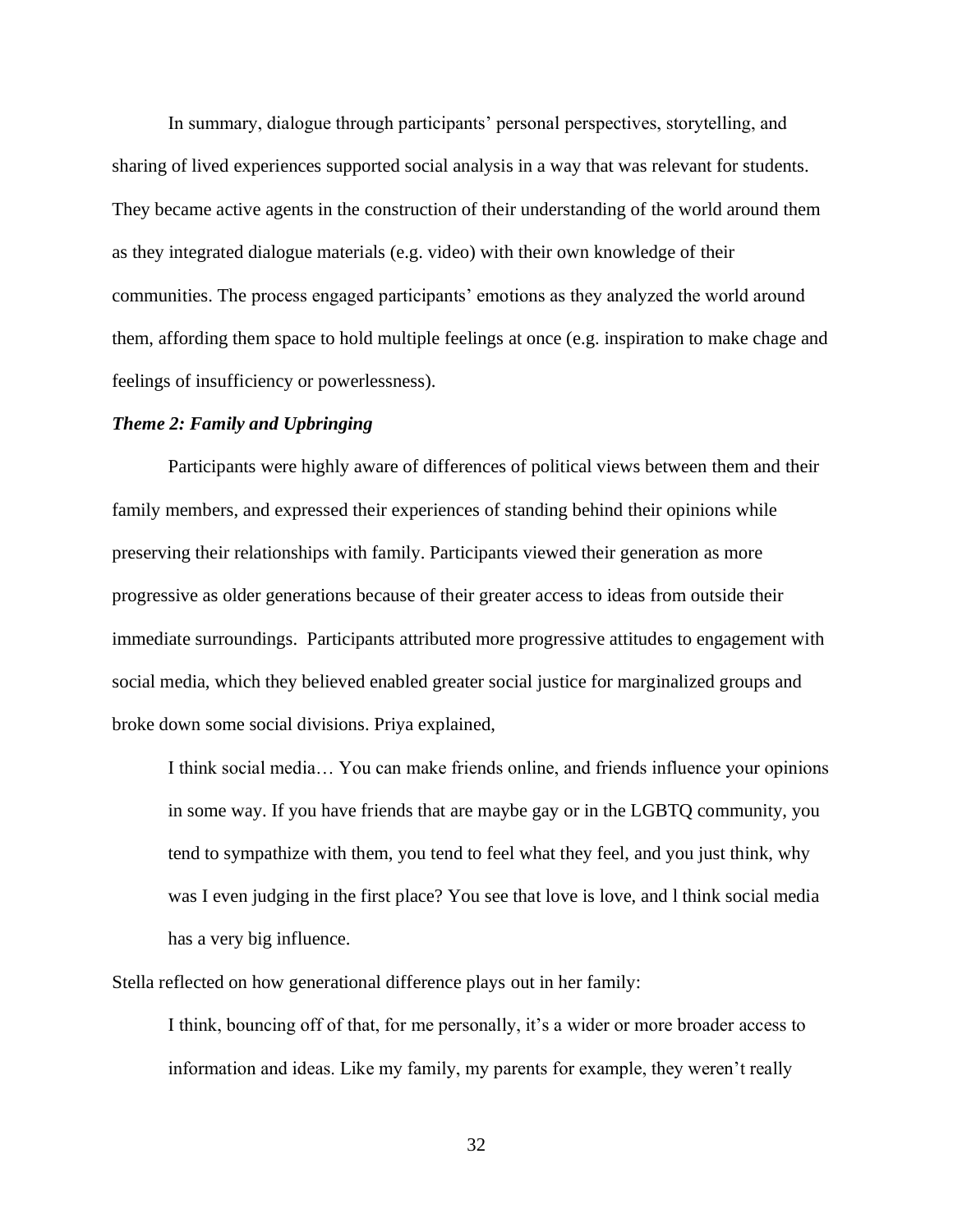exposed to certain ideas so they would be more polarized as opposed to someone like me, I've been in varying contexts, I'm going to school with different people, they never had those experiences. They never had the opportunity to learn from persons like I would have. So it's just that ability that we have now that while we are still very segregated, there are some ways in which we have been able to move past some of those sections of segregation. And it's been particularly true with school and education. That's why I'd say young people are in a better position, at the same time not because there are still something inherent within us.

Dialogue about generationality brought out the difficulties of expressing views about social justice within their families. Facilitator Kavi shared about the nuances of marginalization and oppression within her family:

I think for me, there's actually a lot of people in my more immediate family, aunts and uncles, grandparents, I call them immediate family because we're very close that I would like to take out. This is something I've come to realize is, even within your own marginalized communities, you can still perpetuate stereotypes, racism, misunderstanding among other marginalized communities. My family, we're POC, but I've still seen my family perpetuating stereotypes against other POC. And I think the more and more I do work like this, the more I ask questions that give me these responses where I'm like, woah I didn't even know this about my family. And I want to know where they're coming from because they experience marginalization already in many ways, so what makes them want to perpetuate marginalization and assumptions against other communities? That's something I have been thinking about. How can I do that and not offend anyone or ruin relationships between people I really care about?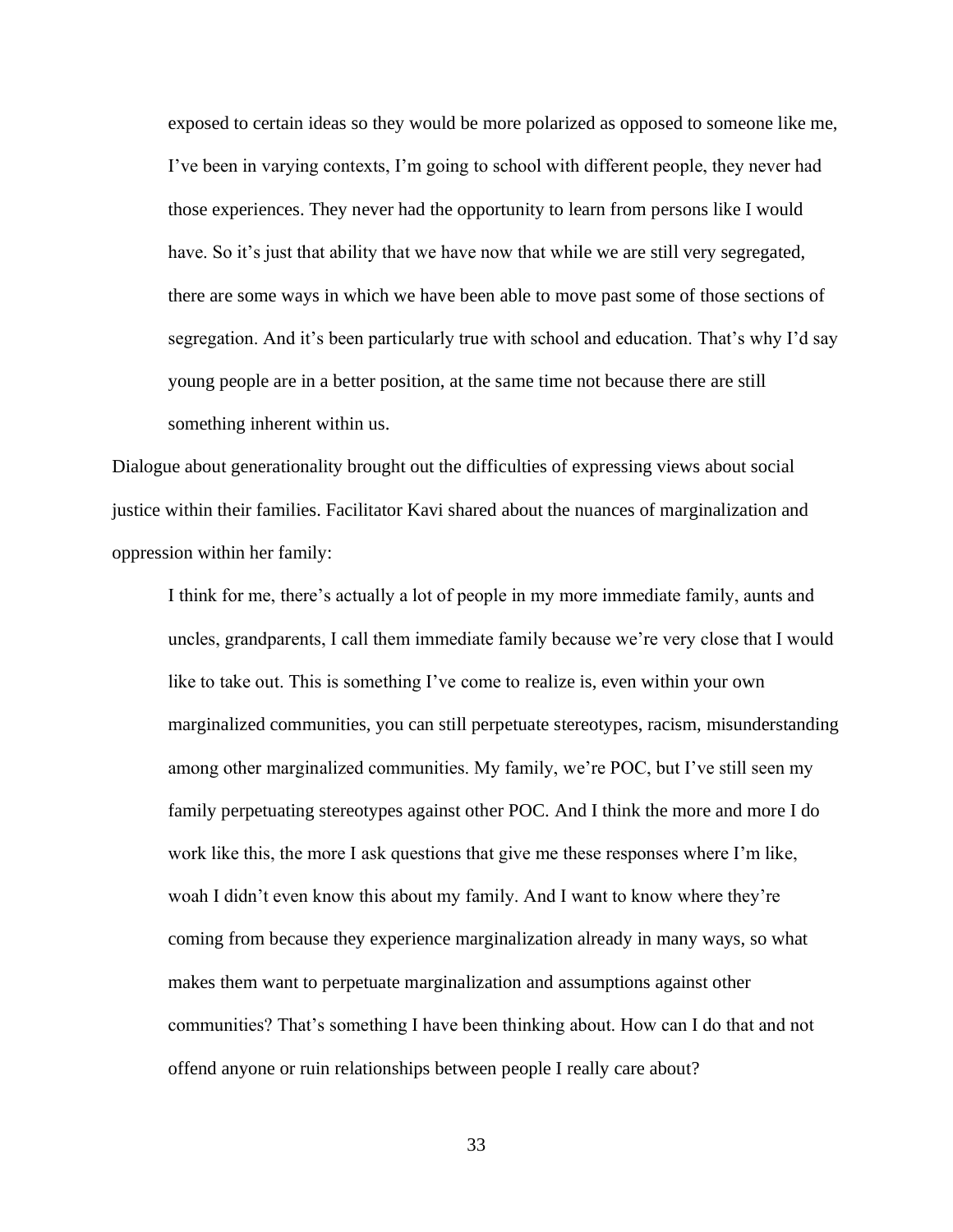Priya echoed the difficulty of expressing her beliefs with family members who disagree with her in the interest of maintaining personal relationships:

I have a lot of aunts that disagree [laughs] with me and my points of view. But I always stop at a certain point because I know they're just going to get angry and relationships are going to get ruined [Stella does "me too" signal] so I just stay out of it, but it's mostly about religion and the LGBTQ community. Those two are the top topics that we disagree on a lot.

In summary, dialogue afforded participants the space to process family and generationality as they relate to their beliefs about social change. Participants expressed the delicacy and emotional challenge of standing behind their politics while preserving family relationships. They collectively arrived at an analysis of their generation, in their various cultural contexts, as more progressive as the previous generation. This relates to the topic of social conflict which the youth participants expressed as bringing forth difficult emotions like anger and sadness.

### *Theme 3: Conflict*

Participants experienced complex emotions such as sadness and anger as they analyzed their societies, namely the discrimination and injustice they see around them. They identified overcoming polarized viewpoints as important to the process of creating a more equitable and just society. Oliveira told how his society suffers from ensuing division and violence as a result of slavery and colonization:

My community in Brazil – my country is divided since the  $16<sub>th</sub>$  century when the Europeans arrived in our lands that were already inhabited by native people and the colonization process started at this time. And slavery was adopted since the beginning of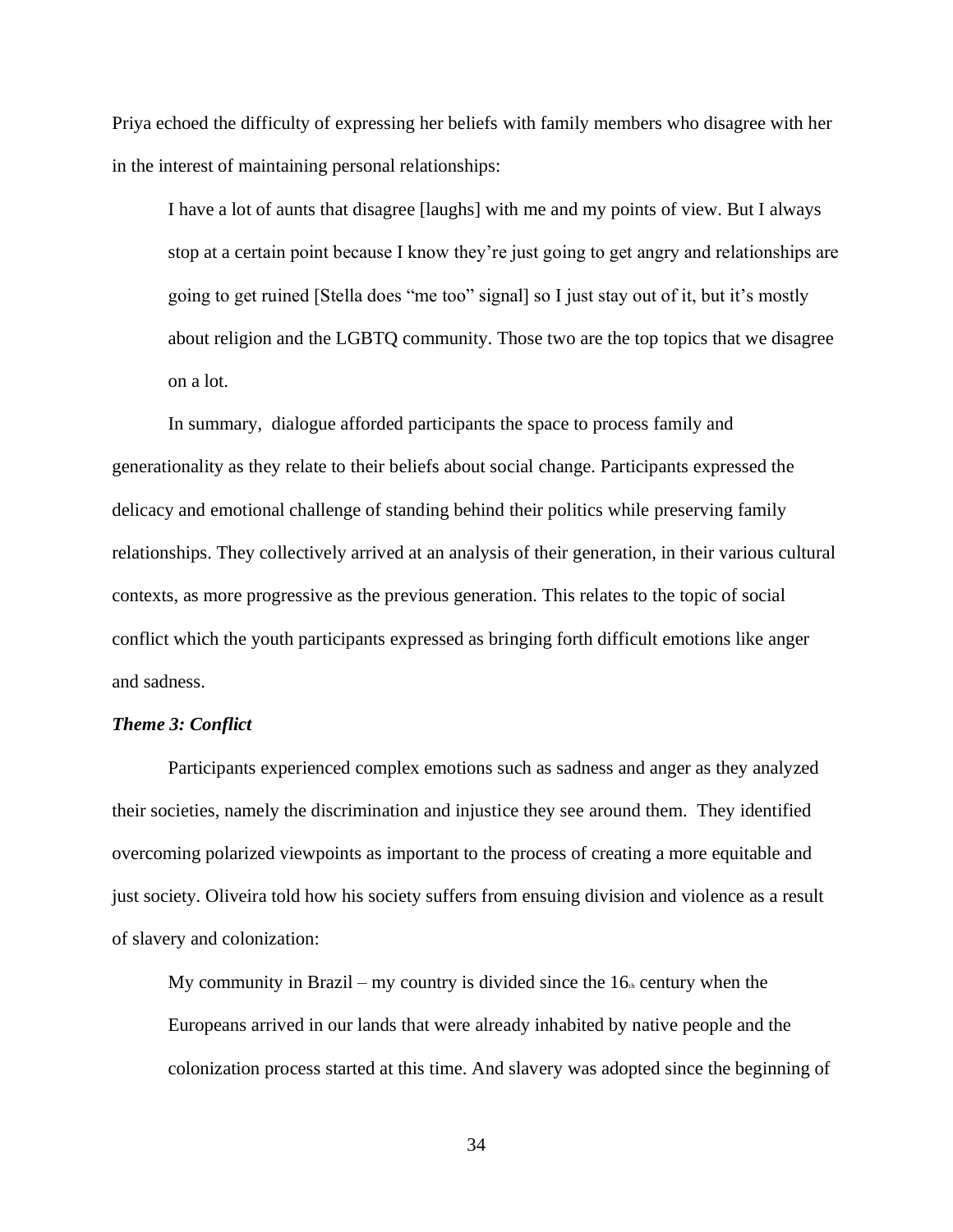the colonization process and it ruined the social relation of production over three centuries…There are debates about immigration, the people come from Venezuela to Brazil. Debates about gun ownership, like in the US. Debates about homosexual marriage. About abortion. It divides opinions in my country and it's really hard to handle. It shows how people are divided on opposite sides. You know, like even in political affairs. Just like in the US you have the democrats and republicans in the US, in Brazil we have the conservative parties that tend to favor the status quo and are opposite and against radical changes and we have community, communist parties who believe in a classless society. So how do we live with such opposing labels and opinions? It's a really hard issue to talk about. There are a lot of things involved. In my country things are like this.

He expressed the emotional challenge of coexistence with those on the other side of political and social issues. For Oliveira, the enduring conflict is overwhelming in both its scope and longevity. Similarly, Priya shared her emotions of anger and sadness at the discrimination she witnesses toward the LGBTQ community which energizes her to change her society:

People from the LGBTQ community are not being respected. There are a lot of different opinions and it makes me angry to read comments on Facebook and stuff. Just random people sending such hateful things to people from the LGBTQ community. They're like, oh the bible says love is between a man and a woman and other people that say, love is love, what does it matter, don't judge others. And it's really heartbreaking to see that people are so narrow minded. It really hurts my feelings and I'm not even from that community. And I really want to do something about that but I think the new generation is going to be more open minded. The younger people here are really open minded and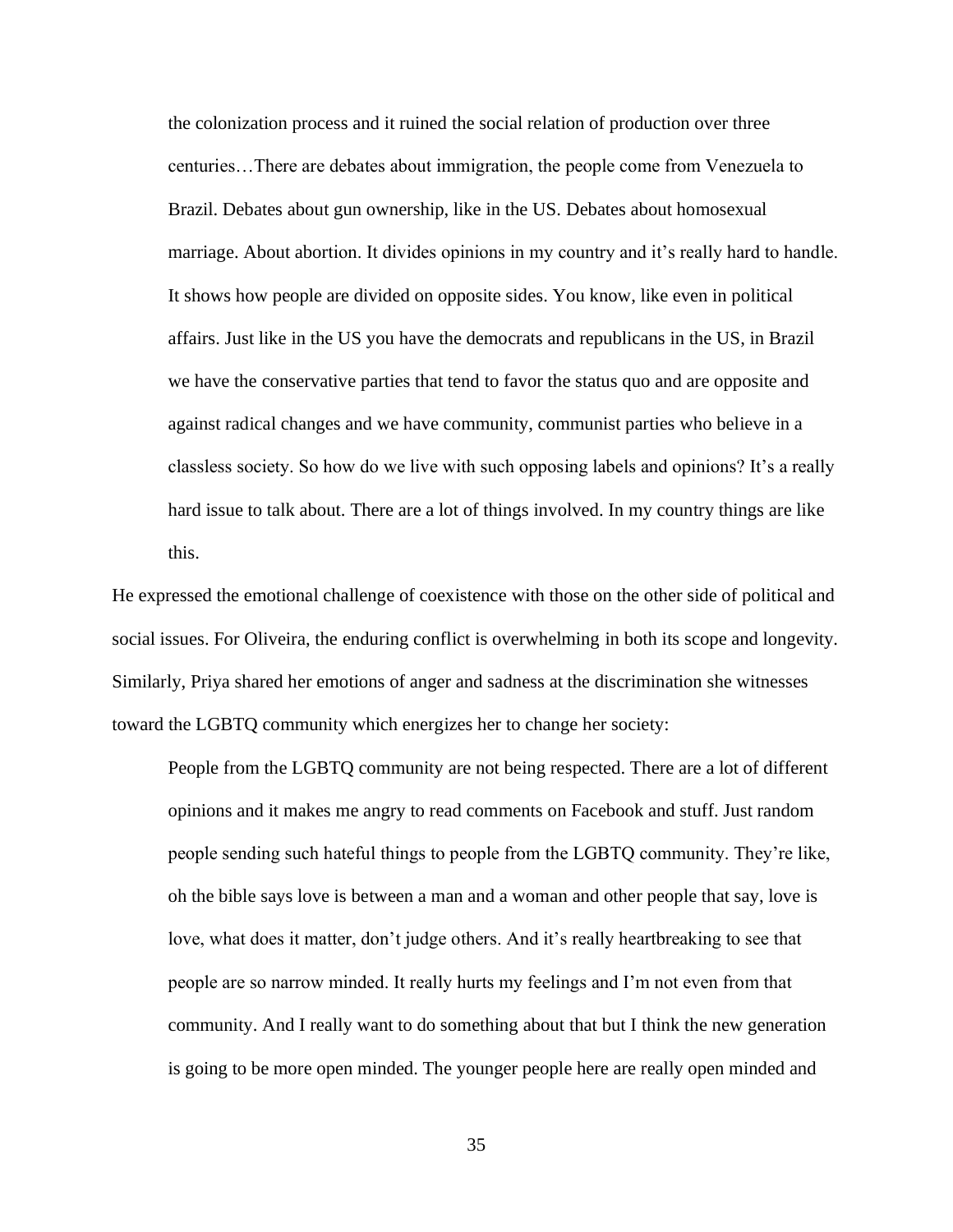they want to make change, they want the new generation to accept…it shouldn't even matter. So that's something I really want to fight for.

In conclusion, the third research area, *social issues through personal perspectives* brought forth ideas that can be organized according to three themes. These include the first theme of *social analysis*, which describes participants' visions of an equitable society, youth activism, and how social group identity relates to lived experiences. The second theme of *family and upbringing* illustrates how generationality shapes participants' engagement with social issues, including the way they preserve relationships with family members who do not agree with them. Finally, the third theme of *conflict* articulates the complexity of emotions experienced by participants as they process conflict in their communities.

### **Research Area Four: Moving Forward for Social Change**

The data gathered in response to the fourth research area can be organized into two themes: (a) sharing knowledge (b) speaking up for justice. The first theme presents findings related to the participants' collective generation of knowledge about social change by asking questions to one another and of the facilitators. Results that articulate the challenges and importance of speaking up about social injustice and of contesting unjust narratives are presented under the second theme.

### *Theme 1: Sharing Knowledge*

 Generating knowledge in dialogue is a collective process; both participants and facilitators came to appreciate and honor one another's stories and experiences as they thought about how they would move forward in seeking social justice. Participants drove the process by asking questions of one another to seek best practices, and also asked questions of facilitators.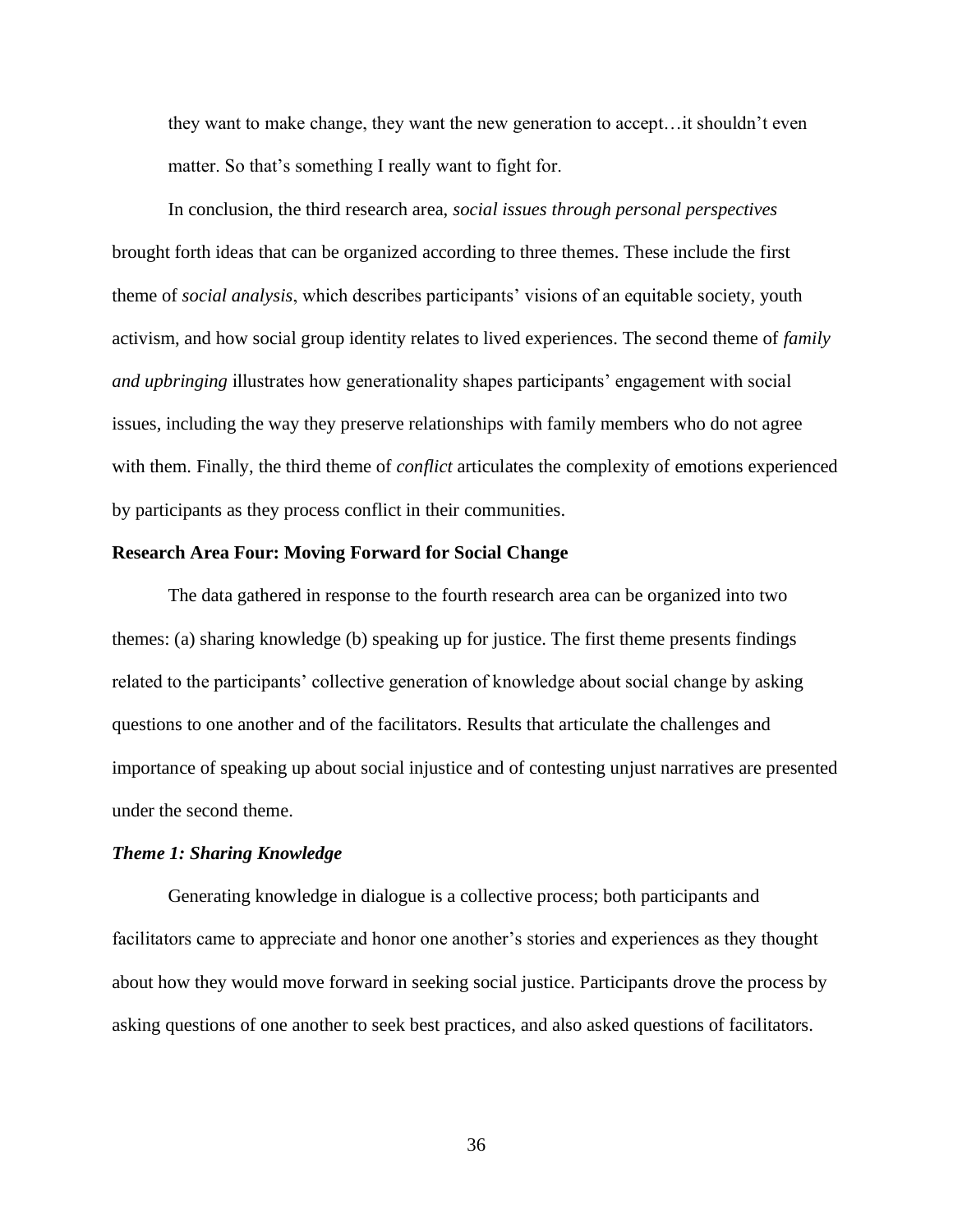Participants generated meaningful strategies for making social change by asking questions of one another, respecting and honoring the knowledge of their group mates. Evidence of this can be seen in the sequential dialogue below:

*Stella*: I want to ally with other young people because as I mentioned in a previous dialogue session, we're kind of more open to having certain conversations and stuff. *Oliveira*: I agree with Stella. I think about volunteer work. I will definitely ally with other young people, and also I would add NGOs, like organizations in my city. I think it's a good way to establish partnerships and achieve our goals faster.

*Malzi:* If you do that, would you prefer to work with your friends, or with people who have a lot of specialties?

*Oliveira:* Could you please repeat that?

*Malzi:* I don't know how to say this, people who knows about the problems.

*Oliveira*: Like previous experience in the area?

*Malzi:* Yes, yes.

*Oliveira:* I think anyone who wants to contribute. I mean, it's good to have people with previous experience, but even if you have not I think it's ok to participate. So everyone who truly loves the issue and wants to fix it somehow.

When talking about actions toward social change, participants appreciated the opinions, experiences, and stories offered by the facilitators.

*Oliveira*: If anyone can give a real example of a real situation [about when to offer help to others] that would be awesome.

*Meaghan, facilitator:* Stella, did you have one in mind when you asked, 'how do you know when to step in'?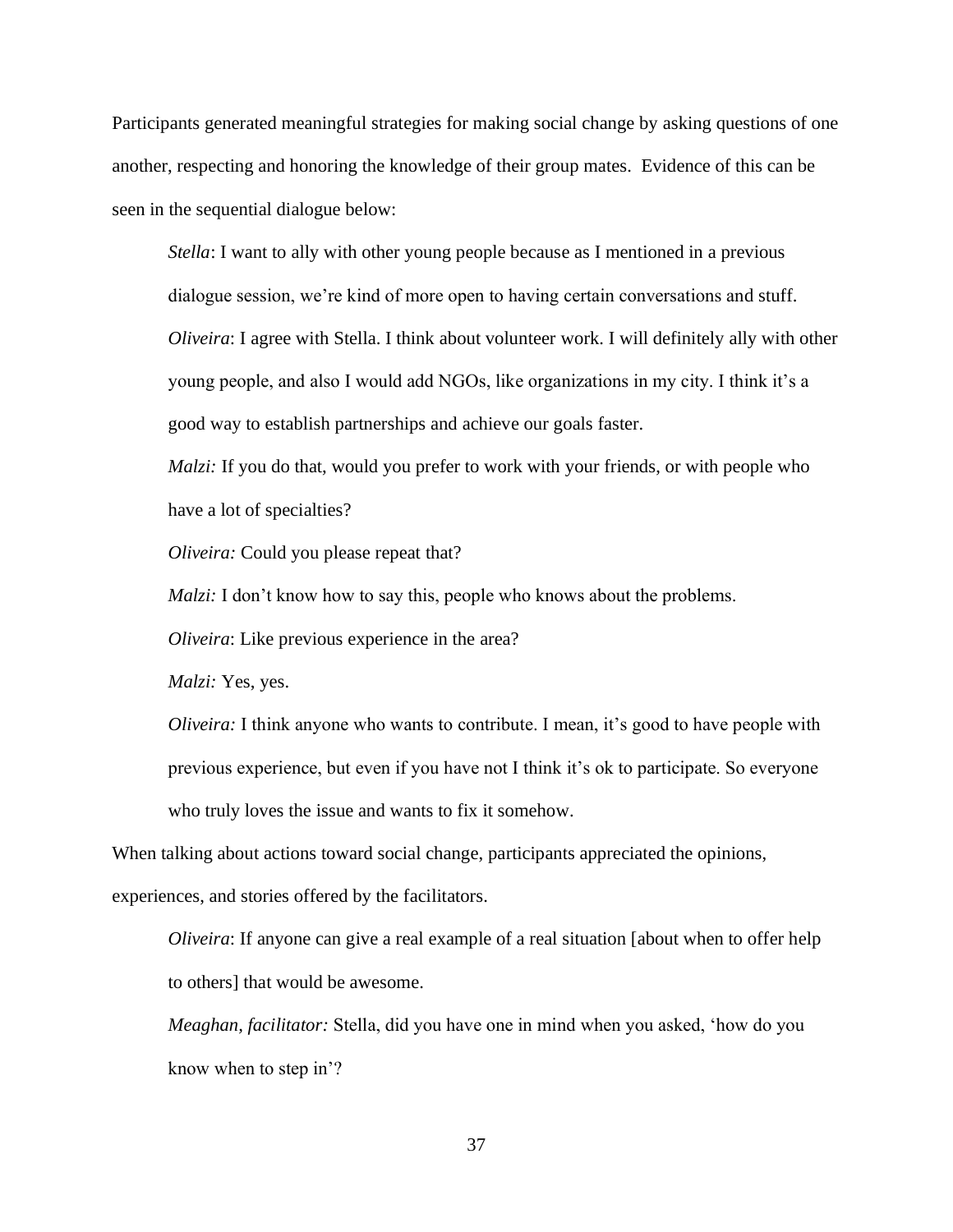*Stella:* So last year when I was working full time there was this incident with a wife, a domestic violence case. And that was something way beyond what I knew how to deal with so I was really wary of what I was getting myself into. Her family member reached out to me, and said this guy is abusing this woman and she left home, she wants some help getting in contact with the authorities, or publish an article, or something. I said ok, I don't really know about this but I will see... I visited her, and she agreed that she would go to an NGO for domestic violence. I put her in contact with those people. I wasn't able to write anything about it but she did go to Help and Shelter the very next day, on the Wednesday. On Saturday I got a call that the man went to take her. She called her sister and said that she went home willingly. And I was like, why would you willingly go back into a situation where you would be abused? Like I don't know if it was my place to talk to her, I really didn't know.

*Kavi, facilitator:* Going off of that, it is really important if you want to offer and are asked to offer help but you don't know if you can, also voicing that. And saying, I really want to help and I really want to write an article, but I don't know if that's my place or I don't know about this – and using that uncertainty to find resources. And saying, I don't know, but I heard about this shelter that might know, or if you look online, you can find this. It goes back to where it can be very hard to balance when you're going home, like in your instance Stella, and you're like did I enough, did I say the right thing? And as much as we want to help, it goes back to making sure that our safety and wellness are at the forefront of what we do. We are taking care of ourselves so that we can take care of other people.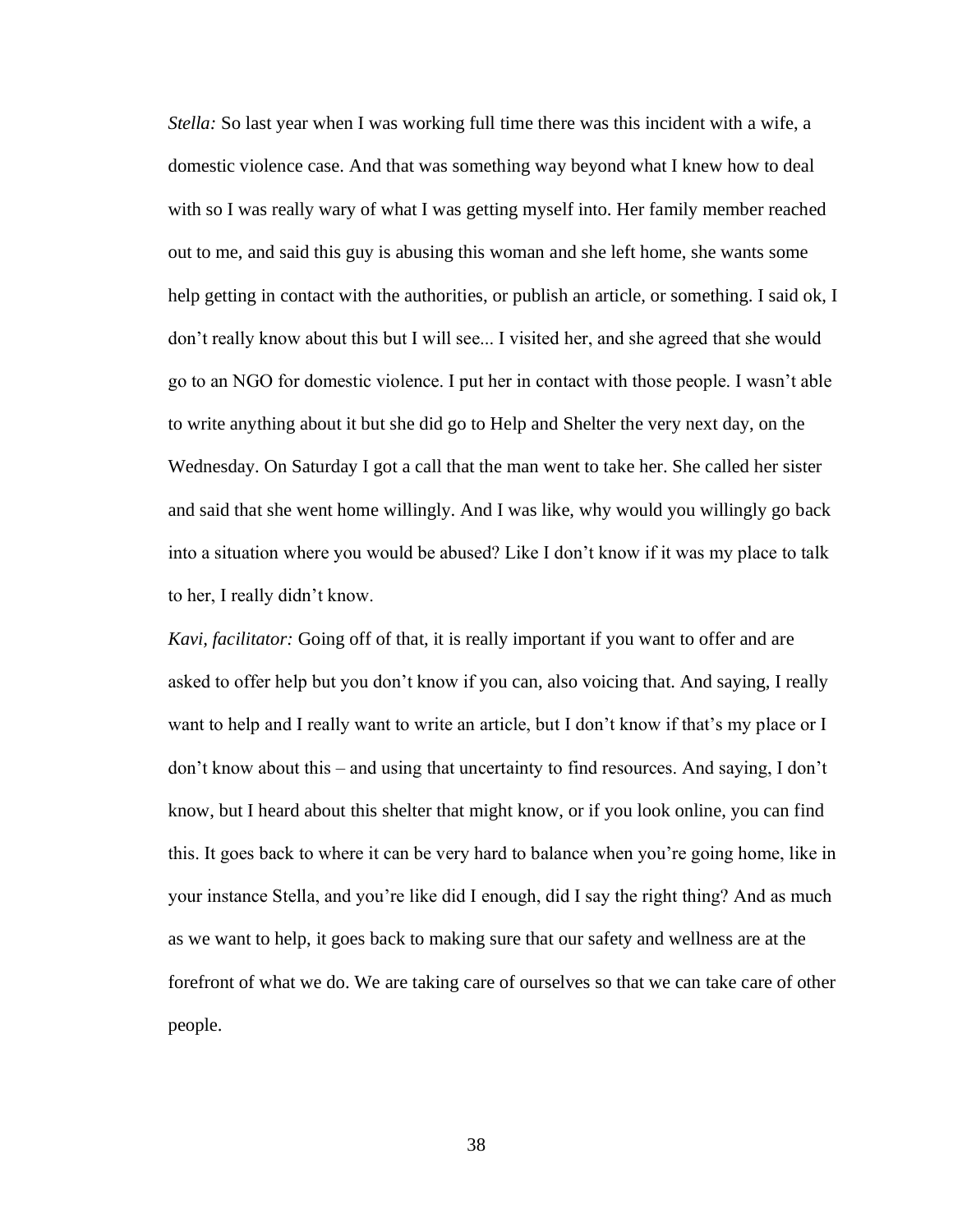*Meaghan, facilitator:* Another thing that comes up for me with that story Stella is about always recognizing people's resiliency. I've definitely been in situations where young people come to me and tell me about things going on in their lives and it takes over my entire experience like being constantly worried about them or scared that they're not getting the support they need at home or something like that. And I remember that people are resilient. And if people have been dealing with something for a long time, they have developed a lot of strength and capacity – knowing their situation better than anyone else – to get through it. So I think as we support people, offer resources, listen to people as we're there for them, we also remember, this is a strong person and I'm gonna help build up their capacity for making change in their own lives and be an ally to them.

### *Theme 2: Speaking Up for Justice*

 In the dialogue stage of building social change, participants understood speaking up as a major strategy in disrupting oppression they themselves and others experience. They viewed the contestation of unjust narratives in their societies as a key strategy to build support for social change among other youth. Cheryl shared her experience in school speaking out against injustice:

I would like to share something that happened to me. I have actually had a problem in school as it relates to me seeing things – well in essence, social injustice – and me speaking up and I would be victimized about saying something about it. And that actually prevented me from achieving a prefect badge. And what I did is that I wrote a letter to our principal at that point in time and I voiced my complaints. And I spoke about my situation with persons in school. And for me, one reason I believe you should speak up is because people tend to understand what you're going through and you also meet persons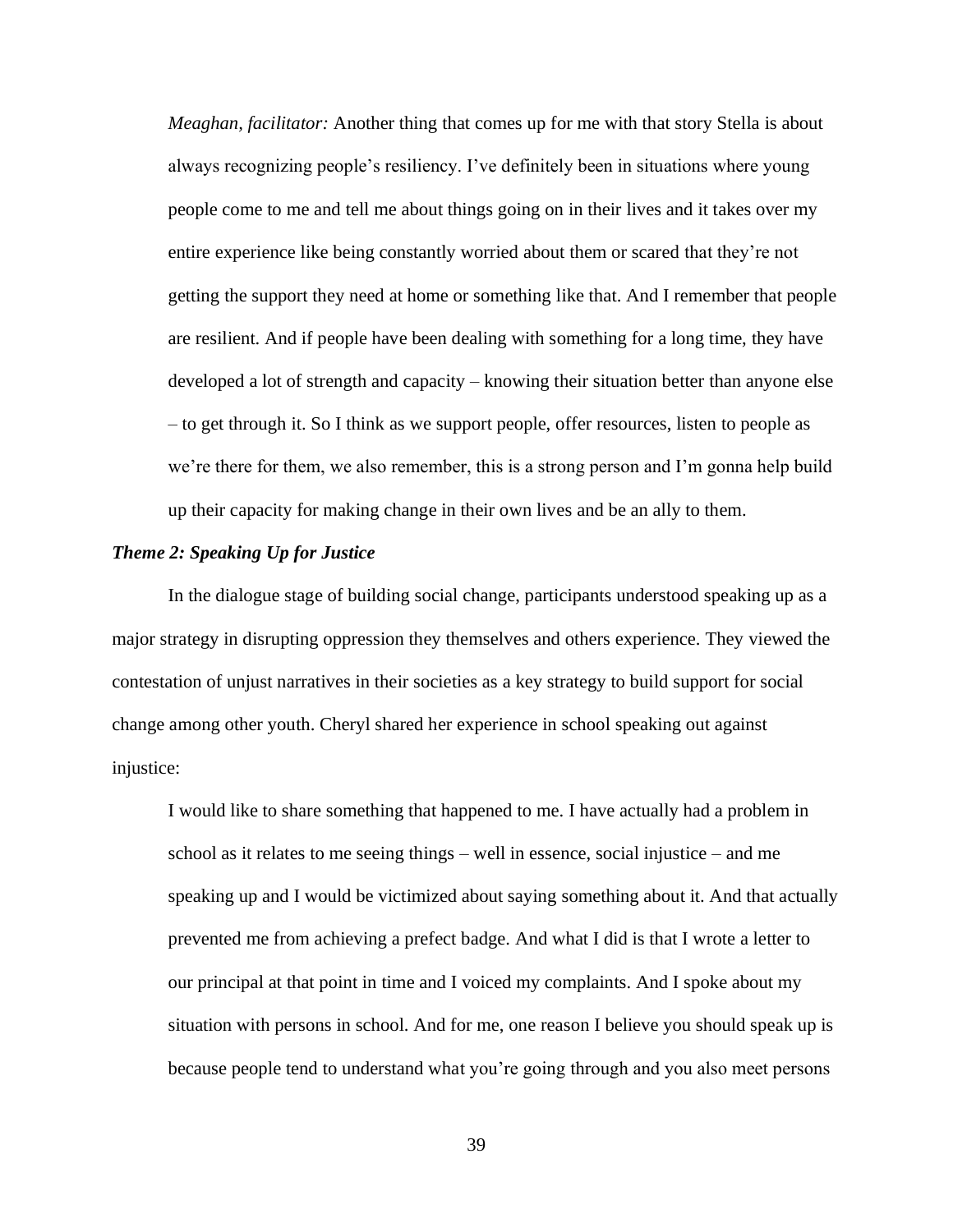who are going through situations just like what you may have experienced and you start to realize how many persons actually feel the same way you do. And together you can work toward changing that social injustice, if you understand what I'm saying. And after I wrote that letter I actually received my prefect badge this year, after speaking up about the problem and the social injustice that I faced. So I really honestly believe that it's important for us to speak up because you kind of find some – what should I say? Not clarity, but... the word isn't coming to me. Like pleasure, in talking about happened to you and also finding persons that may have faced a similar thing as you and you know just dealing with it. So it's very important to speak up and spread awareness about certain things.

Relatedly, Oliveira expressed why speaking up is meaningful to him and how it has prompted his community engagement with other youth in Brazil:

Whenever I see injustice around me, it touches me somehow and I feel the need to do something about it and speak up. In practical terms, one of things I have been doing is visiting schools in my community and talking to the teenagers about their rights in terms of public education because it's something that really catches my attention, like how in Brazil a basic right like quality education is denied. And when rights are denied you have a lot of problems as outcomes. So I have been visiting schools, talking to teenagers and volunteering with them, I used to teach drawings and English to high school students and this is a way I have found to speak up and report social injustice. And I use my social media to share news about it.

Participants recognized that if they kept silent, unjust narratives would continue to permeate their communities and hinder social justice. Stella told her story of reclaiming the history of Guyana: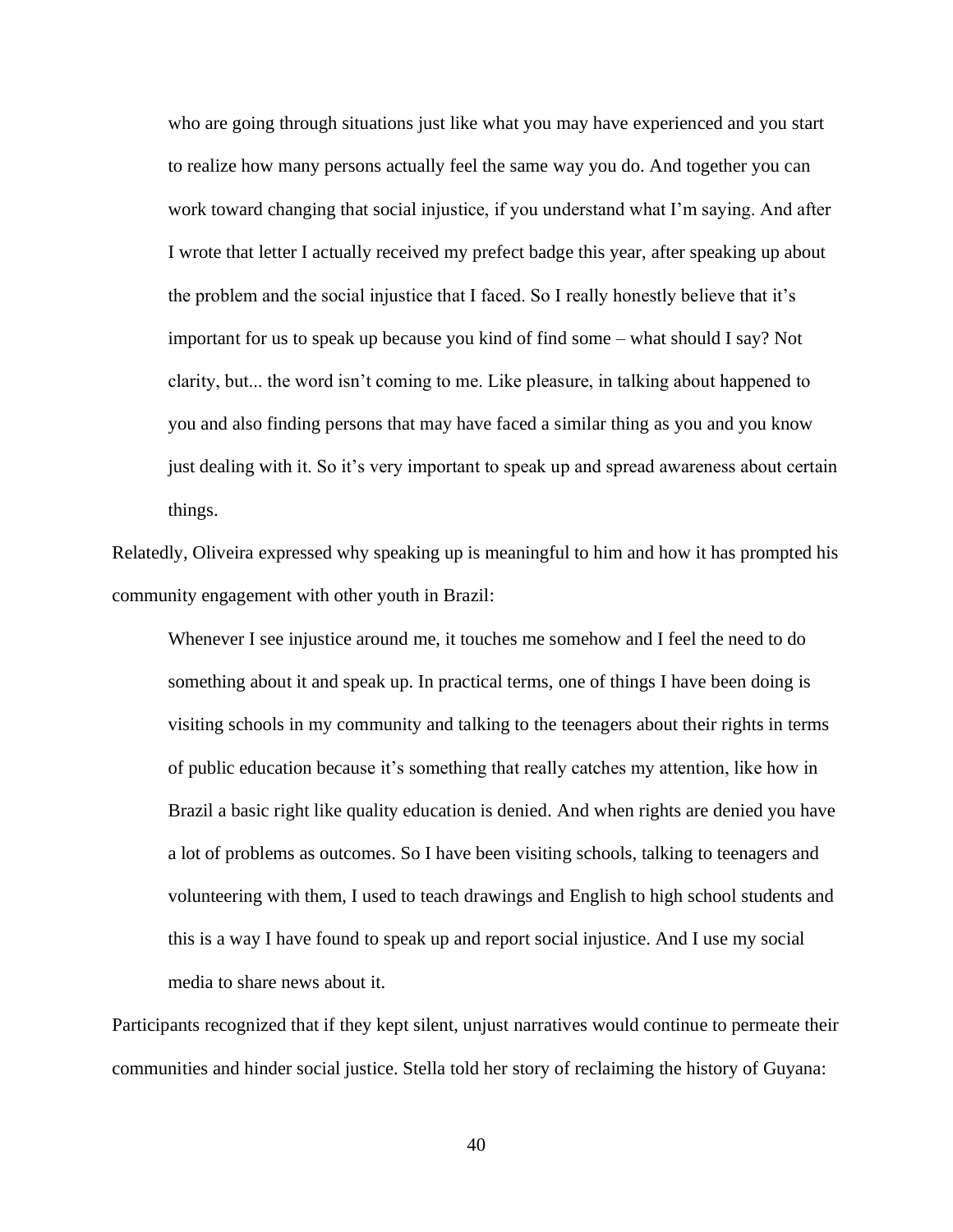That's something I thought about this week. The conversation I was having was about the history of Guyana as we're celebrating our  $50<sub>n</sub>$  republic today, and why it's important to reclaim our history and all of that and that involves speaking up. And I'm paraphrasing here because I don't remember it correct, but it says "the hunter will continue to write the story until the lion learns to speak," or something like that. Involves a hunter and a lion and owning your story. So what I got from that is that you need to be at the forefront of the narrative that you want out there. And if you don't speak, the narrative may be something else, it might be something that you don't want out there, it might be something bad. So yea it's important to speak up, to channel that narrative.

Finally, Oliveira related the concept of inertia to the societal tendency to keep quiet despite recognizing injustice:

And also speaking of, I was thinking about inertia like in physics. Does anyone knows what is inertia? It's a kind of resistance of a physical object to don't move. So if you want this object to move you have to put a force and so this is going to be against the tendency to [keep] quiet. Like it's important to speak because this is how we make things go, if that makes any sense.

In summary, the fourth research area *moving forward for social change* elicited responses that can be organized according to three themes. The first theme of *sharing knowledge* describes the collective generation of knowledge within dialogue whereby participants ask questions of one another and of facilitators to glean strategies for making social change in their own communities. The second theme, *speaking up for justice,* illustrates participants' belief in the power of speaking up about social injustice and the importance of disrupting unjust narratives.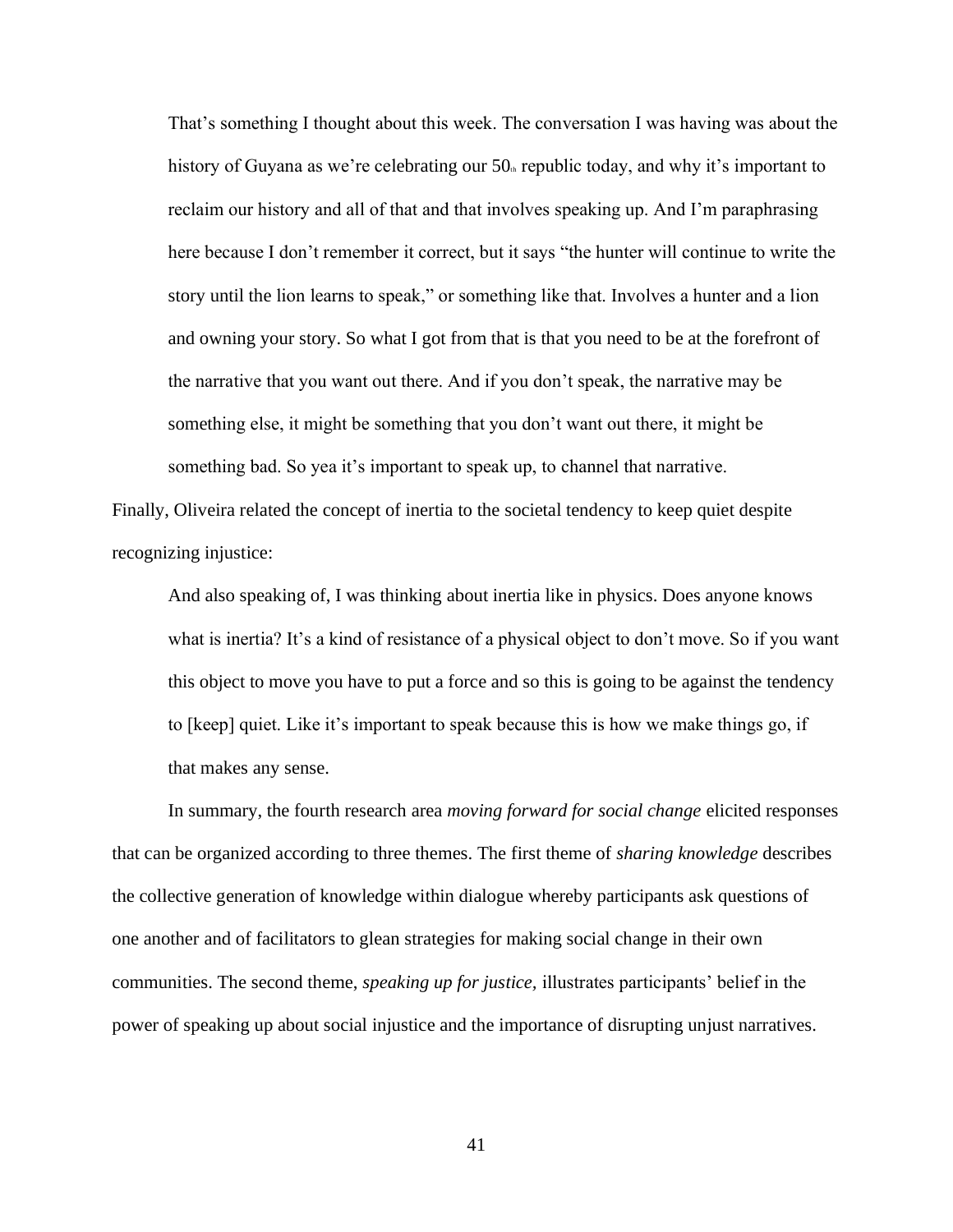### **Discussion**

The results from the dialogue research group influenced the development of this curriculum in multiple ways. Firstly, the key themes derived from participants' observations influenced the activities, guiding questions, and structure of the curriculum. Secondly, the key themes influenced recommendations for facilitation that supports high school students. In this section, I will discuss the impact of the study in four categories: (a) validation; (b) openness; (c) facilitator relationship; (d) accessibility through learning tools.

### **Validation**

In the group forming stage and throughout the entire process, validation of participants' experiences was important for their emotional safety and the development of trust in their peers and co-facilitators. Fostering a space in which participants' ideas, feelings, and observations are validated laid the groundwork for authentic dialogue in future sessions. In the data, the importance of validation is evidenced by various observations that describe dialogue as a safe space to express one's self. Evidence of this can be seen in the risks that students made to express new ideas with vulnerability.

In the curriculum guide, this translates to activities and guiding questions which validate the complexity of participants' experiences. For example, in the hopes/fears exercise (see session 1, curriculum page 8) participants anonymously record their hopes and fears for their time in dialogue. These hopes and fear are read aloud by other members, at random. The activity serves to validate the range of emotional responses to the dialogue process and frames all worries and excitement as important. Validation should permeate all facilitation and facilitator-participant interactions, including but not limited to facilitators' responses to students' observations, and the formulation of dialogue guiding questions. Facilitation should not question the validity of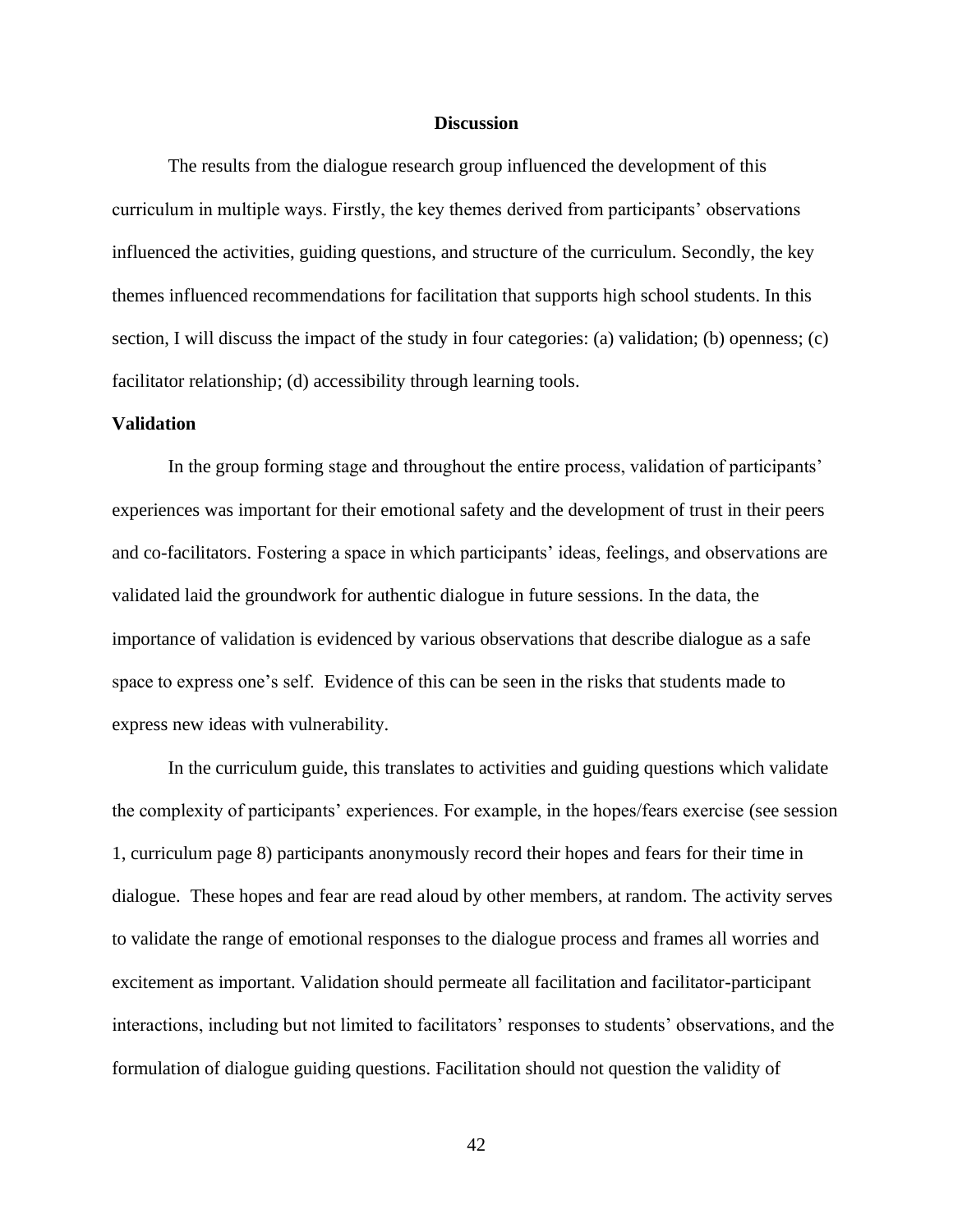students' responses, ideas, emotions, comforts/discomforts, or expertise of students, but rather, should uplift their expression, their social group identities and the knowledge that they hold.

### **Openness**

Prompts, activities, and guiding questions should serve as a frame for participants rather than as a directive. For the method to honor the dialogic process and the co-creation of the experience jointly by the participants and facilitators, maintaining openness is imperative. The curriculum itself should be in service of setting the dialogue container, and maintaining and facilitating participants' collective knowledge generation. The curriculum exists as a guide to this process, rather than as a prescriptive roadmap. The data from this study demonstrates that participants steered conversation to the topics that were most relevant to them. Presenting guiding questions without precise ongoing conversational oversight allows participants to explore, relate to one another, sit together in silence, and build relationships authentically. They cannot achieve these objectives in an overly scripted environment. When fostering the formation of the group in the first stage (see session 1, curriculum page 8), it is important for facilitators to listen for and be responsive to the group's desires for the experience they hope to create collectively. Every dialogue group should develop with respect to the unique participants and their social context.

### **Facilitator Relationship**

 In this research project, the co-facilitators had been in a close working and personal relationship for three years. They had generated knowledge of one another's identities, stories, backgrounds, triggers, passions, fears, and facilitation styles over time and with sustained effort. They share certain social group identities (including gender and physical ability) and many divergent ones: namely, religion, language backgrounds, ethno-cultural background, and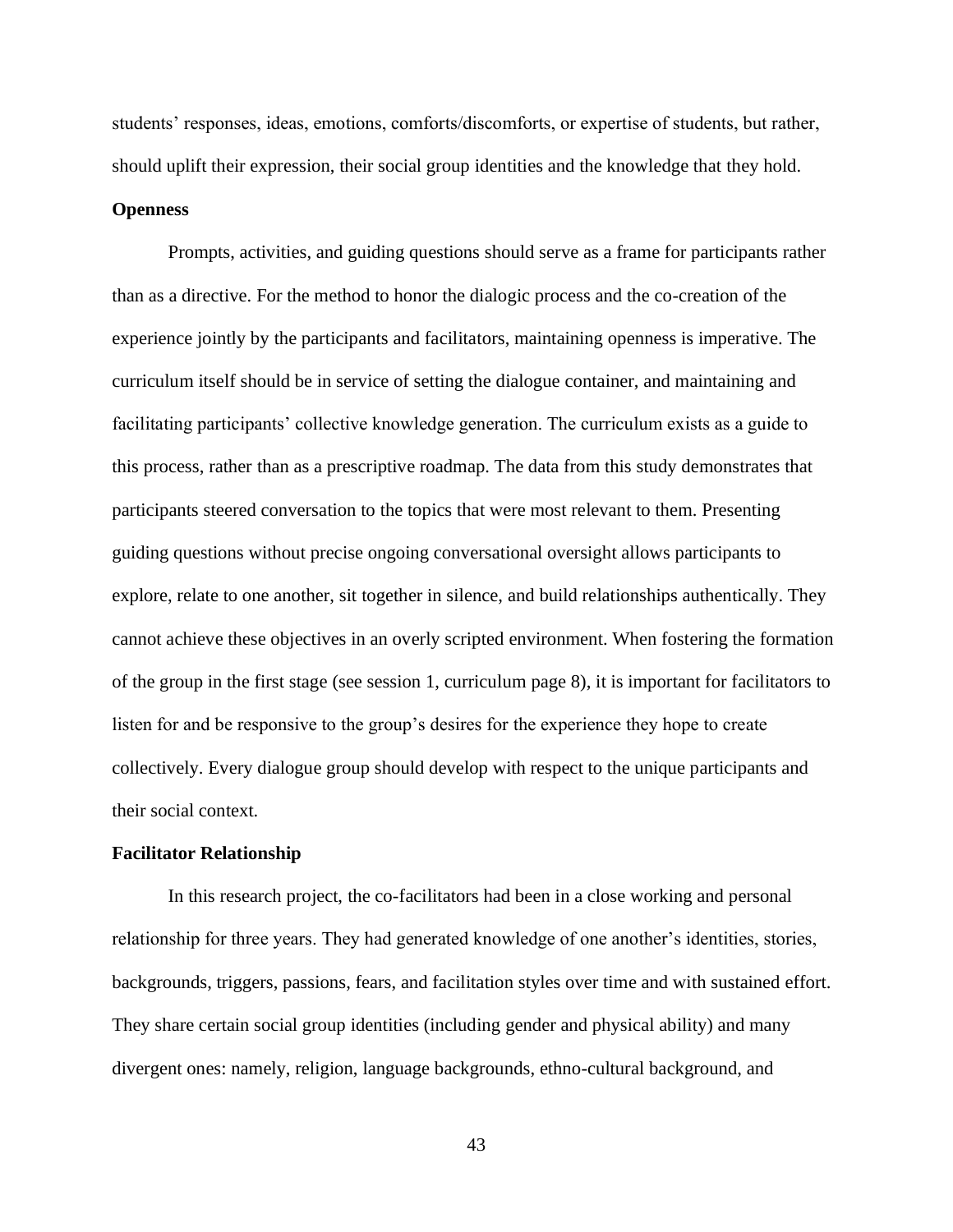sexuality. They had engaged in ongoing personal exploration and professional training, separately and together, on how social power operates for them as educators. Both are committed to equitable facilitation practices that are responsive to the identities and various forms of social power and marginalization that they hold.

The facilitators modeled an equitable and trusting intergroup relationship for participants by checking in with one another often during the sessions, deferring at times to the other facilitator, and demonstrating alignment in their pursuit of justice. The impact of this on the dialogue group dynamics may have affected the exchanges between participants as seen in the data. Because of this, facilitators should exhibit the genuine desire to get to know one another and the participants and actively create the group alongside the students. Facilitators challenged one another as they challenged students to reflect deeply and express fully. They engaged in the process of self-exploration alongside participants which surfaced differently based on their different perspectives, identities, and lived experiences. This process is evidenced by the dialogue between Kavi and Priya about balancing family relationships with one's own political expression in session three. After facilitator Kavi shared openly about her challenge with close relatives whose views conflicted with her own, participant Priya added on how she also experienced this challenge albeit in a different cultural context surrounding different social issues. When participants and facilitators come together, they revolve around the nexus of shared and divergent perspectives and experiences to listen, empathize, and imagine a more just world together.

By extension, this data supports the efficacy of *near-peer* facilitators, as articulated by Fisher and Checkoway (2011, See literature review section "Review of the Population: High School Students). Facilitators 3-7 years older than participants, as both Kavi and I are, can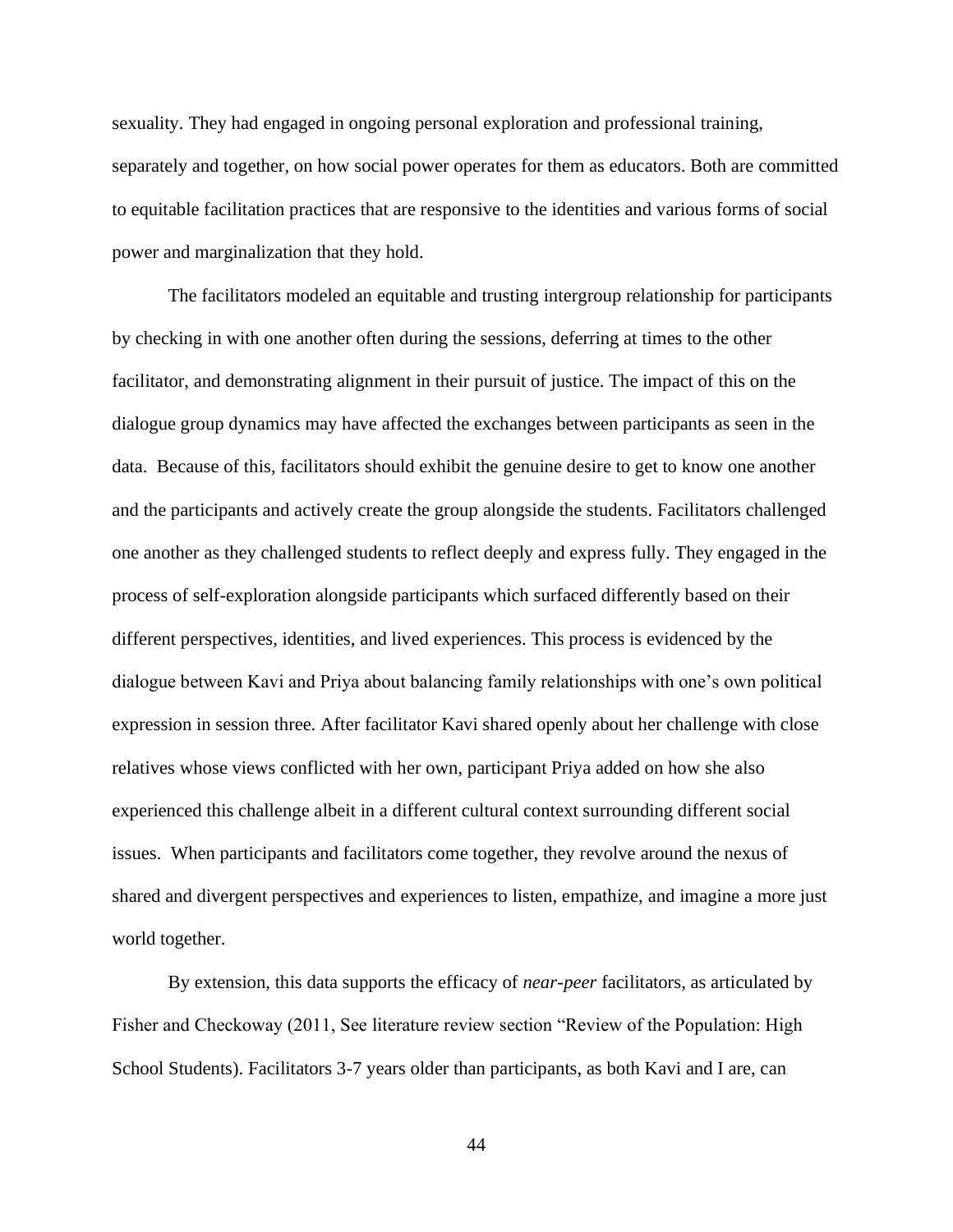"leverage their own experiences transitioning from adolescent to young adults and their resulting growing awareness" (Fisher and Checkoway, 2011, p. 137). Near-peer facilitators maintain the identity of a trusted adult while encouraging participants to "relate to them as someone who personally understands their adolescent experiences" (Fisher and Checkoway, 2011, p. 137). In the data, this is especially evident in session four when participants asked direct questions about their own experiences and strategies for social change.

### **Accessibility**

In dialogue as in life, every participant (and facilitator) reflects, processes, and expresses themselves uniquely. This is evident in data from every session, as indicated by participants' widely varying responses (or non-responses) to prompts and engagement (or non-engagement) with activities. It is important to employ accessible facilitation methods that support various learning preferences, verbal and non-verbal language abilities, and levels of comfort within the group (for example, solo writing time, small group discussions and pair-shares, and including video content with closed captions). Evidence of the importance of this can be seen in session four, when pausing discussion to encourage students to write down their thoughts for the five fingers prompts gave way to more robust input from multiple participants.

Data from this study, including the several participant reflections in session two that they were naming their own identities in a formal learning context for the first time, indicates that any dialogue curriculum should be responsive to participants' incoming familiarity with curriculum elements like identifying social group identities and sharing personal stories. For example, facilitation of the social group identity exploration phase should draw on the language that participants use to describe themselves. A shared key terms tool is a group resource for shared language and definitions that the group can utilize as they move forward in conversation.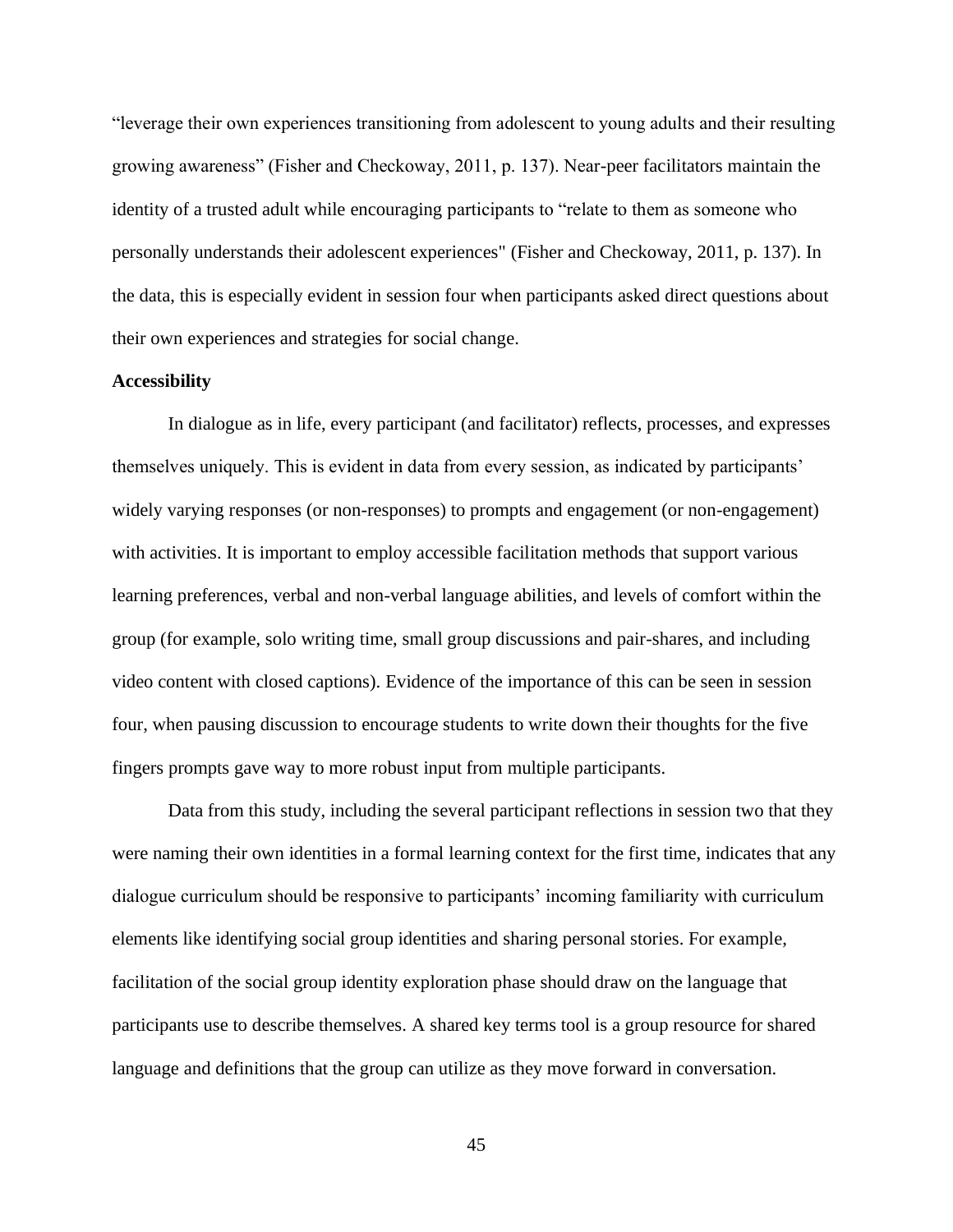The identity flower (curriculum page 8) is an accessible and personalized activity that offers a shared and leveling experience. Data from session two such as the length of responses and number of participants speaking after completing their identity flowers suggests that the reflective tool enables youth to contribute to dialogue with greater depth. Participants had time to reflect and write out their identities with freedom to choose the areas that feel most salient for them. They were told that they did not have to share out every petal and were able to write for themselves. Importantly, this activity offered space for participants' complex understanding of their social group identities. By maintaining open guiding questions, participants chose which petal they wanted to share more about and are not limited to one aspect of their identities. By extension, the prompts intentionally invited students to express about the process of naming which brings about discussions on intersectionality.

### **Description of the Project**

This is a curriculum for diverse groups of high school students from various national and cultural backgrounds. It focuses on cross-cultural relationship building and social analysis in pursuit of social justice. It was created with a great degree of flexibility embedded in the facilitation options; the guide can be carried out as is but is meant to be adapted based on the sociocultural context of the students, the experience of the facilitators, and the expressed desires of the participants. By building up students' facilities for reflection, listening, and speaking, the guide sustains the arc of four stages of dialogue: group forming, social group identity exploration, social issues through personal perspectives, and moving forward for social justice.

The guide begins with facilitation notes that include considerations for the co-facilitator relationship and the set-up of the group, including where to hold the group. Though ideally held in person, this curriculum can be carried out online as well, as it was with my research group.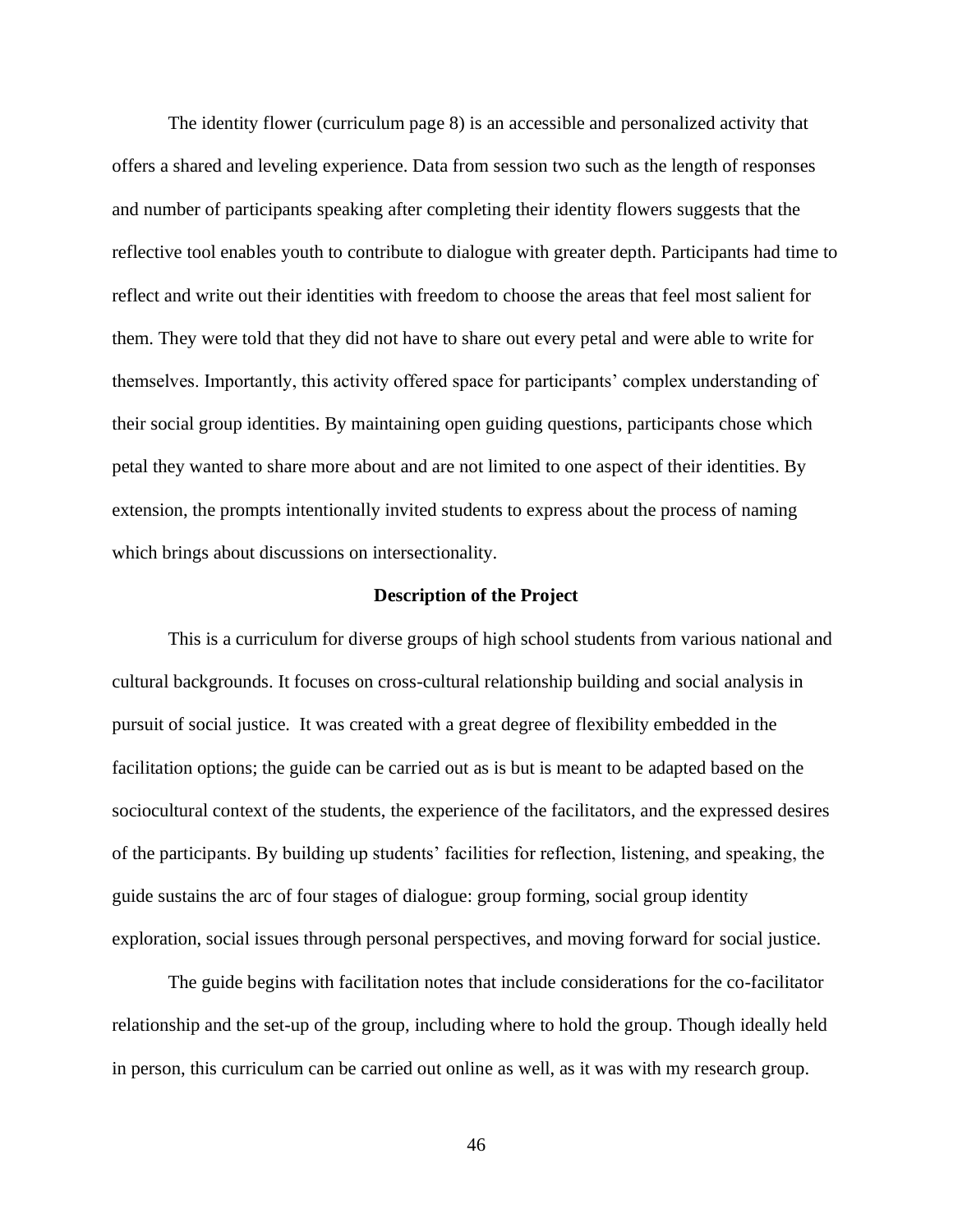The guide is presented in four sections, each including (a) learning objectives for participants and facilitators (b) 75-minute session curriculum. If possible, facilitators may elect to hold multiple sessions per module that build on one another, though these four sessions stood alone for my research group and were a comprehensive experience for students.

### **Project Development**

This project builds on my experience facilitating dialogue between 2017 – 2019 on various exchange programs run by World Learning, including Youth Ambassadors: Caribbean, Youth Ambassadors: Brazil, Jóvenes en Acción, and Youth Ambassadors: Bolivia and Peru (see Ungerleider, 2012 for history and overview of programs). Many of the ideas in this curriculum guide have been developed collaboratively with the inspirational co-leaders I have worked with on these programs. This curriculum was developed with considerable input from my cofacilitator on the research project, Sonal Lal. I first developed a draft of the curriculum guide in advance of the research with attention to the theoretical framework of critical pedagogy and dialogic education (see Chapter One section "Theoretical Framework: Critical Pedagogy"). I then analyzed and integrated themes from the research data into the curriculum. I developed the initial curriculum with input from my co-facilitator and, after the research, integrated key themes from the data to modify the curriculum.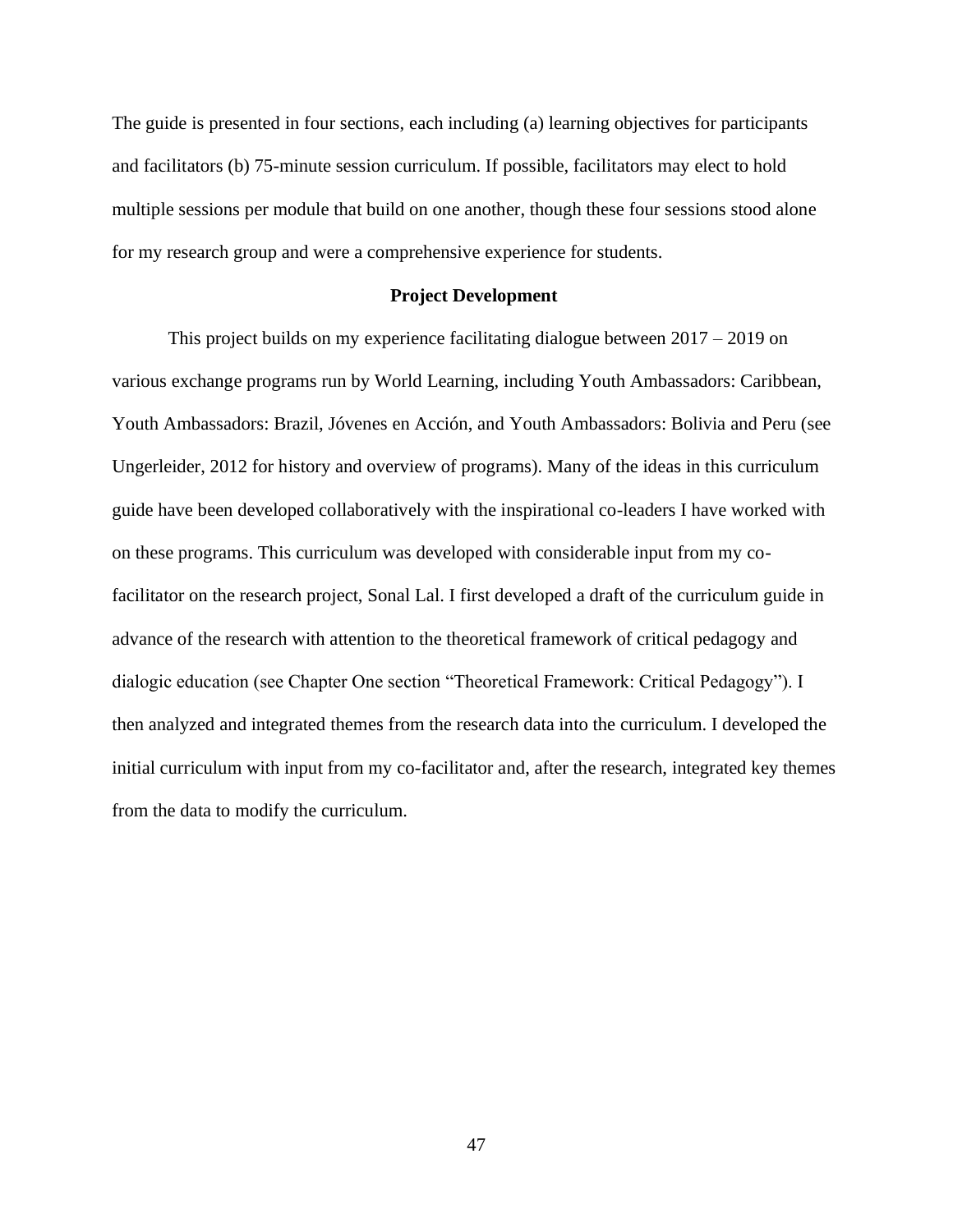# **Presentation of the Project**

See Appendix A.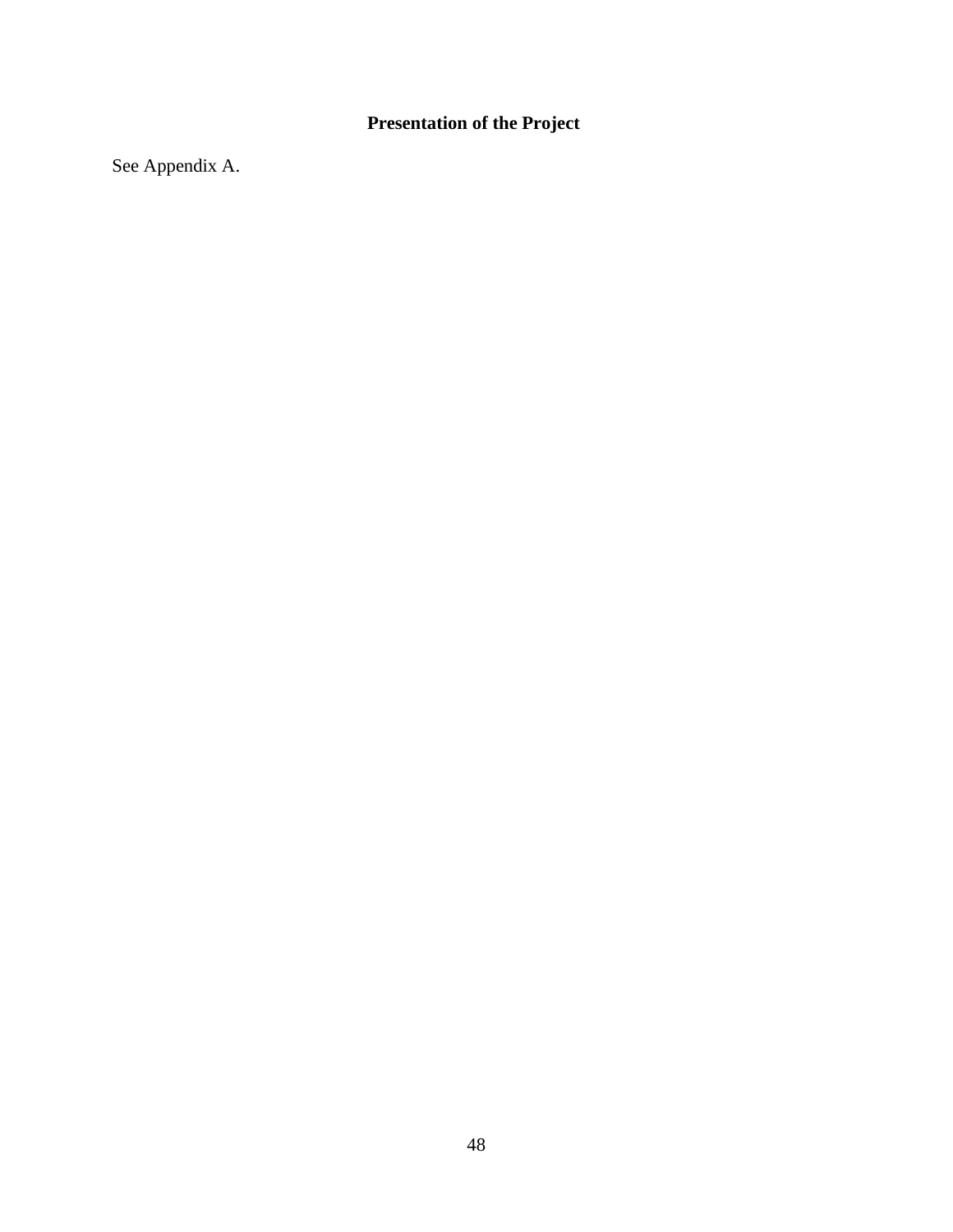### **CHAPTER IV**

### **CONCLUSIONS AND RECOMMENDATIONS**

As high school students undergo social identity formation, discovery of political values, and encoding of attitudes toward 'the other,' education which promotes empathy across difference is especially important (Hjerm et al., 2018). Facilitated conversation about social group identity, marginalization, and social power are lacking in society at large, including in education. Intergroup dialogue offers reflective and interactive learning which fosters dedication among youth to confront social injustice (Dessel, 2010).

This chapter includes sections titled (a) conclusions; (b) recommendations; (c) summary. The conclusions section summarizes the purpose statement from Chapter One and discusses how this field project met that purpose. The recommendations section of this chapter includes evidence-based recommendations related to the implementation, evaluation, and further development of this field project. This chapter ends with a brief summary of the purpose and importance of the field project as a whole.

### **Conclusions**

### **Summary of Purpose Statement**

The purpose of this field project was to study the intergroup dialogue process with high school students and use key learnings from the research to inform a four-session dialogue curriculum guide. Using research generated by facilitating and analyzing a dialogue group with youth from six countries, I designed a curriculum meant to be adapted by educators to their local contexts. I sought to employ key tenets of critical pedagogy and dialogic education in the making of the curriculum. This purpose statement was based on the findings of the existing literature on intergroup dialogue, reviewed in Chapter Two.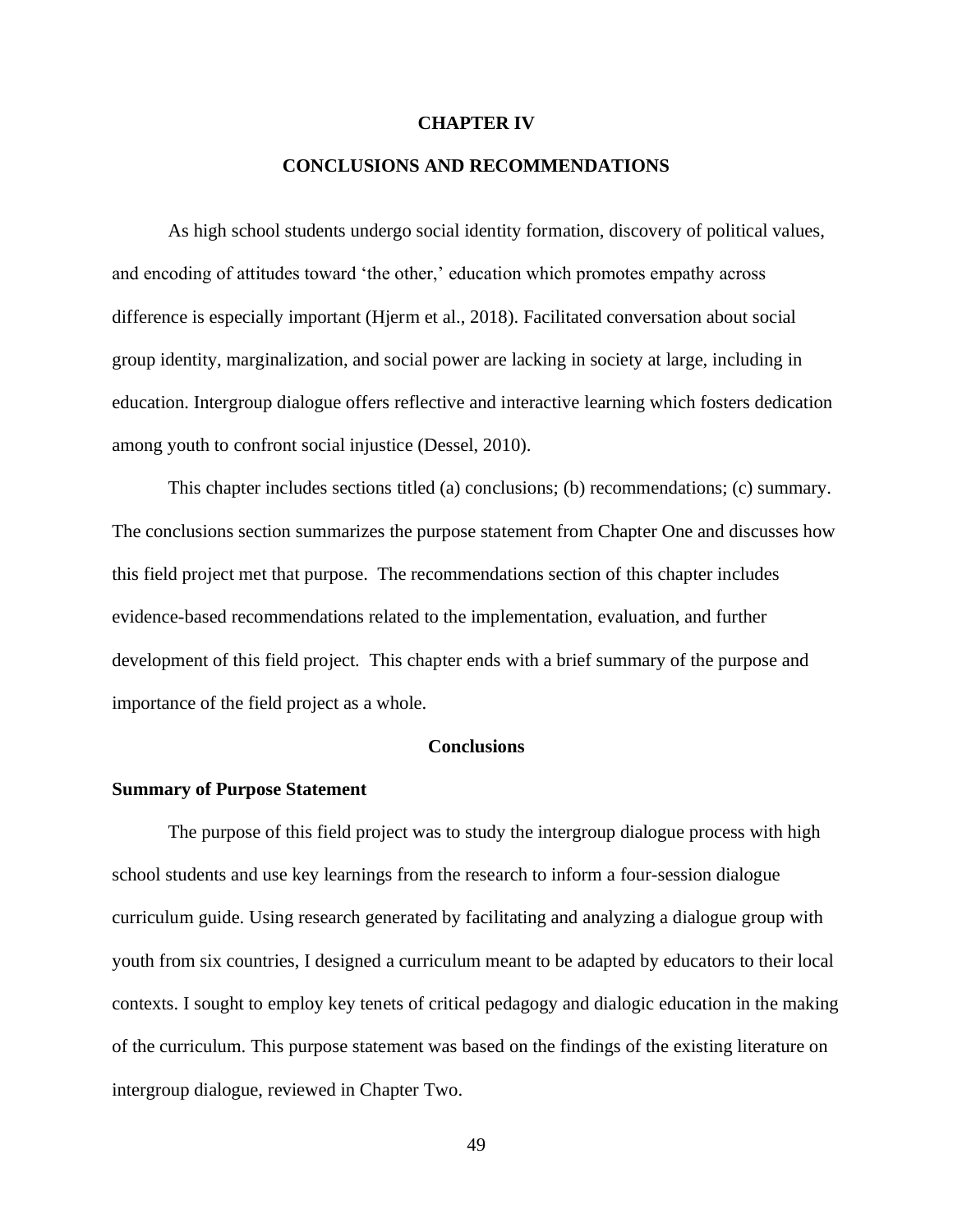The claim made in the literature review was that critical intergroup dialogue with youth is a powerful educational process with liberatory potential. The evidence used to support that claim included (a) the practice of intergroup dialogue, which aims to transform conflict and spark social change, can be understood as a form of critical peace education; (b) critical dialogue not only strives to create social transformation, but is also carried out with a collective and liberatory process; (c) due to the importance of adolescent development of political values and ideologies, dialogue with high school students warrants further research. By conducting research and creating a dialogue curriculum dedicated to high school students, I add to existing literature in the field. Further, this curriculum expands access to critical dialogue for high school students, widening the reach of critical pedagogy and dialogic education.

### **Meeting the Purpose**

The findings of my study were used in this field project to address the purpose in an evidenced-based way. Firstly, the findings shaped the guidance on facilitation offered in the curriculum. Secondly, they influenced curriculum elements such as activities and guiding questions. This field project meets the expectations of the purpose statement by applying best practices in youth dialogue, as gleaned from my research, to a curriculum that is accessible to educators.

### **Recommendations**

In this section, I make evidence-based recommendations related to the implementation, evaluation, and further development of this field project. Recommendations for the implementation of this field project include the adaptation of the curriculum by educators with localized knowledge of the youth in their communities. By extension, recommendations for the evaluation of this field project include studies on localized implementation of this curriculum.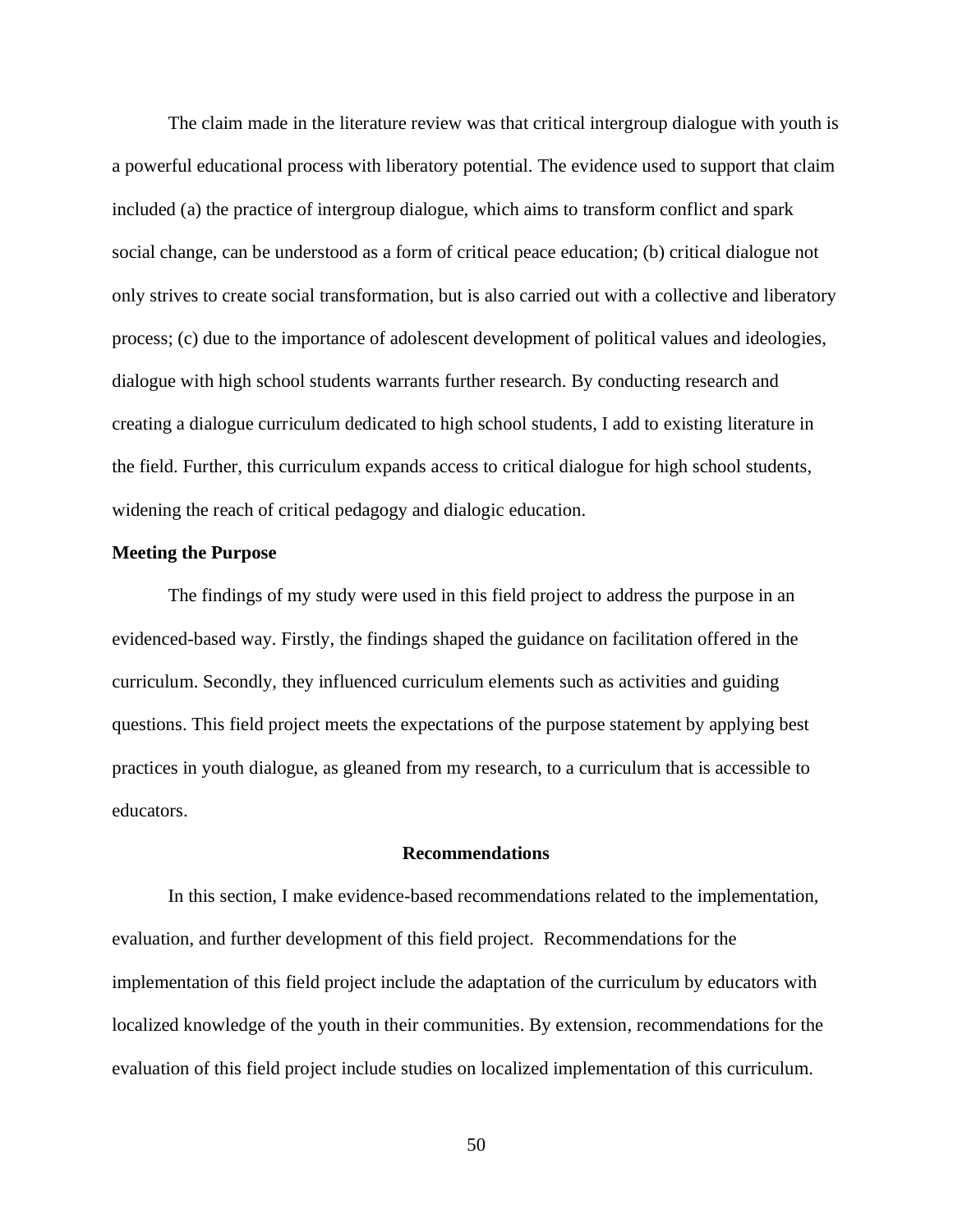Recommendations for the further development of this field project include (a) research focused on near-peer facilitation; (b) facilitation training for education practitioners working with high school students; (c) an exploration of high school youth as peer-facilitators; (d) attention to communication disability. Following this, the chapter ends with a brief summary of this field project as a whole.

### **Recommendations for the Implementation of This Field Project**

Recommendations for the implementation of this field project include the adaptation of the curriculum by educators with localized knowledge of the youth in their communities. The local sociopolitical context and participants' shared and divergent lived experiences should always inform dialogue in process and content. This includes facilitation considerations, session content, guiding questions, topics chosen by facilitators, and acknowledgement and responsiveness to cultural norms around sharing. With this field project, I attempt to offer a form that can be shifted, adapted, and changed based on these realities. As such, I recommend it is implemented with considerable personalization. In addition to this recommendation, the following section describes a recommendation for the evaluation of this field project.

### **Recommendations for the Evaluation of This Field Project**

Recommendations for the evaluation of this field project include studies on localized implementation and adaptations of this field project. It is important to explore whether the form offered in this field project is useful in contexts outside my own. Comparative case studies or other phenomenological studies may prove useful in this exploration. These methodologies might be used to provide an important critique of the design of this field project by assessing the adaptability of the curriculum. Inquiry that explores the use of dialogue as conceived of here in different cultural contexts is an important one. I would be particularly interested in learning how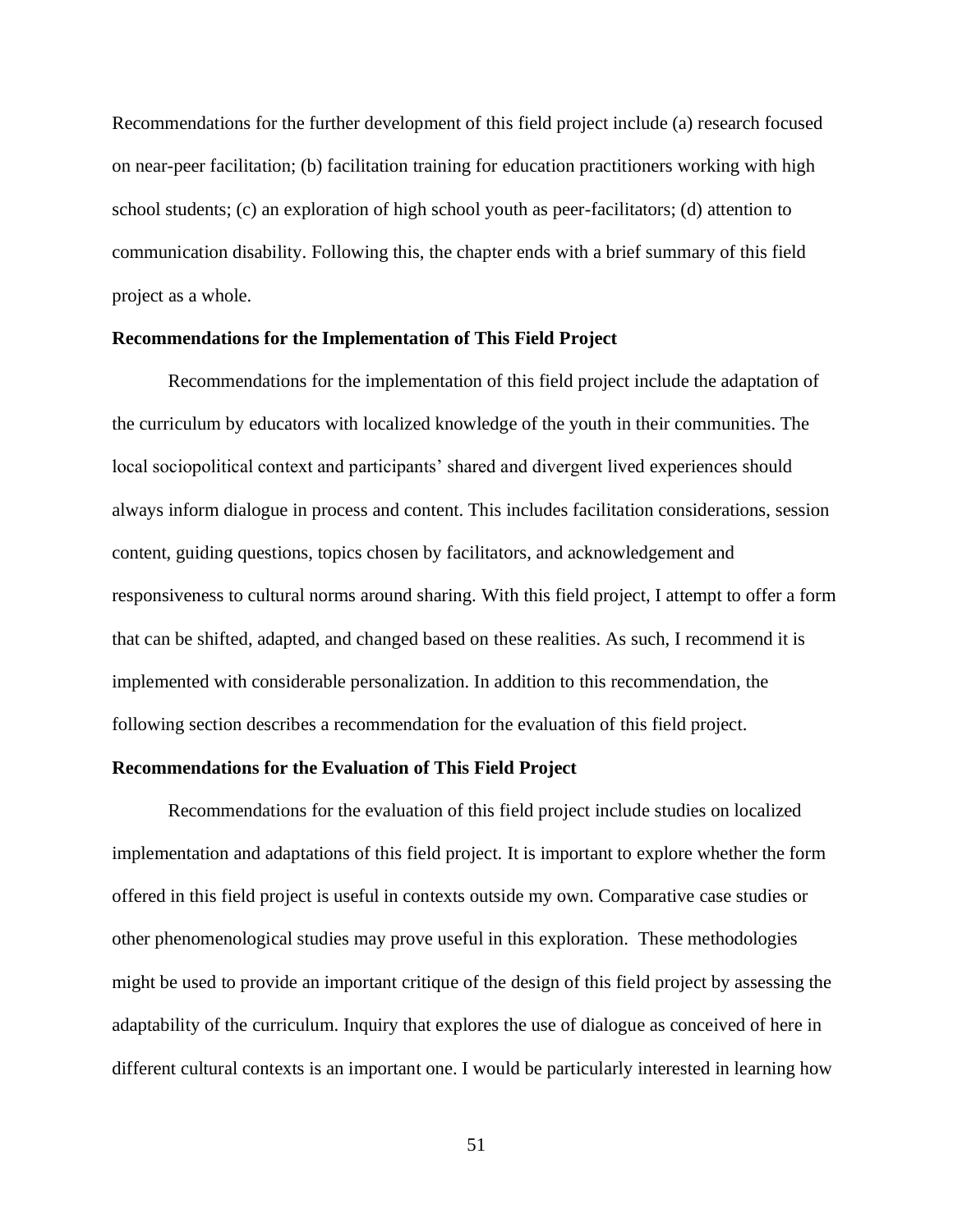local educators suggest adapting this guide for the populations they work with. In addition to this recommendation, the next section describes recommendations for the further development of this field project.

### **Recommendations for the Further Development of This Field Project**

Recommendations for the further development of this field project include (a) a research group focused on near-peer facilitation; (b) dedicated facilitation guide/training for education practitioners; (c) exploration of peer-facilitation by high school youth; (d) attention to communication disability. Firstly, the concept of near-peer facilitation did seem to be significant in this research project (see Chapter Three discussion section "Facilitator relationship"), but it was outside the scope of this project to analyze that specific phenomenon and make related facilitation guidance and implementation recommendations. This project would be further strengthened by analyzing this phenomenon with greater specificity. Related to near-peer facilitation, I recommend the development of a guide and training for education practitioners facilitating dialogue with high school students. This would also serve to collectively generate best practice from the wealth of experience of other facilitators already engaged with high school students. Related to facilitation training, I recommend an exploration of the possibility of peerled critical dialogue with high school student facilitators. These further developments may extend the existing literature on dialogue with youth participants by offering insight on near-peer and peer facilitation. These recommendations could prompt scholarship on intergroup dialogue to explore youth-led projects.

Finally, it is my hope that scholars and educators take up the important task of dedicating research on intergroup dialogue for youth with communication disabilities whose ways of communicating transcend normative conceptions of speaking and listening. I acknowledge the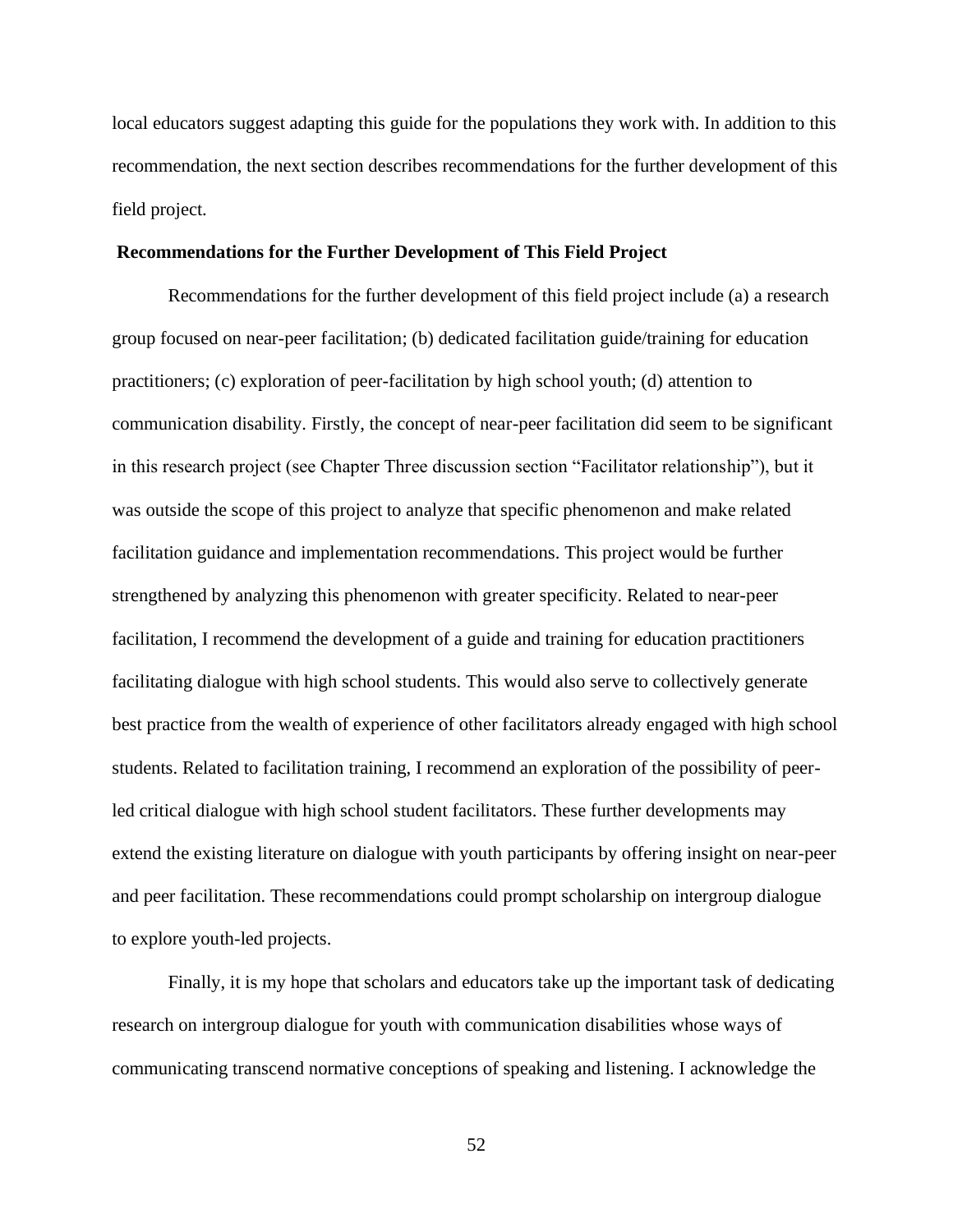shortcoming of this dialogue curriculum to offer insight on the dialogue process for youth who neither speak nor listen in the ways presented here. I recommend this field project is further developed by centering youth in responsive and uplifting research that, as I seek to do in this study, treats them as experts in their own lives.

### **Summary**

 In summary, this field project is dedicated to the experience of high school youth in intergroup dialogue. I respond to the research on adolescent development which states the importance of this developmental stage in the formation of political values, understandings of 'the other,' and encoding or contestation of prejudice (Hjerm et al., 2018). In doing so, I center an understudied population in the literature on intergroup dialogue which is focused primarily on higher education (Moss et al., 2017). In this project, I value the insights of seven youth participants from Brazil, Guyana, Suriname, Iraq, Bolivia, and Peru. This phenomenological study seeks understanding of their experiences of reflection, listening, and sharing about social group identity, conflict, and social change in a dialogue setting. Their words constitute the data that shape this dialogue curriculum – one that I hope will find its way to educators in many contexts who are seeking to hold space for youth who believe that a more just world is possible.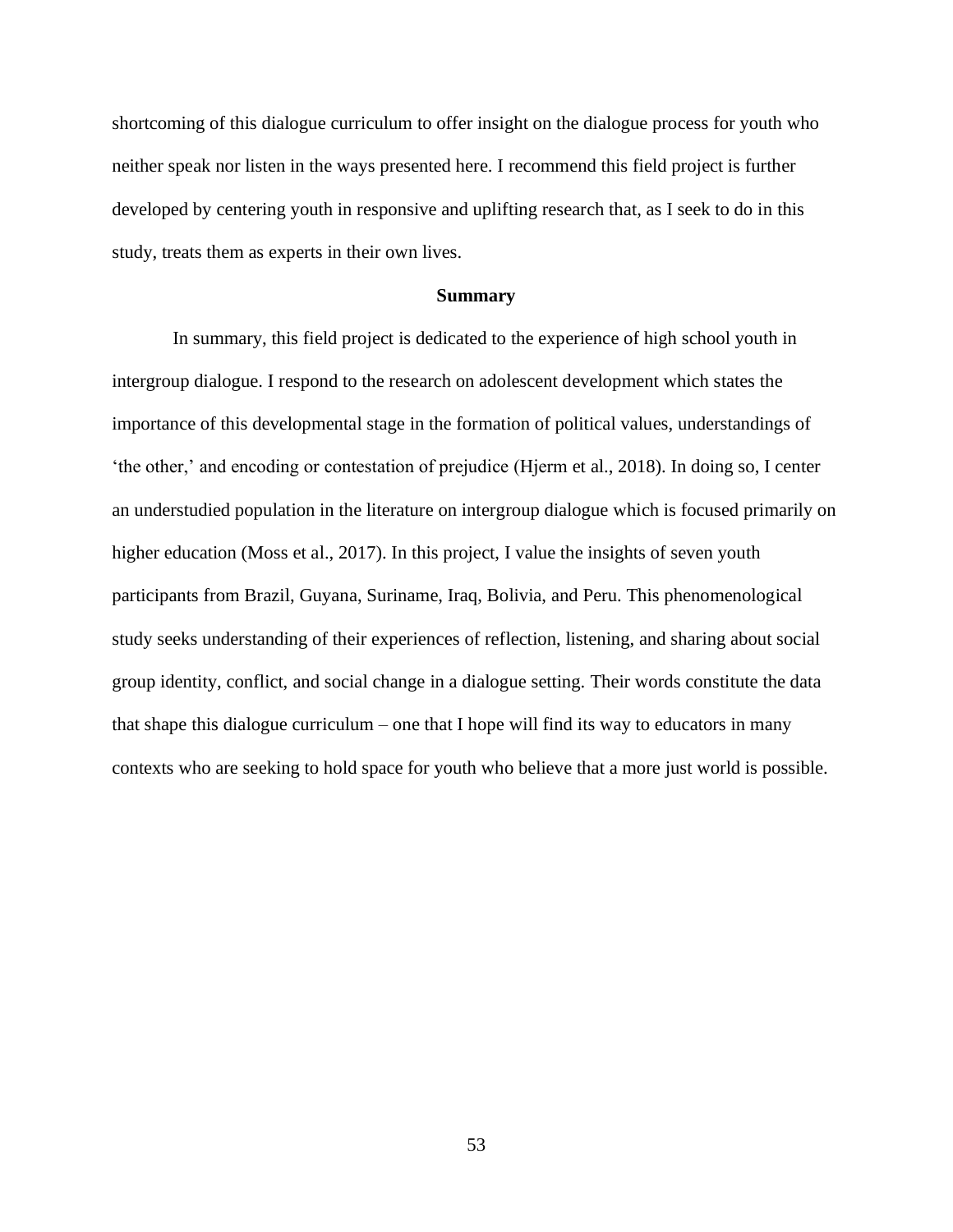### **REFERENCES**

- Adams, C., & van Manen, M. (2008). Phenomenology. In Given, L.M. (Ed.), *The SAGE Encyclopedia of Qualitative Research Methods.* Thousand Oaks: SAGE Publications, Inc.
- Allen, R.E.S., & Wiles, J.L. (2015). A rose by any other name: participants choosing research pseudonyms. *Qualitative Research in Psychology, 13*(2), 149–165.
- Bajaj, M., & Hantzopoulos, M. (2016). Introduction: Theory, research, and praxis of peace education. In M. Bajaj & M. Hantzopoulos (Eds.), *Peace education: International perspectives* (pp. 1–16). London & New York: Bloomsbury.
- Bar-On, D. (2010). Storytelling and multiple narratives in conflict situations: From the TRT group in the German-Jewish context to the dual-narrative approach of PRIME. In G. Salomon & E. Cairns (Eds.), *Handbook on peace education* (pp. 199-212). New York, NY, US: Psychology Press.
- Beale, R.L., & Schoem, D. (2001). The content/process balance in intergroup dialogue. In D. Schoem & S. Hurtado (Eds.), *Intergroup Dialogue: Deliberative democracy in school, college, and workplace* (pp. 266-279). Ann Arbor: University of Michigan Press.
- Bekerman, Z. (2007). Rethinking intergroup encounters: Rescuing praxis from theory, activity from education, and peace/co-existence from identity and culture. *Journal of Peace Education, 4*(1), 21-37.
- Cruz, C. (2012) Making Curriculum from Scratch: *Testimonio* in an Urban Classroom. Equity and Excellence in Education, 45, 367.
- Days Jr., J.W., & Kuftinec, S.A. (2012). When failure means success: Music, movement, ritual and facilitation with Middle East youth and UCLA students: A dialogue between John Wesley Days, Jr. & Sonja Arsham Kuftinec. *Performance Research, 17*(1), 88-96.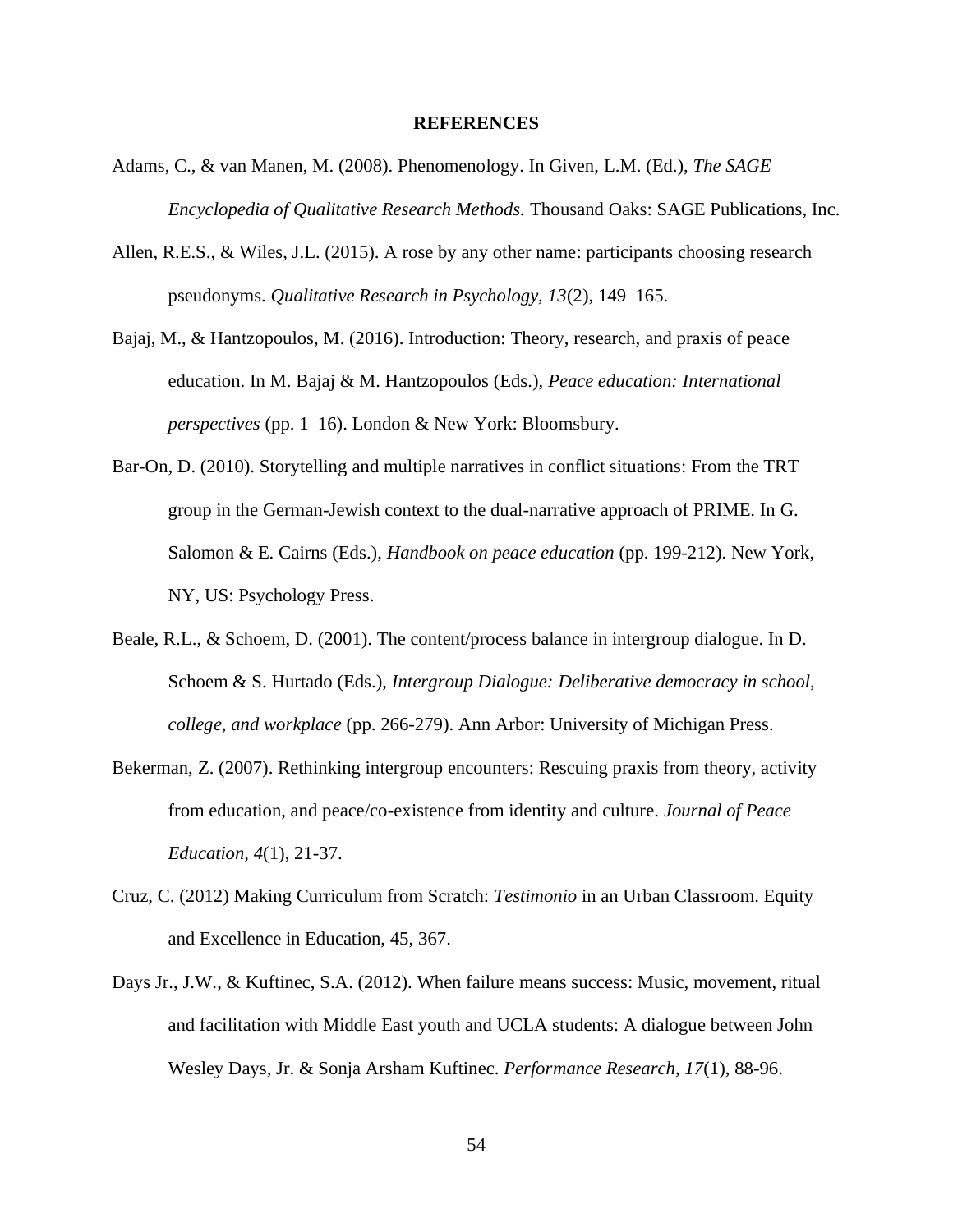- Dessel, A. (2010). Effects of intergroup dialogue: Public school teachers and sexual orientation prejudice. *Small Group Research*, *41*(5), 556–592.
- Fisher, R. B., & Checkoway, B. N. (2011). Intergroup dialogue facilitation for youth empowerment and community change. In K. E. Maxwell, B. A. Nagda, M. C. Thompson (Eds.), *Facilitating intergroup dialogues: Bridging differences, catalyzing change* (pp. 133-146). Sterling, VA: Stylus Publishing.
- Freire, P. (2000). *Pedagogy of the oppressed.* New York: Continuum.
- Freire, P., & Macedo, D. (1995) A Dialogue: Culture, language, and race. *Harvard Educational Review*, *65*(3), 377-403.
- Freire, P., & Shor, I. (1987). *A pedagogy for liberation: dialogues on transforming education*. South Hadley, MA: Bergin & Garvey Publishers.
- Griffin, S.R., Brown, M., & warren, n.m. (2012). *Equity & Excellence in Education, 45*(1), 159- 180.
- Hjerm, M., Eger, M. A., & Danell, R. (2018). Peer attitudes and the development of prejudice in adolescence. *Socius*.<https://doi.org/10.1177/2378023118763187>
- Ladson-Billings, G. (1995). Toward a theory of culturally relevant pedagogy. *American Educational Research Journal, 32*(3), 465-491.
- Laman, T. T., Jewett, P., Jennings, L. B., Wilson, J. L., & Souto-Manning, M. (2012). Supporting critical dialogue across educational contexts. *Equity and Excellence in Education, 45*(1), 197–216.
- LeVasseur, J.L. (2003). The problem of bracketing in phenomenology. *Qualitative Health Research, 13*(3), 408-420.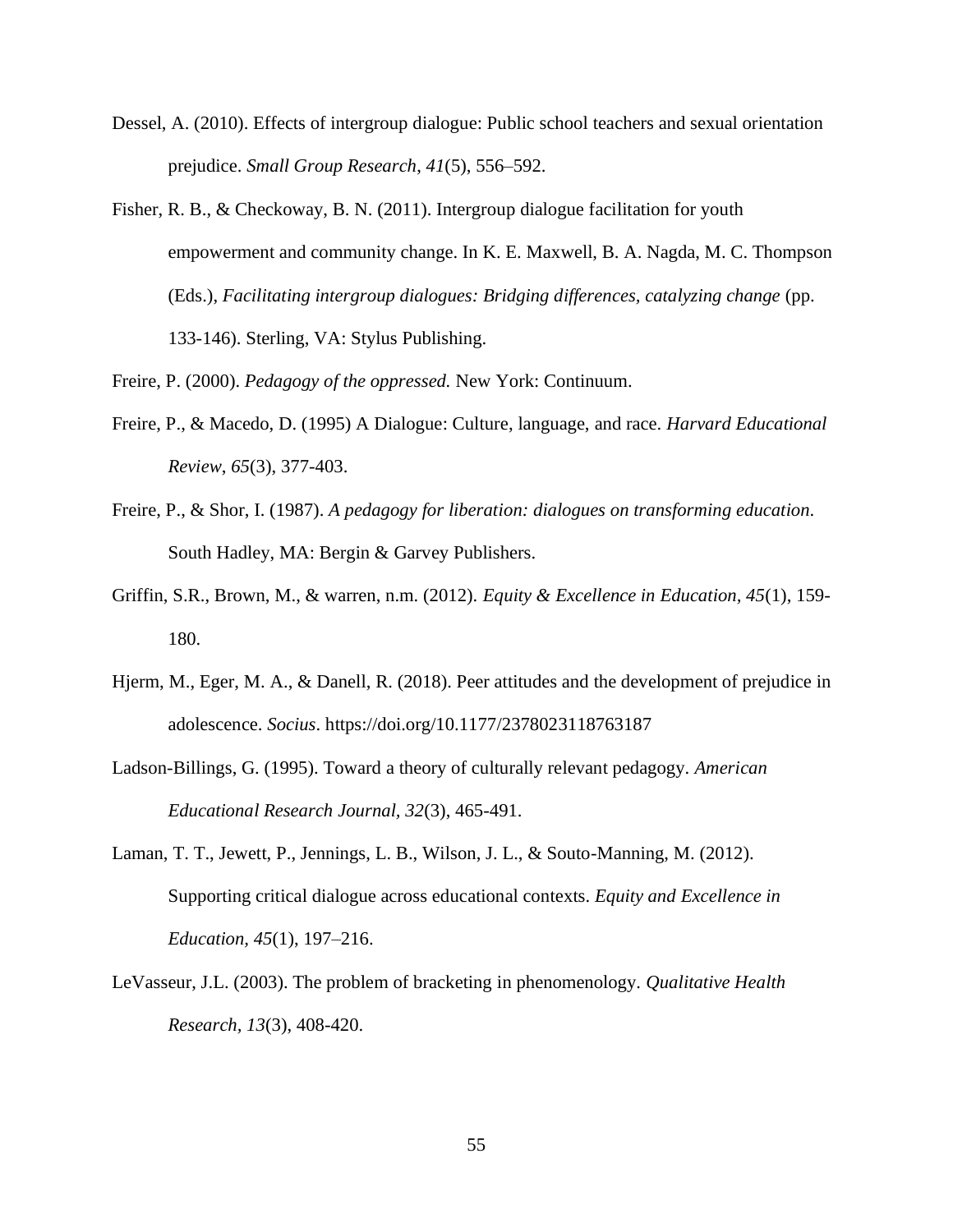- Luna, J. M. (2011). *Danza Mexica: Indigenous Identity, Spirituality, Activism, and Performance*. Retrieved from [https://scholarworks.sjsu.edu/mas\\_pub](https://scholarworks.sjsu.edu/mas_pub)
- Machi, L. A., & McEvoy, B. T. (2012). *The literature review: Six steps to success*. Thousand Oaks, Calif: Corwin Press.
- Meyer, D. (2012). An intersectional analysis of lesbian, gay, bisexual, and transgender (LGBT) people's evaluations of anti-queer violence. *Gender & Society, 26*(6), 849-873.
- Moss, L. J., Pennamon, R. E., Springer, S. I., & Singh, A. A. (2017). Intergroup dialogue and social justice group work: A call for increased research attention. *Journal for Specialists in Group Work, 42*(3), 231–242.
- Nagda, B. A., & Gurin, P. (2013). The practice of intergroup dialogue. In P. Gurin, B. A. Nagda, & X. Zúñiga (Eds.), *Dialogue across difference: Practice, theory, and research on intergroup dialogue* (pp. 32-77). New York: Russell Sage Foundation.
- Nieto, S. (2005). Public education in the twentieth century and beyond: High hopes, broken promises, and an uncertain future. *Harvard Educational Review*, *75*(1), 43-64.
- Office of English Language Acquisition. (2018). Languages Spoken by English Learners (ELs). [https://ncela.ed.gov/files/fast\\_facts/FastFacts-Languages-Spoken-by-ELs-2018.pdf](https://ncela.ed.gov/files/fast_facts/FastFacts-Languages-Spoken-by-ELs-2018.pdf)
- Smith, L. T. (2012). *Decolonizing methodologies*. London & New York: Zed Books.
- Strauss, A., & Corbin, J. (1994). Grounded theory methodology: An overview. In N. K. Denzin & Y. S. Lincoln (Eds.), *Handbook of qualitative research* (p. 273–285). Sage Publications, Inc.
- Strauss, A., & Corbin, J. (1998). *Basics of qualitative research: Techniques and procedures for developing grounded theory*. Thousand Oaks, CA: Sage Publications, Inc.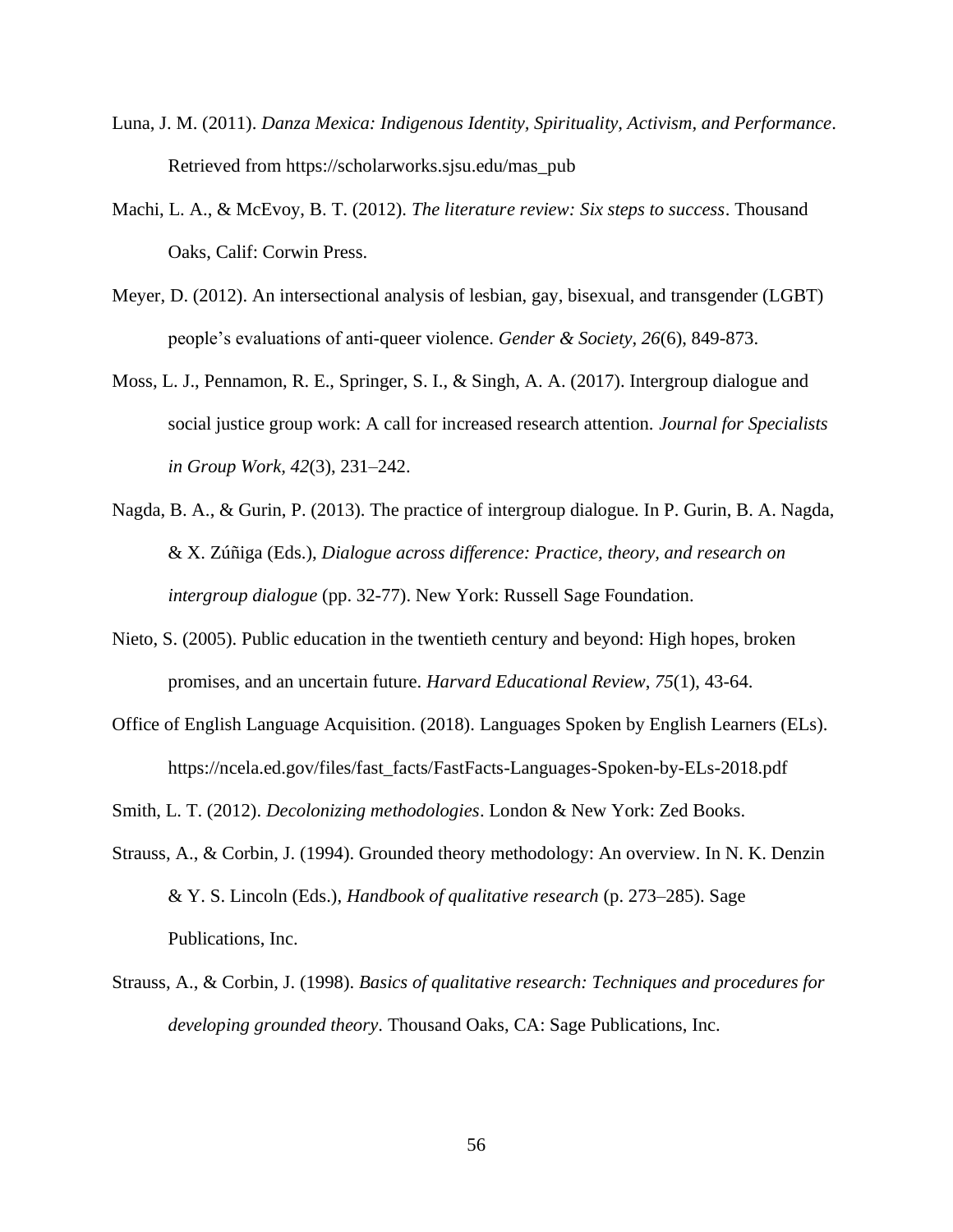Ungerleider, J. (2012). Structured youth dialogue to empower peacebuilding and leadership. *Conflict Resolution Quarterly, 29*(4), 381–402.

U.S. Department of Education. (2015). Undocumented and Immigrant Students.

[https://go.sdsu.edu/education/cescal-conference/files/06163-7\\_Data\\_One\\_Sheet.pdf](https://go.sdsu.edu/education/cescal-conference/files/06163-7_Data_One_Sheet.pdf)

Wayne, E. K. (2008). Is it just talk? Understanding and evaluating intergroup dialogue. *Conflict Resolution Quarterly, 25*(4), 451–478.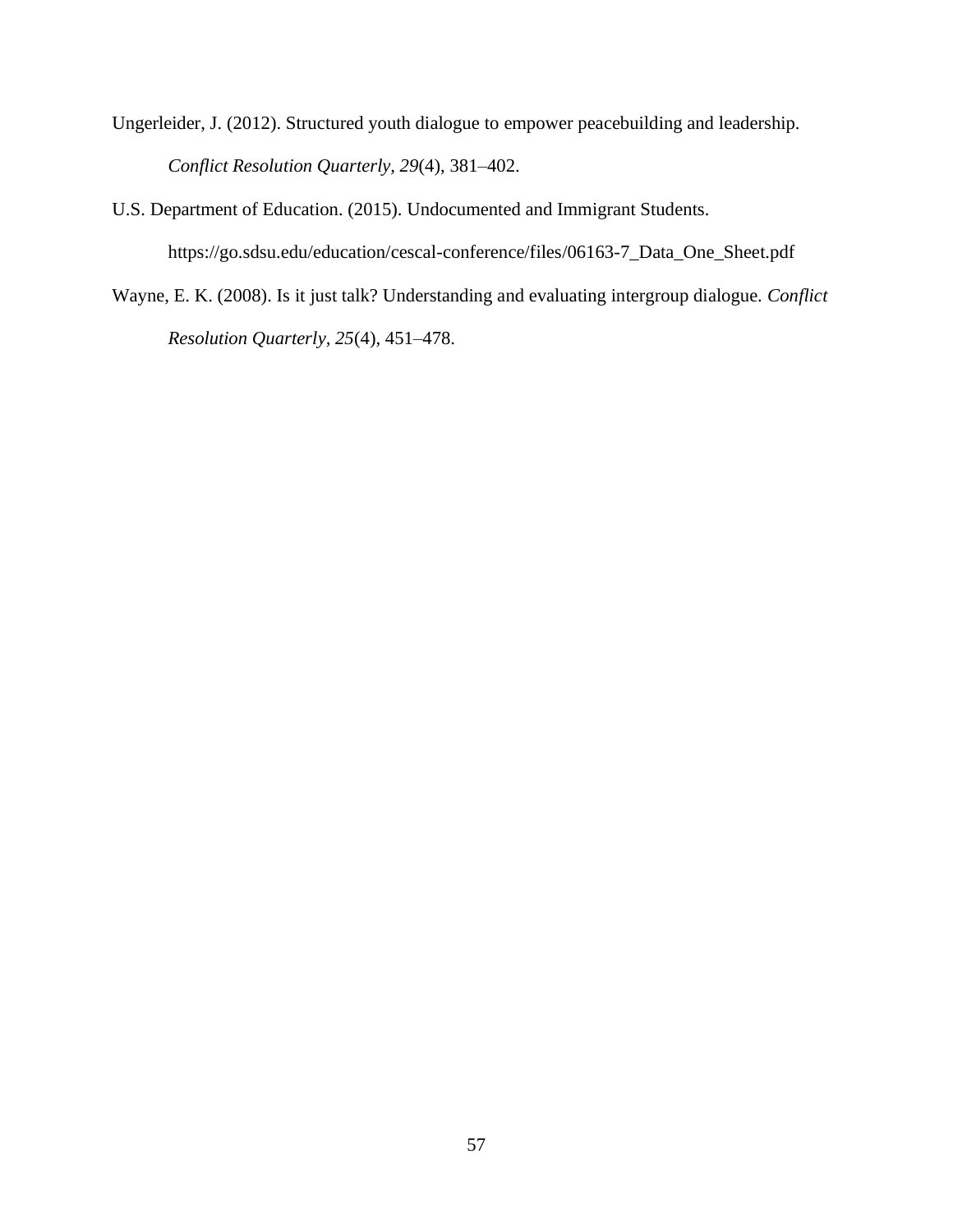# APPENDIX A

Intergroup Dialogue with High School Participants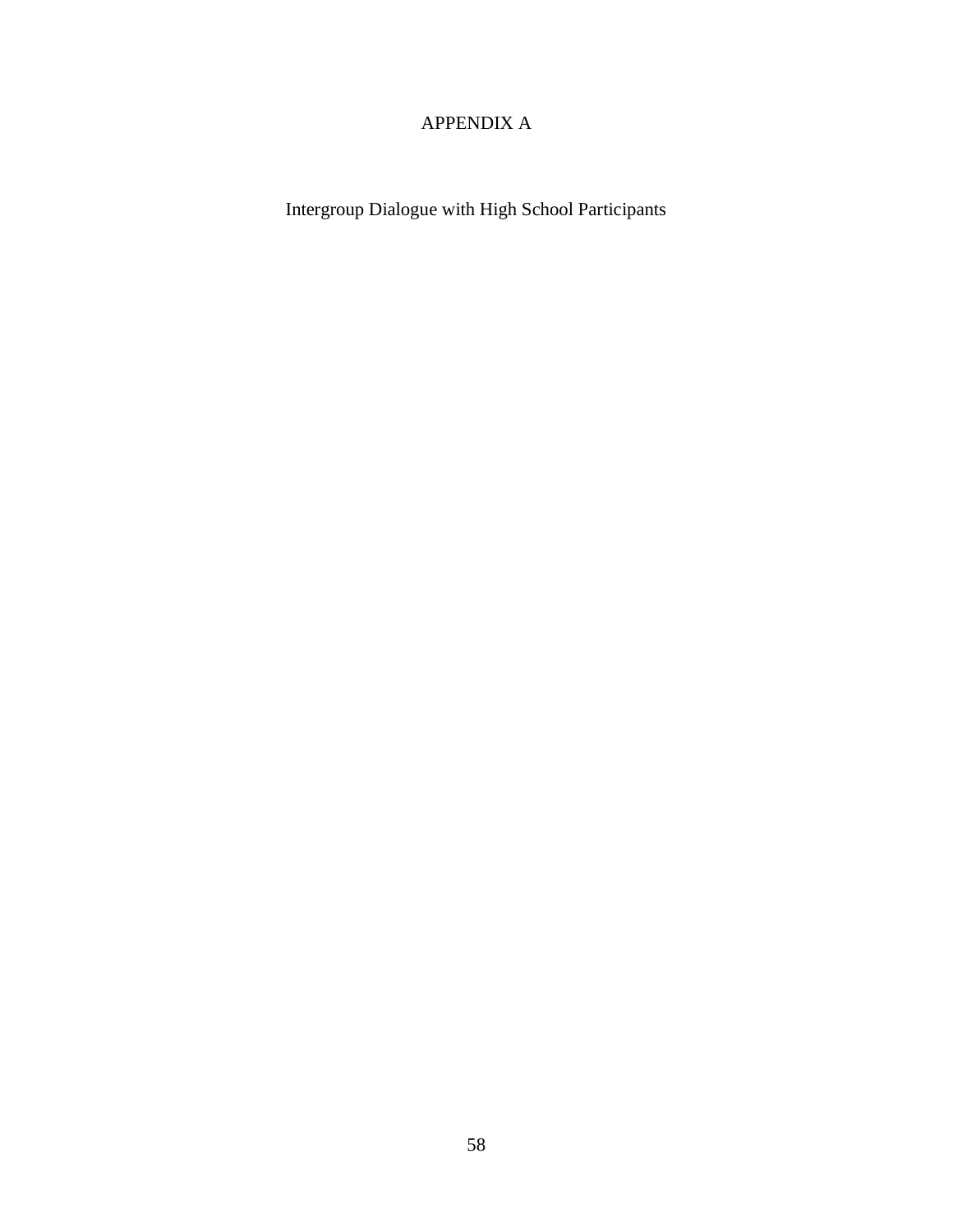# Intergroup Dialogue with Youth:

Curriculum Designed for High School Students

Meaghan Kachadoorian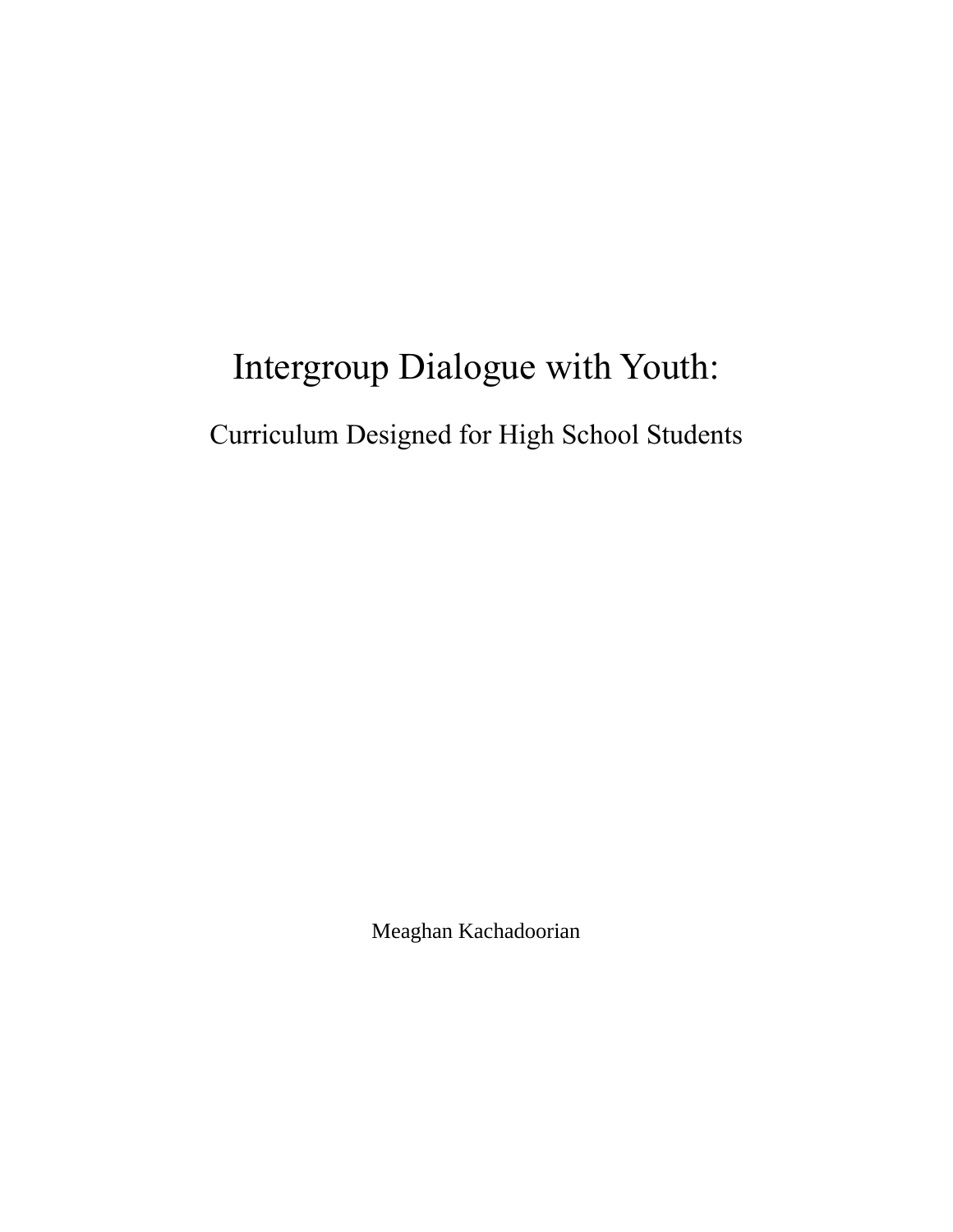# TABLE OF CONTENTS

| <b>Introduction</b>             |    |
|---------------------------------|----|
| Overview of Learning Objectives |    |
| Pedagogy                        |    |
| <b>Intended Audience</b>        |    |
| Arc of Dialogue                 |    |
| <b>Summary of Sessions</b>      | 2  |
| <b>Preparing for dialogue</b>   | 3  |
| <b>Notes on Facilitation</b>    | 3  |
| <b>Knowing Yourself</b>         | 3  |
| Logistics                       | 6  |
| <b>Trauma Sensitivity</b>       | 6  |
| <b>Curriculum</b>               | 8  |
| <b>Session One</b>              | 8  |
| <b>Session Two</b>              | 10 |
| <b>Session Three</b>            | 12 |
| <b>Session Four</b>             | 14 |
| Sample Check-ins                | 15 |
| <b>Sample Check-outs</b>        | 15 |
| <b>Guided Visualization</b>     | 15 |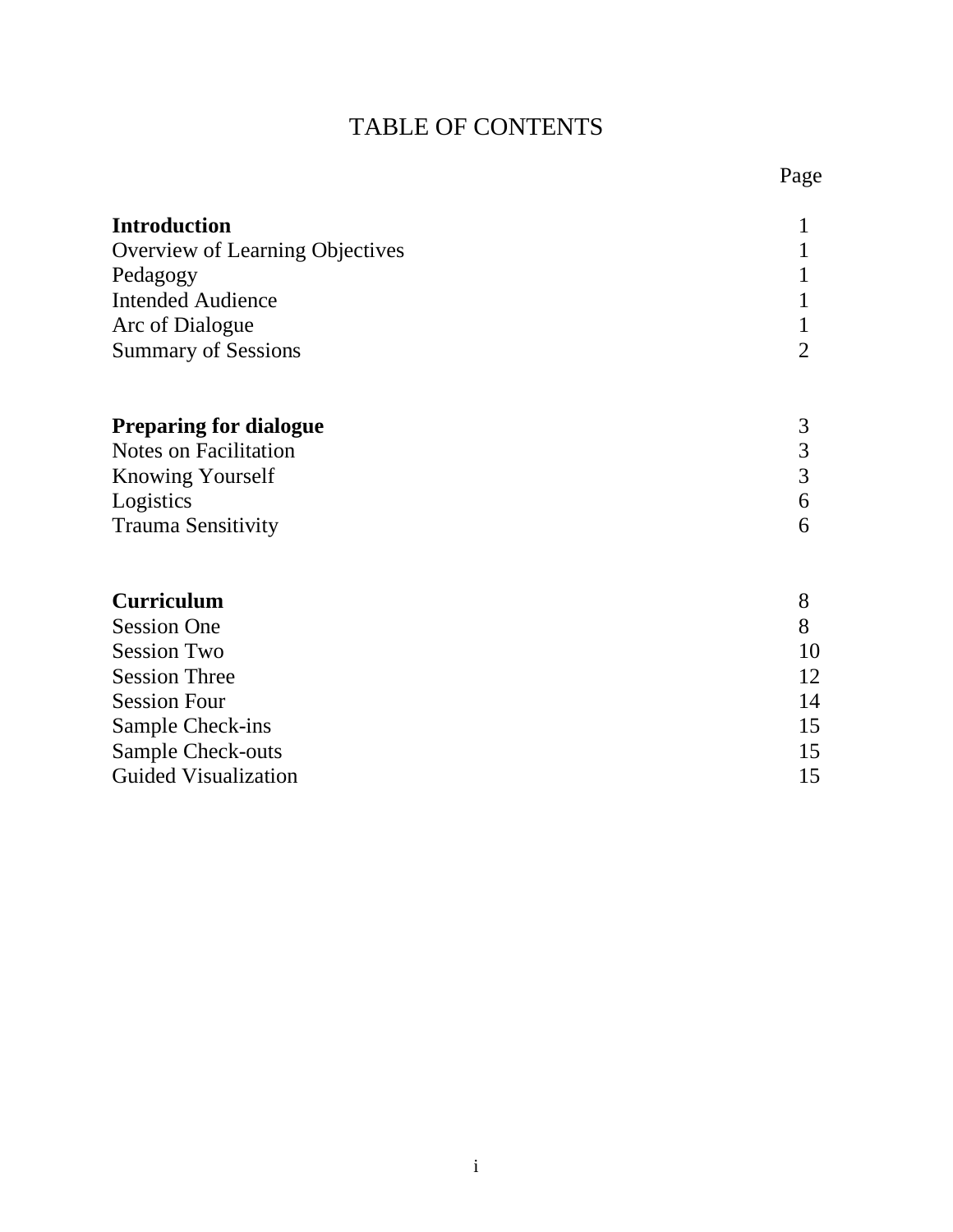# **Introduction**

# **Overview of Learning Ojectives**

- foster empathy
- introduce or re-introduce intergroup understanding
- build capacity for social change
- create space for personal reflection on and formation of values, political ideals, and social group identities
- link personal experience to structural analysis
- uplift knowledge that participants and their communities hold
- generate new collective knowledge among young people
- build relationships across social group identities

# **Pedagogy**

This curriculum draws on key tenets from critical pedagogy, dialogic education, and critical peace education.

- Critical pedagogy: student-centered; reciprocal learning between facilitator and learner; develops critical consciousness; values participants' knowledge from lived experience, culture, histories, and language; education as a catalyst for social transformation.
- Dialogic education: participants create knowledge by reflecting, sharing, and listening. They come to understanding over time and their understanding is built in relation with others.
- Critical peace education: education which builds up participants' capacity to make change in the world. The education respects students' own ideas about how to make their communities safer and more equitable.

# **Intended Audience**

This curriculum is for anyone who works with high school-aged youth, is interested in intergroup dialogue, or wants to start a dialogue group. It is meant to serve as a guide. Please adapt, modify, cut, paste, and shift to bring it to your community context.

# **Arc of Dialogue**

This curriculum has a sample lesson from each of these four modules:

- Group forming
- Social group identity exploration
- Social issues through personal perspectives
- Moving forward for social change

You may choose to build out more sessions for each module. This will allow students to build comfort with one another, explore ideas with greater depth, and build out relationships within the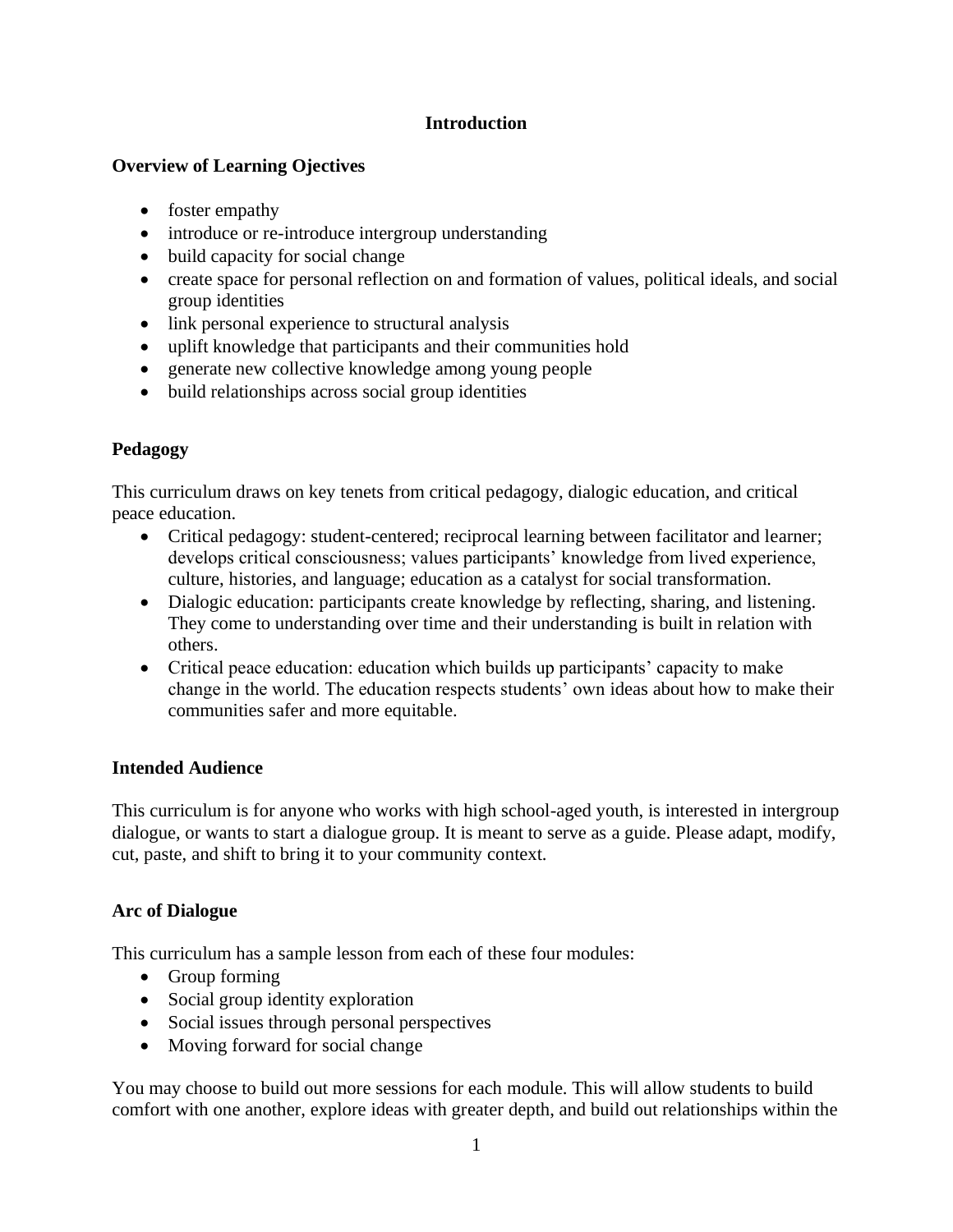group. Included here are four sessions that can stand alone for students to experience an abridged dialogue experience.

The sessions follow this general flow: check-in questions – community agreements – activity  $\&$ dialogue – check-out question.

## **Summary of Sessions**

*Session One: Group forming –* this session lays the groundwork for dialogue in future sessions. Students and participants build name familiarity. They set community agreements to return to in each future session which they will hold themselves and one another accountable to. Importantly, they start to build comfort in the physical/virtual dialogue space. To that end, they express their hopes and fears for their experience in dialogue. They practice skills in deep listening and authentic sharing that prepare them for future sessions.

*Session Two: Social group identity –* this session supports participants in naming their various social group identities. They do social analysis by reflecting on and sharing their lived experiences. As they build comfort with one another, they begin to understand (in)visible identities among their peers. Facilitators offer theoretical frameworks of social power and marginalization, commonality and difference.

*Session Three: Social issues through personal perspectives –* students dialogue about social issues facing them and their communities. This session follows the interest of the participants, and can center on intergroup conflict, marginalization, or injustice in the community. Participants have the space to express how they have personally been affected by marginalization through storytelling.

*Session Four: Moving forward for social change –* this session leads students through an activity to share and generate strategies for social change. They build up their peer group as a resource and support for them as they move forward. They set individual and collective intentions for creative community change.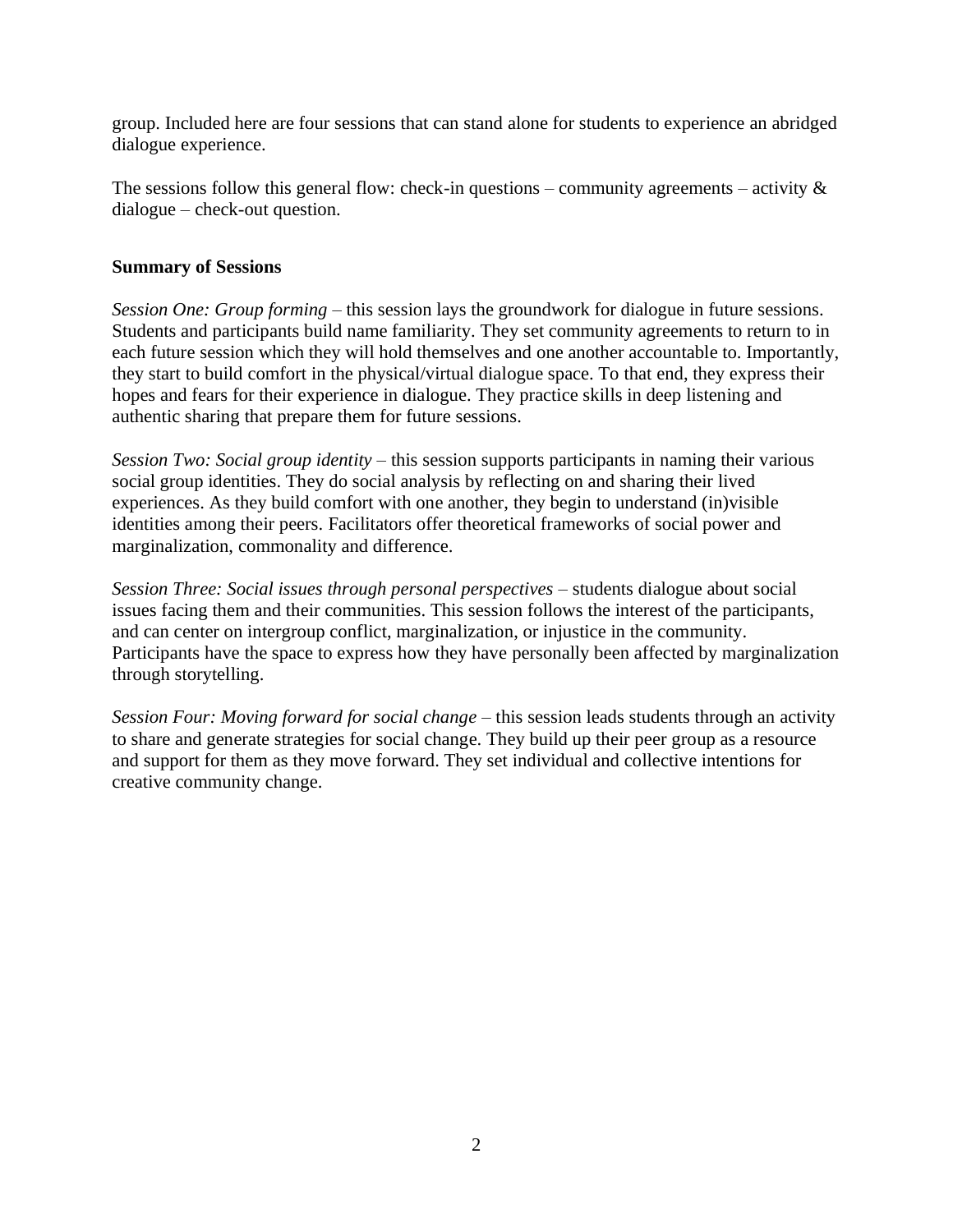# **Preparing for Dialogue**

# **Notes on Facilitation**

*Faciliate, to make easier*

The role of the facilitator is to:

- Establish trust with participants
- Hold the container of the group, support participants in upholding community agreements, maintain a trauma-sensitive learning environment
- Keep the pulse of the group and shift curriculum accordingly during sessions
- Demonstrate equitable co-facilitation: seek understanding of your own blindspots, model an intergroup relationship for participants, collaborate, and trust
- Increasingly step back from verbal instruction throughout the dialogue process. The goal is for a steady presence and less talking done by facilitators so that participants can be sharing with the benefit of facilitators' support
- Dedicate effort to gaining knowledge in areas of social group identity, conflict, and community change

# **Knowing Yourself**

Knowing yourself as a facilitator makes you more likely to recognize your blind spots, work equitably with your co-facilitator, and build a safe and empowering environment for participants. As you prepare for dialogue, consider reflecting on and writing your "introduction & social justice origin story" (activity shared with permission from Dr. Colette Cann, USF). You can include whatever elements of your story and of your self that have led up to you seeking to create a more just world as a facilitator of high schoolers. This is a great way to get to know your cofacilitator and to build understanding of one another. You might also modify or share your story as your introduction to participants in the first session.

Facilitators bring themselves to a dialogue circle with passion, awareness, courage, knowledge, and practices of care for themselves (PACKS activity adapted and shared with permission from Dr. Colette Cann, USF). This reflective tool enables self-knowing and comittment to your personal/professional development as a dialogue facilitator. It can spark important conversations with co-facilitators as you develop understanding of one another. This activity can also be returned to as you work with a particular group and reflect on the process afterward.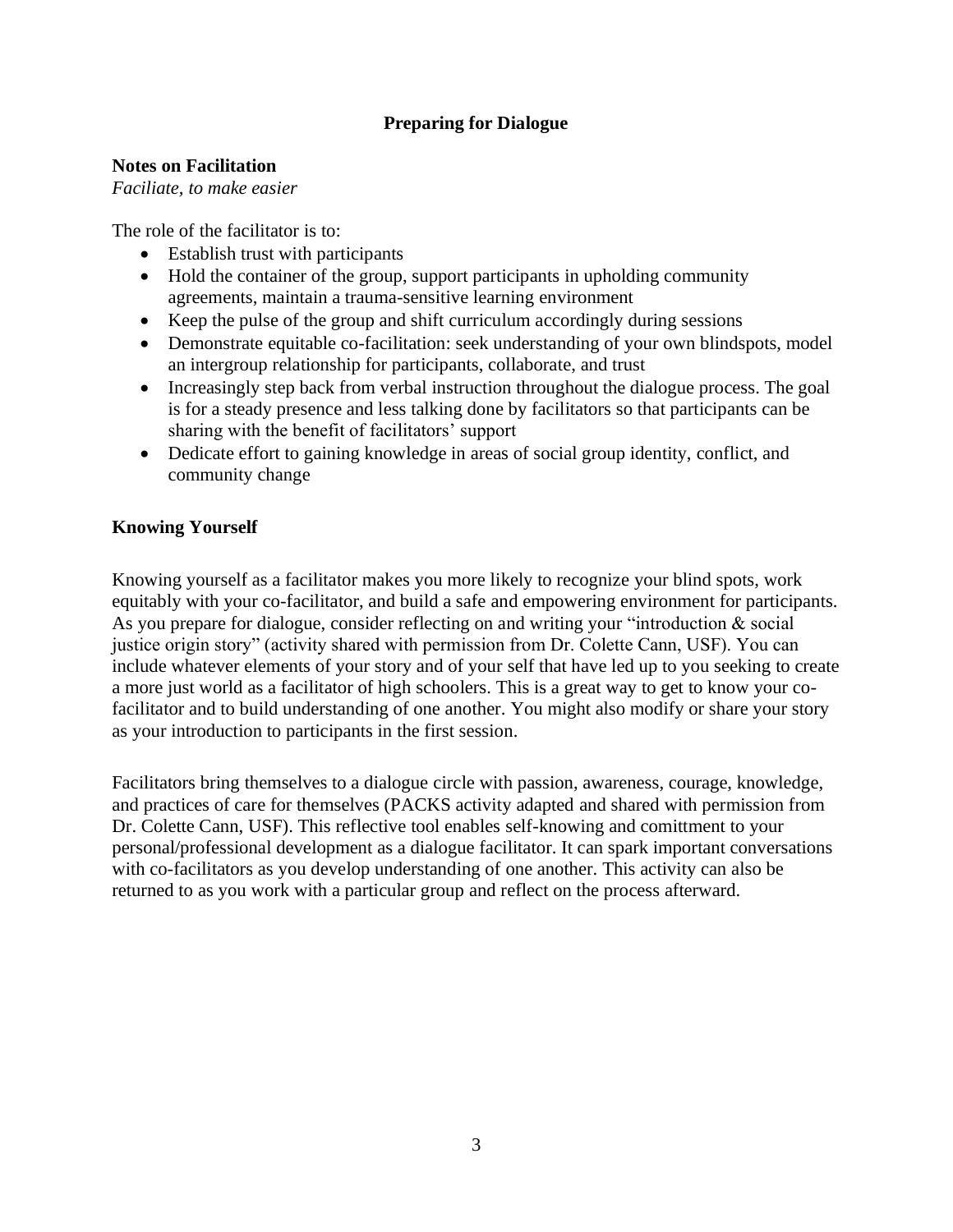| <b>Directions:</b> Under each PACK<br>resource below, think about where<br>you stand at this point in time and<br>check the box that most aligns. | I do not have<br>this resource | I have some of<br>this resource<br>but need more | I feel<br>comfortable<br>with the level<br>of this resource<br>that I have | I am strong<br>in this area<br>or have an<br>abundance<br>of this<br>resource | I can be a<br>resource for<br>others in this<br>regard |
|---------------------------------------------------------------------------------------------------------------------------------------------------|--------------------------------|--------------------------------------------------|----------------------------------------------------------------------------|-------------------------------------------------------------------------------|--------------------------------------------------------|
| (P) PASSION                                                                                                                                       |                                |                                                  | <b>PASSION</b>                                                             |                                                                               |                                                        |
| Energy for this work                                                                                                                              |                                |                                                  |                                                                            |                                                                               |                                                        |
| Can lead with my heart                                                                                                                            |                                |                                                  |                                                                            |                                                                               |                                                        |
| Deep personal reason(s) for doing                                                                                                                 |                                |                                                  |                                                                            |                                                                               |                                                        |
| this work                                                                                                                                         |                                |                                                  |                                                                            |                                                                               |                                                        |
| Commitment on                                                                                                                                     |                                |                                                  |                                                                            |                                                                               |                                                        |
| personal/professional levels                                                                                                                      |                                |                                                  |                                                                            |                                                                               |                                                        |
| (A) PERSONAL AWARENESS                                                                                                                            |                                |                                                  | PERSONAL AWARENESS                                                         |                                                                               |                                                        |
| Clarity about my identity(ies)                                                                                                                    |                                |                                                  |                                                                            |                                                                               |                                                        |
| Clarity about my values                                                                                                                           |                                |                                                  |                                                                            |                                                                               |                                                        |
| Internal emotional balance                                                                                                                        |                                |                                                  |                                                                            |                                                                               |                                                        |
| Awareness of my privileged social<br>identities                                                                                                   |                                |                                                  |                                                                            |                                                                               |                                                        |
| Awareness of my disadvantaged                                                                                                                     |                                |                                                  |                                                                            |                                                                               |                                                        |
| social identities                                                                                                                                 |                                |                                                  |                                                                            |                                                                               |                                                        |
| Non-defensively acknowledging                                                                                                                     |                                |                                                  |                                                                            |                                                                               |                                                        |
| things I am not aware of                                                                                                                          |                                |                                                  |                                                                            |                                                                               |                                                        |
| Awareness of the impact of my                                                                                                                     |                                |                                                  |                                                                            |                                                                               |                                                        |
| personal style on others                                                                                                                          |                                |                                                  |                                                                            |                                                                               |                                                        |
| Awareness of the impact of my                                                                                                                     |                                |                                                  |                                                                            |                                                                               |                                                        |
| social identity group memberships                                                                                                                 |                                |                                                  |                                                                            |                                                                               |                                                        |
| on myself                                                                                                                                         |                                |                                                  |                                                                            |                                                                               |                                                        |
| Awareness of the impact of my                                                                                                                     |                                |                                                  |                                                                            |                                                                               |                                                        |
| social identity group memberships<br>on others                                                                                                    |                                |                                                  |                                                                            |                                                                               |                                                        |
| Awareness of my triggers                                                                                                                          |                                |                                                  |                                                                            |                                                                               |                                                        |
| (C) COURAGE                                                                                                                                       |                                |                                                  | <b>COURAGE</b>                                                             |                                                                               |                                                        |
|                                                                                                                                                   |                                |                                                  |                                                                            |                                                                               |                                                        |
| Ability to work with people different<br>from myself                                                                                              |                                |                                                  |                                                                            |                                                                               |                                                        |
| Ability to work with people from                                                                                                                  |                                |                                                  |                                                                            |                                                                               |                                                        |
| different groups                                                                                                                                  |                                |                                                  |                                                                            |                                                                               |                                                        |
| Ability to take risks                                                                                                                             |                                |                                                  |                                                                            |                                                                               |                                                        |
| Ability to surface, face and use                                                                                                                  |                                |                                                  |                                                                            |                                                                               |                                                        |
| conflict                                                                                                                                          |                                |                                                  |                                                                            |                                                                               |                                                        |
| Ability to face closeness and                                                                                                                     |                                |                                                  |                                                                            |                                                                               |                                                        |
| affection                                                                                                                                         |                                |                                                  |                                                                            |                                                                               |                                                        |
| Ability to face disappointment                                                                                                                    |                                |                                                  |                                                                            |                                                                               |                                                        |
| Ability to stand silence                                                                                                                          |                                |                                                  |                                                                            |                                                                               |                                                        |
| Ability to stick with uncomfortable                                                                                                               |                                |                                                  |                                                                            |                                                                               |                                                        |
| situations                                                                                                                                        |                                |                                                  |                                                                            |                                                                               |                                                        |
| Ability to discuss difficult issues                                                                                                               |                                |                                                  |                                                                            |                                                                               |                                                        |
| Ability to accept other's leadership                                                                                                              |                                |                                                  |                                                                            |                                                                               |                                                        |
| Ability to utilize other's support                                                                                                                |                                |                                                  |                                                                            |                                                                               |                                                        |
| Ability to give and receive feedback                                                                                                              |                                |                                                  |                                                                            |                                                                               |                                                        |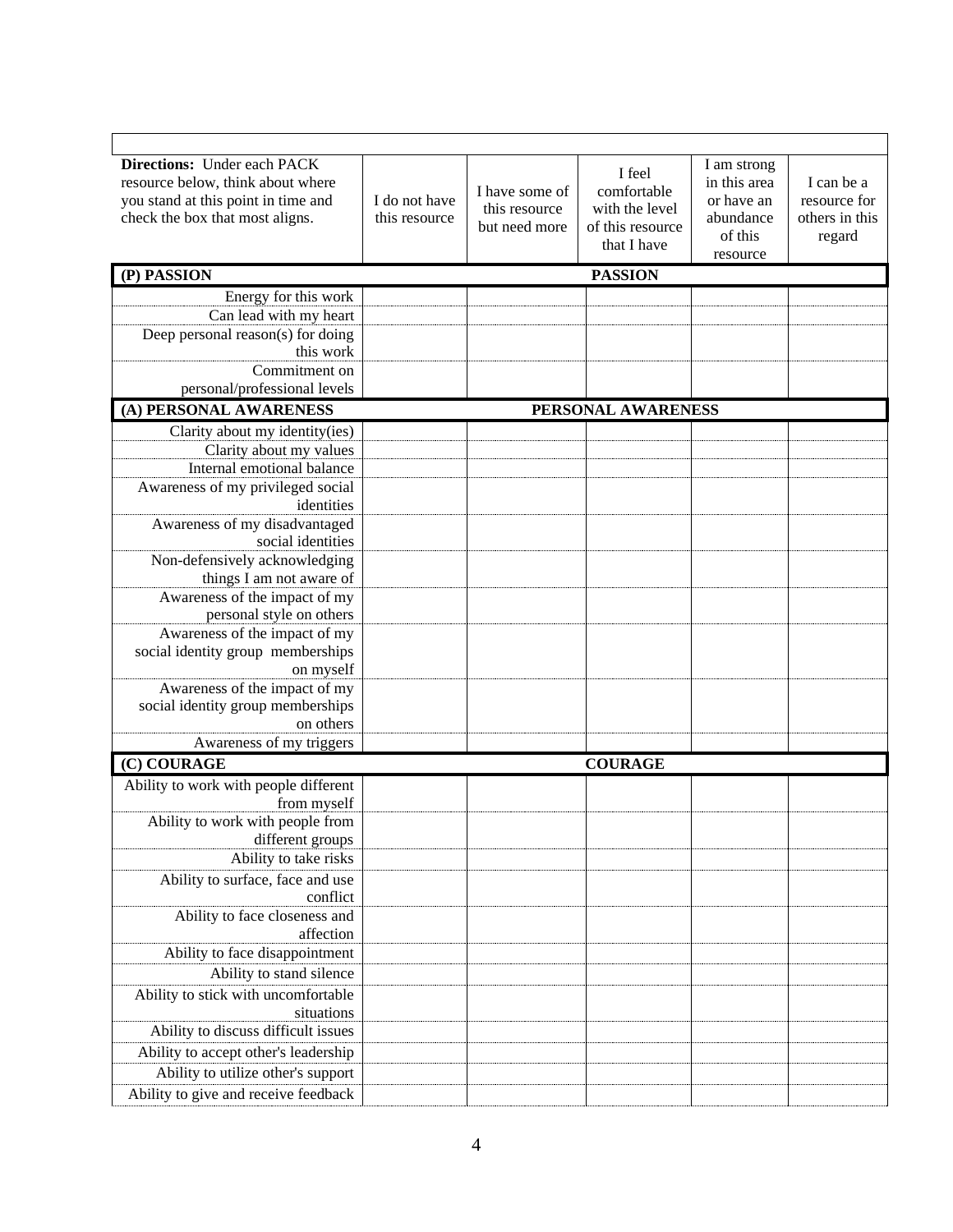| (K) KNOWLEDGE                          | <b>KNOWLEDGE</b>           |  |  |
|----------------------------------------|----------------------------|--|--|
| Informed about issues of difference,   |                            |  |  |
| prejudice, discrimination, oppression  |                            |  |  |
| and group histories                    |                            |  |  |
| Knowledge of content related to        |                            |  |  |
| facilitation about difference          |                            |  |  |
|                                        | <b>SELF-CARE/COMMUNITY</b> |  |  |
| (S) SELF-CARE/COMMUNITY                |                            |  |  |
| <b>CARE</b>                            | <b>CARE</b>                |  |  |
| Ability to set time aside for yourself |                            |  |  |
| to reflect                             |                            |  |  |
| Ability to set boundaries              |                            |  |  |

### **Passion**

- What areas of justice work are you drawn to and why?
- Where does your passion for these areas originate?
- What do you do to sustain your passion for these areas?
- How have you attempted to transform your passion for these areas of social justice work into action?
- In what way would you like to grow in these areas and how might you do this?

### **Awareness**

- What do you know about your family background and its impact on who you are?
- Which social identities are most salient for you and what may be their potential impact on others?
- How do the social identities of others affect you?
- Describe your personal journey in learning about issues of oppression and privilege generally (or your focus area more specifically)? What were key formative experiences in your learning? What are continuing issues of social identity, oppression, and privilege you want to address or work through?
- In what way would you like to grow in this area and how might you do this?

### **Courage**

- What is your communication style? How do you express your thoughts and feelings?
- How likely are you to try to take in the perspective of others? How likely are you to try to reflect on what you or others have said or done?
- How difficult is it for you to communicate disagreement?
- What experience do you have working closely with others different than yourself?
- How comfortable are you with working with your own emotions? The emotions of others?
- In your opinion, what does it take to be a good ally in social justice work?
- Are there times when you do not challenge oppression? What holds you back?
- In what way would you like to grow in this area and how might you do this?

### **Knowledge**

- How much knowledge do you have about issues of social justice (privilege, discrimination, oppression, isms, power, and its impact on society)? How well do you understand the nuances among these concepts?
- What level of knowledge do you have about different social group histories (yours and others)? How do you work to learn more?
- How much knowledge do you have about high school students, identity development, and conflict? How can you learn more?
- In what way would you like to grow in this area and how might you do this?

### **Care of self**

- List your favorite practices for relaxation and enjoyment. How often do you engage in these activities?
- How often do you get a full night's sleep? What prevents/enables you from doing so?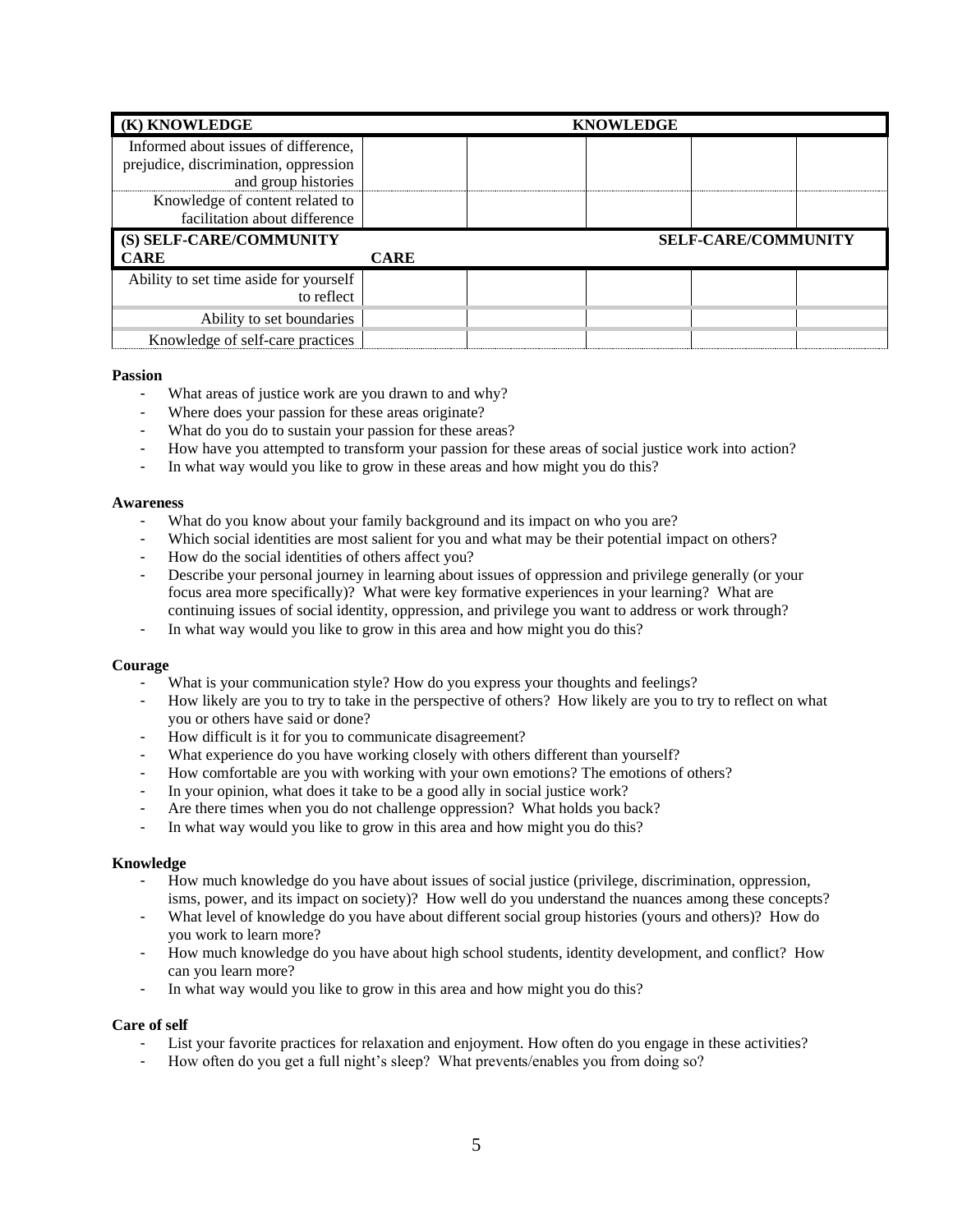# **Logistics**

- Identify and evaluate physical space options, looking for a private, comfortable, quiet, accessible space that participants can get to (in neighborhood, by public transit, etc.). or an online platform. Be conscious of the potential psychological effects and ideological underpinnings of holding dialogue in each space. For example, how might holding the dialogue in a school/religious center/etc. affect participants given their lived experiences?
- Participant recruitment participants who want to engage with their peers will likely derive the most meaning from the experience. The group makeup can look very different depending on the social context but should be a group with a balance of both nondominant and dominant social group identities, some of which should be known to facilitators in recruitment. Facilitators understand that many other identities of the participants will not be visible or known to them during recruitment.
- Co-facilitation two facilitators is preferable to one. One can be available for step-outs if participants need support during a session away from the group. Supporting one another translates to much more holistic support for participants.
- Facilitator toolkits: pens  $x \neq 0$  participants; several markers; two colors of paper/post-its; large sheet of paper for community agreements; ball of yarn; talking piece if wanted (experiment and decide in community agreements)
- Room set up depends on participants' needs and comfort. Facilitators create a space in which participants can comfortably engage with one another. This often looks like a circle of chairs facing one another but must be inclusive and actively responsive to the needs of participants. Water/food and accessible gender neutral bathrooms are important.

# **Trauma sensitivity**

As student-centered education, dialogue prioritizes students' well-being. By understanding the ways that students experience direct, secondary or vicarious, historical or inherited, and collective identity or systemic trauma, educators can become more responsive to the complexities of participants' lived experiences. Dialogue engages participants in personal conversations about structural injustice and experiences of oppression and resistance. Students are invited to bring their whole and true selves to the group. There is a large range of emotions, experiences, and reactions that students may experience. Facilitators should foster learning spaces of holistic care that prioritize well-being. This calls for a deep recognition of the traumas – inherited, direct, historic, etc. – that students may (or may not) have been exposed to. The curriculum structure and facilitation methods must have an active commitment to *not retraumatizing* students or introducing *secondary trauma* to the facilitators and participants in the space. This understanding has direct influence on many aspects of the curriculum.

### Recommended resources:

- Cities of Peace<http://www.citiesofpeaceyouth.org/>
- hooks, bell. (1994). *Teaching to transgress: Education as the practice of freedom*. New York: Routledge.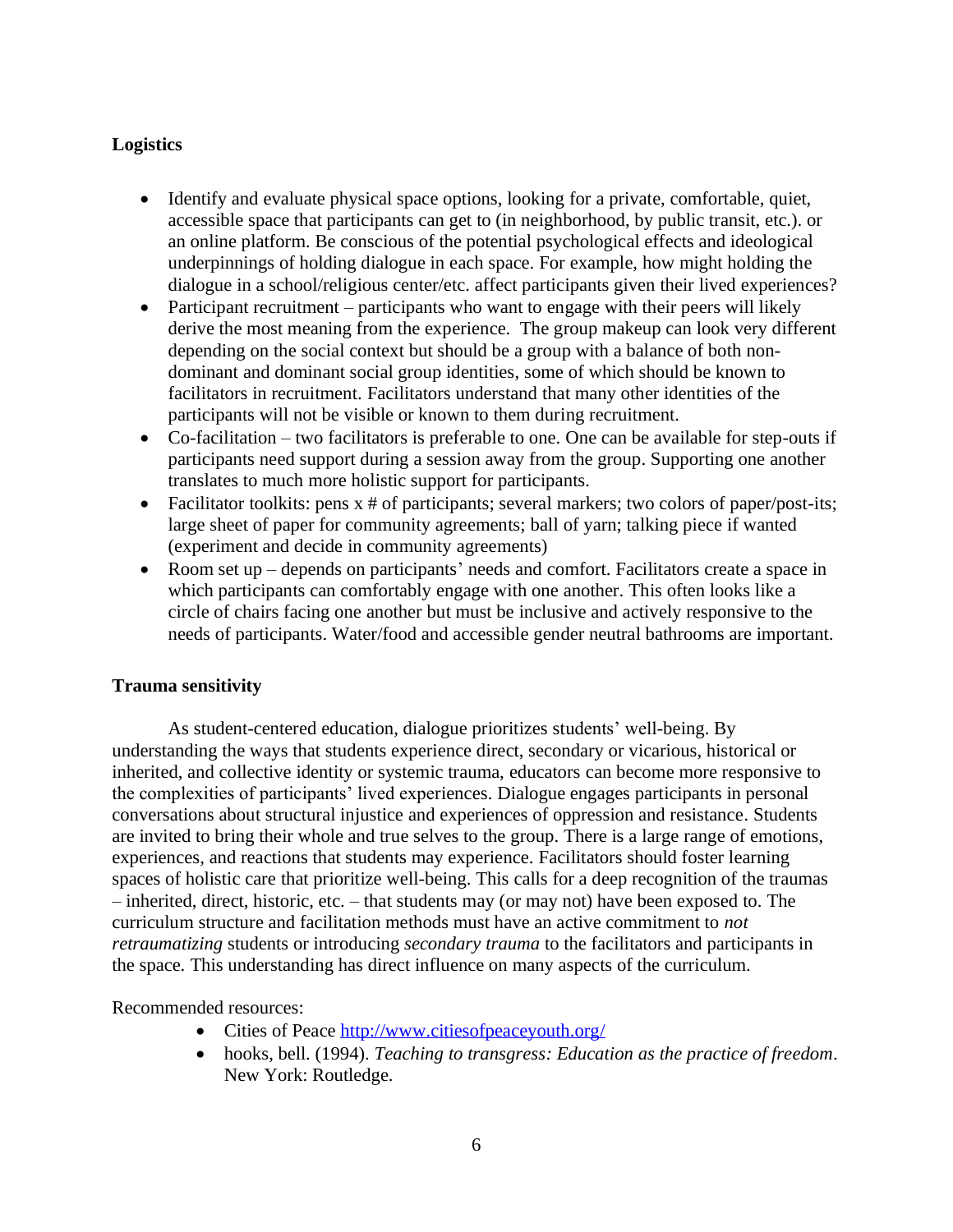• Kirmayer, L. J., Gone, J. P., & Moses, J. (2014). Rethinking Historical Trauma. *Transcultural Psychiatry*, *51*(3), 299–319. <https://doi.org/10.1177/1363461514536358>

The practice of sharing and uplifting stories of resistance and resilience demonstrates the potential of people – especially young people – to change the conditions of society. Given the shared sense of disillusionment and overwhelm expressed by participants in the research, this is a critical piece of the curriculum and facilitation presented in this field project. By sharing resources and asking guiding questions that invite stories of resistance, the learning space centers on the idea that society is not unchangeable. For young people coming into adulthood, this can invite genuine hopefulness in the midst of despair over structural injustice.

In this dialogue curriculum, guiding questions and check-out questions are particularly attentive to fostering hope and resiliency. Other trauma-sensitive facilitation techniques include consistently offering choice to share out with the group, modeling low- and mid-risk responses to discussion prompts unless intentionally inviting more difficult stories, making step-outs available, demonstrating genuine care, and expressing ongoing availability for participant support.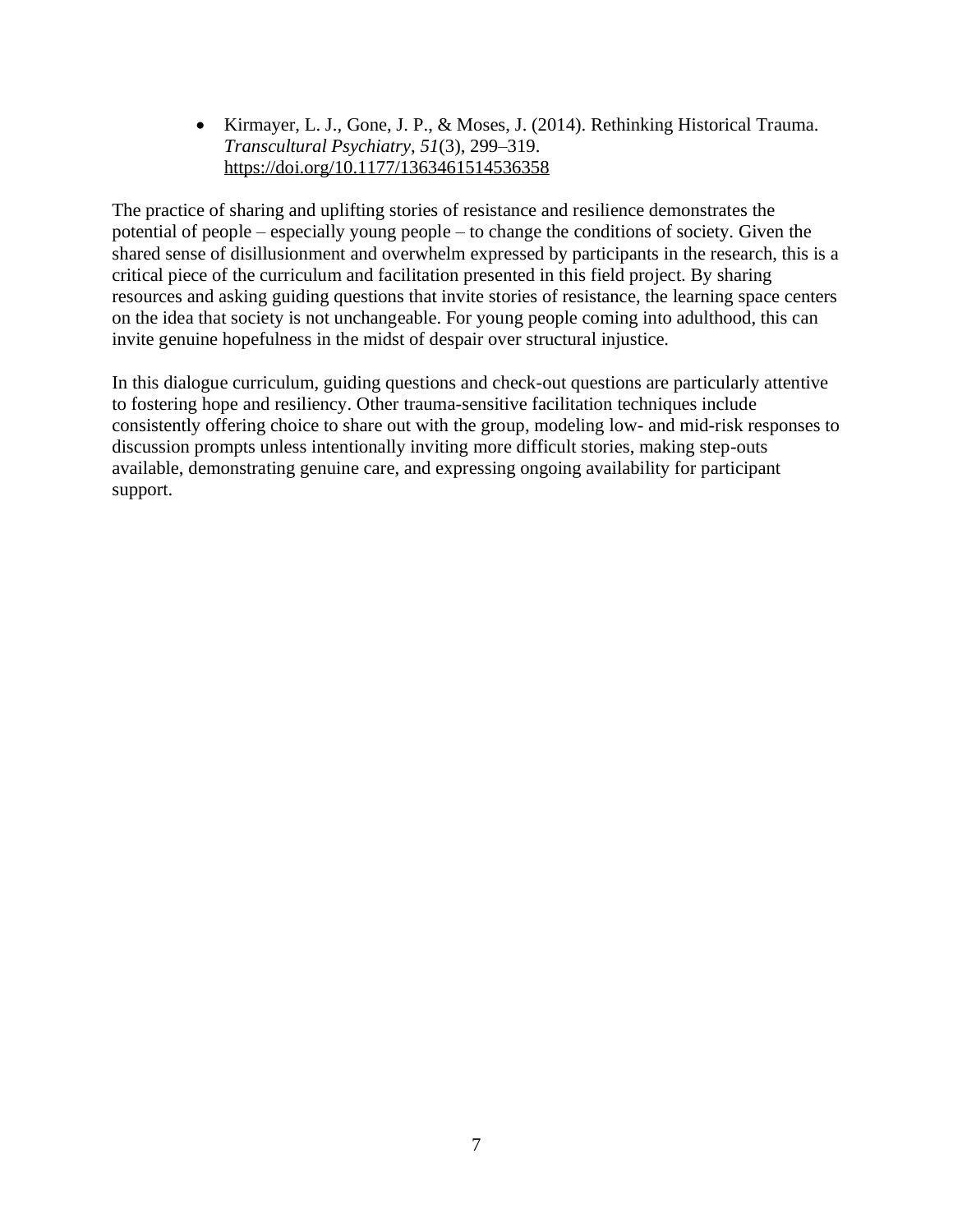# **Session 1: Setting the Container**

The most powerful thing about the circle forming is that it exists.

- John Wesley Days, Jr.

## **Learning objectives**

- for participants to build comfort in physical space; learn what to expect from dialogue; learn others' names; practice speaking on low-risk questions; practice active listening; build familiarity with facilitators; create community agreements

- for facilitators to get pulse of the group's comfort level, common language level; learn participant names; familiarize with personalities in the group; hear areas of interest from the group; assess physical space accessibility; offer additional community agreements; build trust with participants

## Facilitator intros

Participant welcome & sharing names

- All say names & why you wanted to join
- Facilitators share format of dialogue groups: check in, activity and discussion, check out.
- Participant care (do not have to speak about anything they don't want to, can raise questions or concerns with facilitators at any point during the process, if mandated reporters, explain).

Hopes and fears

- Distribute one color paper to write a hope they have for dialogue, different color paper to write a fear they have about dialogue (anonymous)
- Collect in hat; pass around circle
- Participants select one hope and one fear at random, read aloud to group
- Guiding questions: What did you notice about the hopes and fears? Were there commonalities?

Check in question (explain – this is how we will start dialogue each time. Everyone has the chance to share). Sample check-ins on page 15.

Create community agreements: *how can we create an environment that is safe for learning, sharing, challenging, and imagining*

• Facilitators can each give a sample community agreement, then hands it over to the group. Record agreements on large paper to put up for each session. Encourage participants to delve into the agreements by providing examples and explanations. All members, participants and facilitators sign the agreements.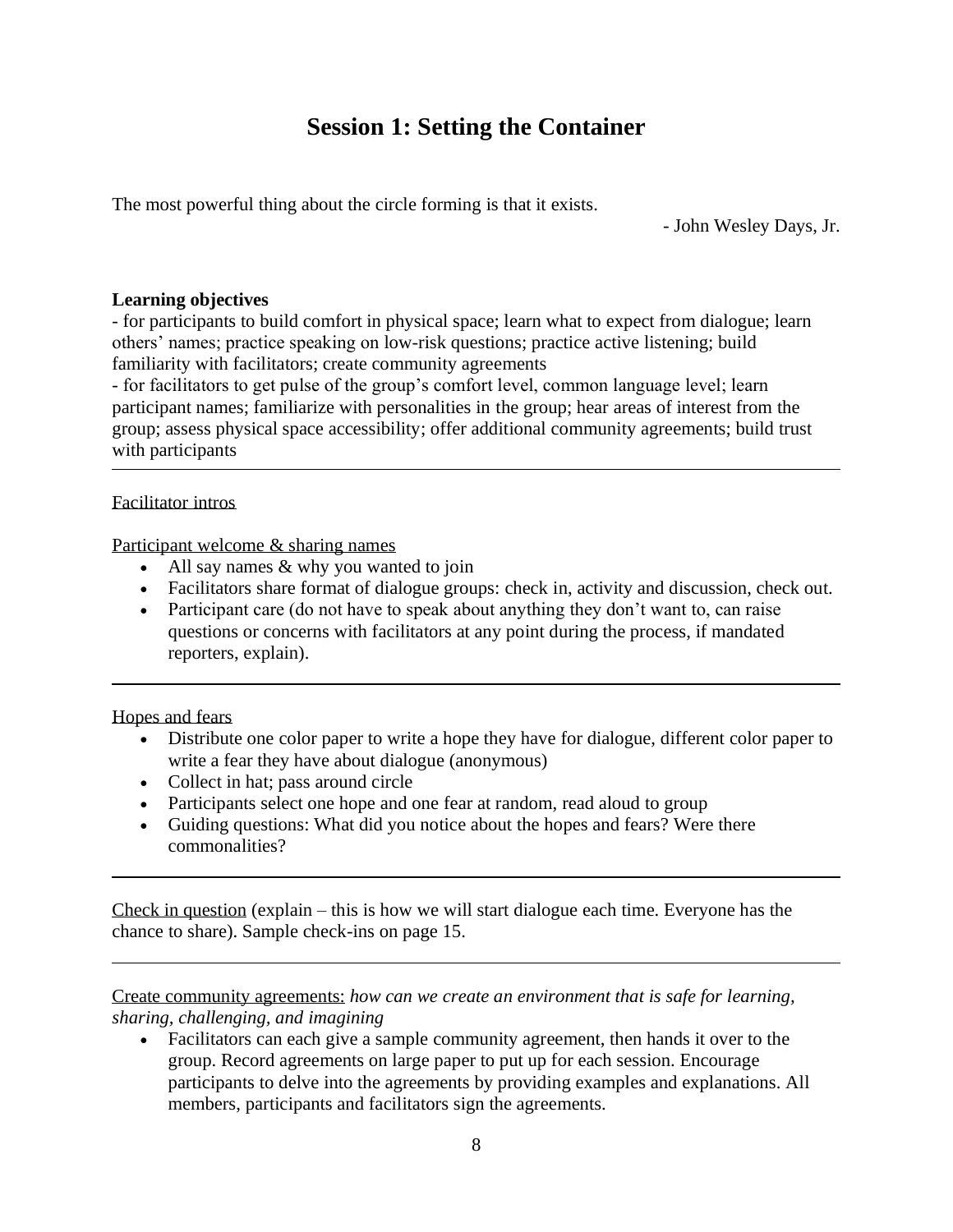- Sample agreements
	- Active listening
	- Remember the signs (facilitators can introduce non-verbal signs that all can use like "confused coyote" if participants do not understand a prompt, or a gesture for agreeing with someone, etc.)
	- Confidentiality (what is said here stays here, what is learned here leaves here)
	- Treat each other with kindness
	- Be respectful with different points of view and different experiences
	- Seek understanding
	- Try to feel what that person is feeling
	- Feel free to express yourself
	- Offer a smile
	- Help each other
	- Ask for what you need
	- Move up / move up (values active listening as well as authentic sharing: invite yourself to move up to share as well as to move up to listen; be conscious of your balance of speaking and listening in the group)
	- One voice at a time (some facilitators choose to utilize a talking piece; others encourage participants to wait a beat after someone speaks to fill the silence)

Deep listening activity

- What is deep listening? Create shared definition through discussion: examples listening to listen, to not respond; seeking understanding; being fully present; use body language that shows you are listening; don't interrupt; try not to insert your personal opinions
- Practice in pairs: In groups of two, spend 2 minutes each answering the prompt and practicing deep listening. Switch.
	- Sample prompts: where do you feel most at home? What does home look like for you?
- Share out: how did it feel to deeply listen? How did it feel to be deeply listened to?

Exit ticket: Students have time to reflect on and share potential topics on social issues they want to explore in future sessions. Can write on pieces of paper and throw into the center so all can see other ideas but contribute anonymously.

Check out question (sample questions on page 15)

Journal/reflection questions (facilitators can share reflection questions with students to journal between sessions)

- What stood out to you from dialogue today?
- What is a moment you felt comfortable? What is a moment you felt less comfortable?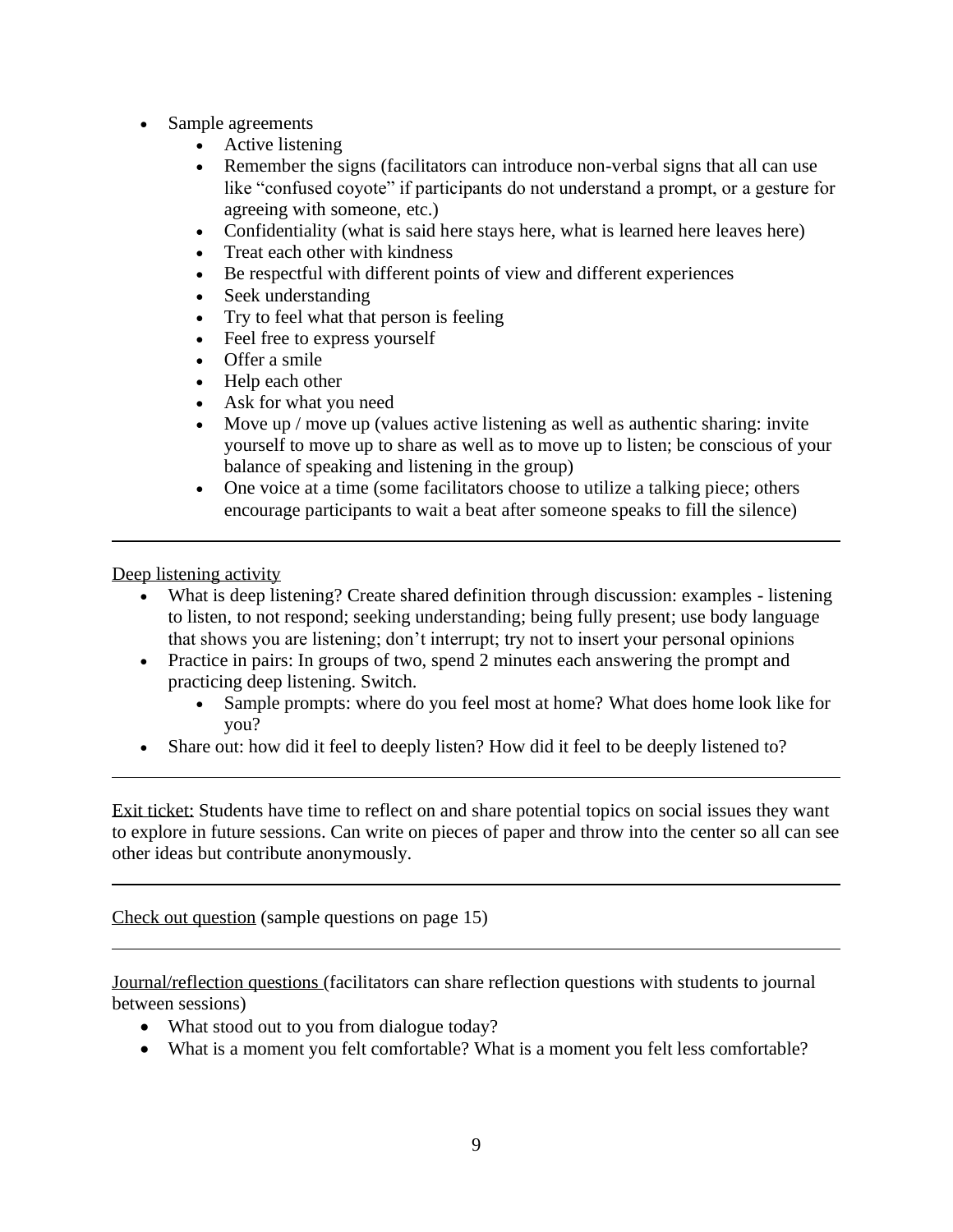# **Session 2: Social Group Identity**

One thing I didn't give much thought to before this dialogue was the intersectionality of the different tenets of what constitutes my identity and how these overlap. And perhaps they overlap in a way that creates a better output or, much cooler Stella because she has all these tenets. - Stella, *youth participant*

## **Learning objectives**

- for participants to build comfort with flow of dialogue; reflect on self and name various overlapping identities; do social analysis; learn frameworks of social power and marginalization; reduce feelings of isolation; experience validation

- for facilitators to better understand identities of group participants; demonstrate care and support; model safe risk-taking by sharing their stories

Check-in (samples page 15)

Revisit community agreements: read over, let your eyes rest on the community agreement you most want to focus on today

Identity flower activity

- Explain: today, we are exploring identity. Generate examples of different social group identities, eg – racial group, national identity, ethno-cultural background, gender, age, sexuality, physical ability, etc. Record terms on shared key terms list.
- Show blank identity flower. Explain: each petal represents a different identity. Can add as many petals as you'd like and fill out how you identify within that petal. Faciliators can show their examples. You do not need to share your flower with anyone, but you will have space to share whatever you'd like.
- Give ample time for participants to spread out in the room, reflect and fill out their flowers.
- Come back together. How did it feel to fill out your flower? Was it comfortable/easy? Uncomfortable/challenging?
- Was there any particular petal that was difficult to name?

Dialogue on identity and social power.

• Explain: You can use the same flower tool as a 'power flower.' The center is the power in society, which can often be tied up with the word privilege. Identity groups that are near the center of the flower are ones that have a lot of privilege in society (eg - who can migrate safely and have the option to do that, who has more security, or more wealth, or a healthier environment?) Move through an example of identities on one petal from center to the margin that makes sense for your context. Explain, margin is where we get the word marginalization. Record terms on shared key terms list.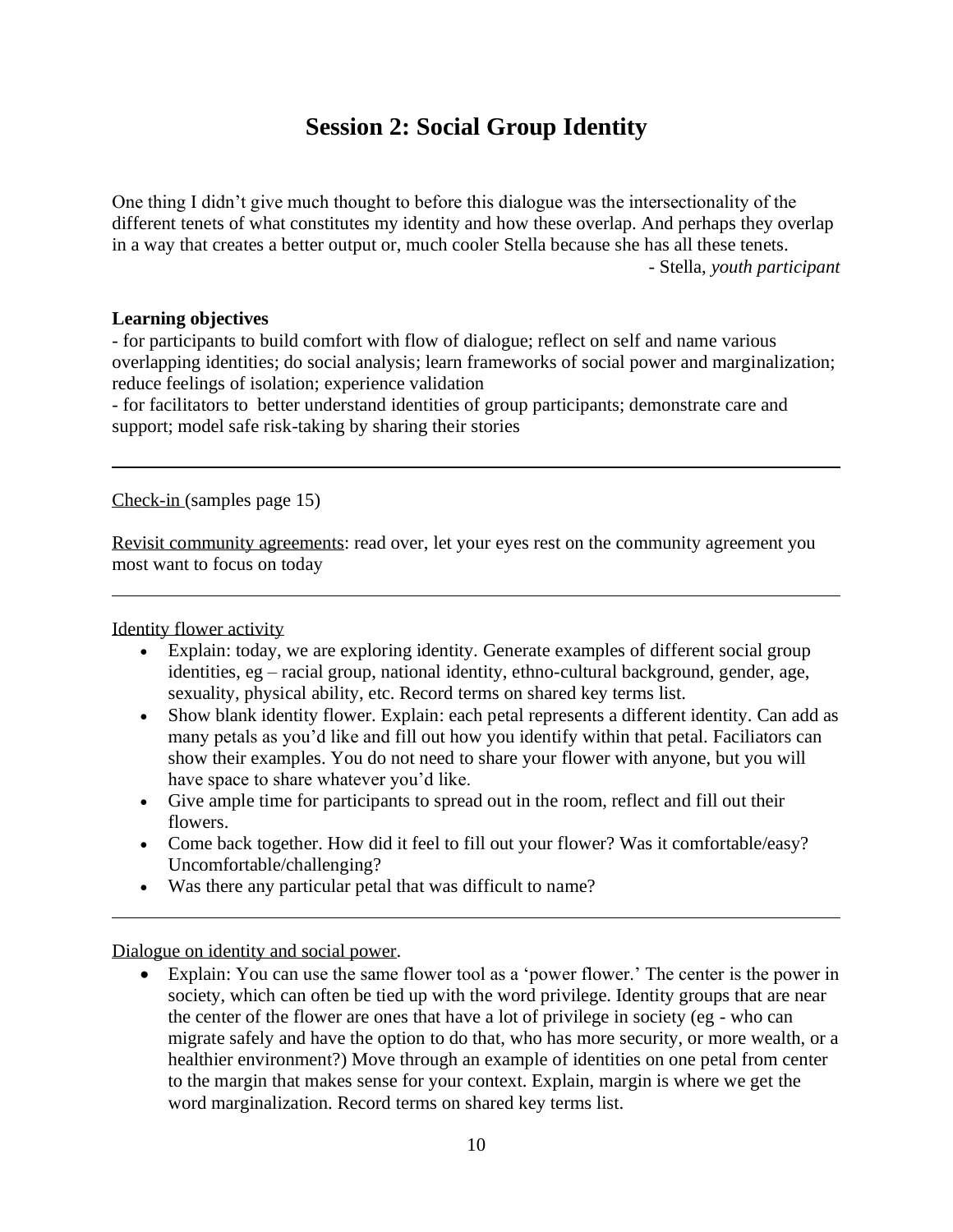- Small group story circles (groups of 3): what is a time that you realized one of those identities and its closeness/distance to power? Remind of deep listening.
- Facilitators model level of risk by sharing a low-mid risk story.
- Come back together. Any reflections from that activity? What is something you never gave much thought to before this?

Group I Am poem activity: who we are is also between the petals, -- daughter, or writer, or activist, etc. Everyone fills out I Am poem:

# **First Stanza** I am (two special characteristics about person) I wonder I hear I see I want I am (first line of the poem repeated) **Second Stanza** I am (two special characteristics about person) I pretend I feel I touch I worry I cry I am (first line of poem repeated) **Third Stanza** I am (two special characteristics about person) I understand I say I dream I try I am (first line of poem repeated) • Come back together. Group read  $-$  go around the circle, each person reads their line when it comes to them. If group chooses, they can swap poems so everyone is reading someone else's.

Check-out (samples page 15)

Journal/reflection questions: ---

- What is something from today's dialogue session that you had never given much thought to before? (could be an identity you named, a new concept, even who you are in relation to social power?)
- Going off of that, what is something that will stick with you as you go forward? Something that will shape or frame the way that you interact with yourself, or different people, or see different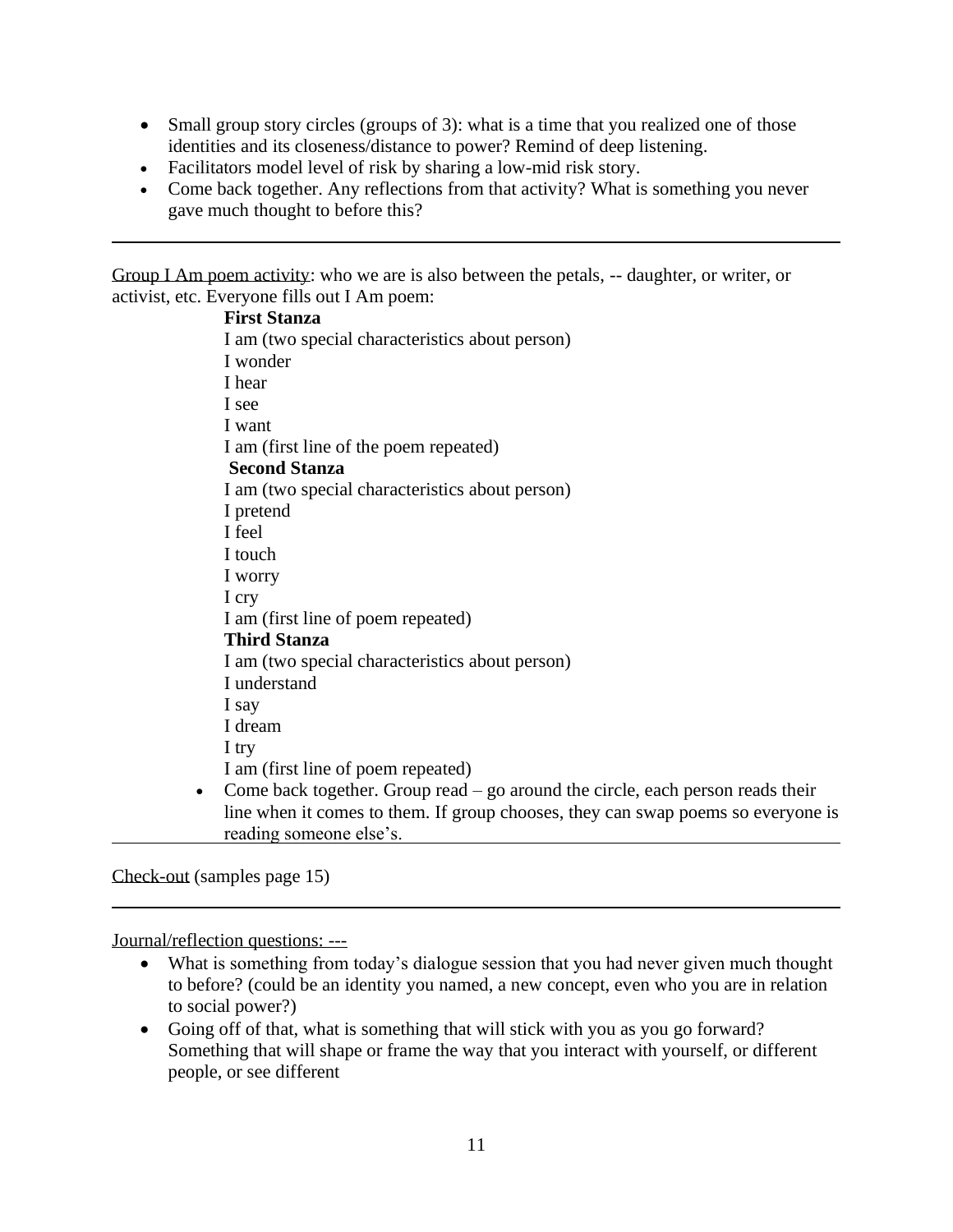# **Session 3: Social Issues through Personal Perspectives: Conflict Transformation**

My country is divided since the 16th century when the Europeans arrived in our lands that were already inhabited by native people and the colonization process started at this time… Just like in the U.S. where you have the Democrats and Republicans, in Brazil we have the conservative parties that tend to favor the status quo and are opposite and against radical changes and we have community, communist parties who believe in a classless society. So how do we live with such opposing labels and opinions? It's a really hard issue to talk about.

- Oliveira, *youth participant*

# **Learning objectives**

- for participants to apply concept of social group identity to analysis of identity-based social conflicts; practice self-guided dialogue; share stories to build understanding; recognize social divides and learn skills to overcome them; process and express emotions surrounding conflict in their communities

- for facilitators to better understand particularities of participants' communities and experiences; demonstrate care and support; provide hopeful examples of bridging divide and overcoming conflict; validate difficult emotions that come with sharing and listening about conflict; offer skills such as intergroup conversation as a way to bridge social divide and counter injustice

Pre-session content: watch 2 videos

• "Bnyad Sharef and Maggie Anderson on Being Unlikely Friends" (at least the first 5 minutes to understand the story). The transcript is below the video. You can also change the video speed to watch it more slowly.

[http://www.pbs.org/wnet/amanpour-and-company/video/bnyad-sharef-maggie-anderson](http://www.pbs.org/wnet/amanpour-and-company/video/bnyad-sharef-maggie-anderson-on-being-unlikely-friends/)[on-being-unlikely-friends/](http://www.pbs.org/wnet/amanpour-and-company/video/bnyad-sharef-maggie-anderson-on-being-unlikely-friends/)

• "Take "the Other" to Lunch" by Elizabeth Lesser. You can change the video speed to watch it more slowly.<https://youtu.be/AsSd2nmoKNA?t=275>

Check in (samples page 15)

Community norms: which do you want to focus on today?

Opening activity: a better world visualization reflection [sample page -----] Group share: what came up for you during the reflection activity? what was going through your mind when your eyes were closed?

Small group conversations: guiding question: what social group identities showed up in the interview between Bnyad and Maggie?" (this builds off identity flower/power flower from session 2. eg. race, religion, gender, nationality, politics, citizenship)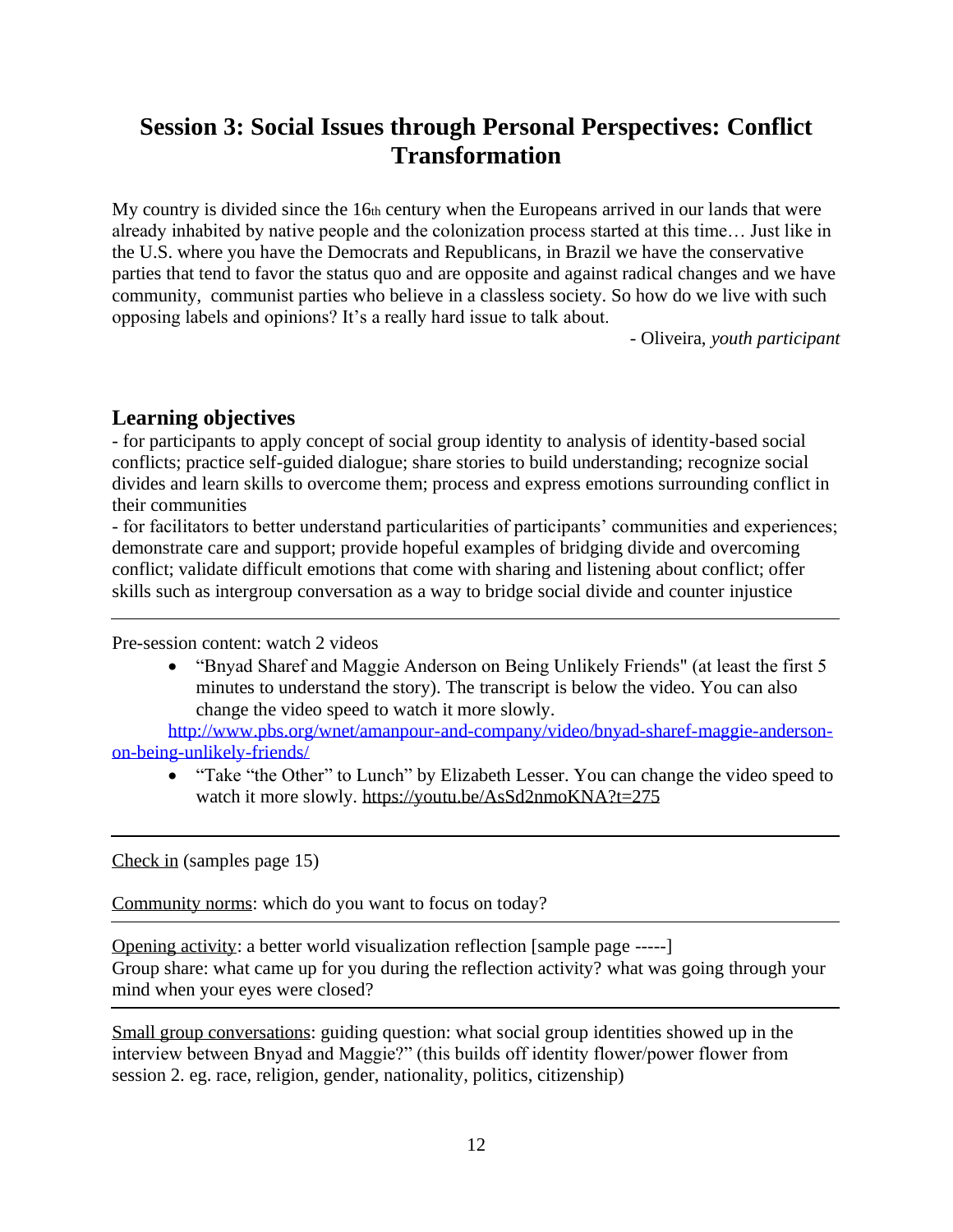• Come together. Small groups share out. Facilitators encourage students to respond to one another, ask questions for further understanding. Facilitators remind they will continue to step back.

Group dialogue: guiding question: what social divides do you see in your community?

• How can we work to transform those conflicts?

Check out (samples page 15)

• Can be a good session for "I am proud of myself for..." because participants tend to be more vulnerable in this session. like the biggest challenge to overcome?

Journal/reflection questions:

- What is one idea that you are taking away from the session about identity and overcoming conflict?
- When you think about transforming conflict in your community, what personally feels like the biggest challenge to overcome?
- Do you think dialogue would be a useful tool to help transform conflict in your community?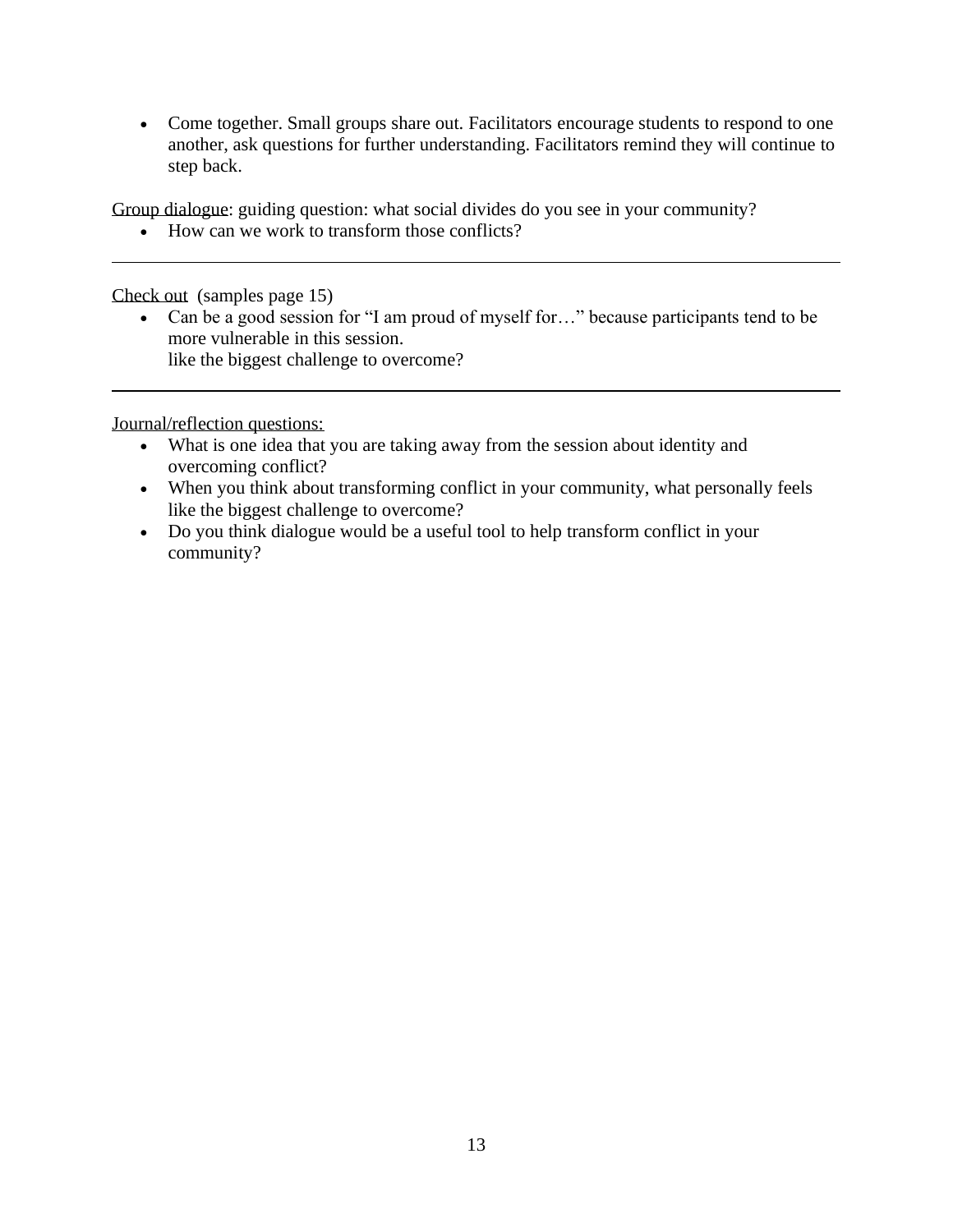# **Session 4: Planning for Social Justice, Closing, & Reflections**

Music can make us laugh, make us cry, make us march into war. I want to make music to make us realize peace.

- Rahim AlHaj

# **Learning objectives**

- for participants to share knowledge of social change strategies; apply lessons learned from dialogue to further social change in their communities; continue to establish supportive network of peers from other participants; be uplifted

- for facilitators to – be in conversation with participants about social change; demonstrate care and support; uplift participants' capacity to create change in their communities; offer strategies for creating and sustaining change

Check in (samples page 15)

Guiding question: What are the ways in which you contribute to or enable social justice in your communities?

5 fingers dialogue:

- Explain flow of the dialogue: there are 5 short prompts. Can guide students in making a visual by tracing their hands and adding their answers in writing to their five fingers. Encourage participants to challenge and support each other by asking questions if they don't understand or want to know more. For example, if someone says "I will speak up about LGBTQ rights," you might ask, how do you think that will go in your school?
- *In the future I hope to see ...*
- *I will remember … as I go forward*
- *I will speak up about …*
- *I will ask for help when … / I will offer help when …*
- *I will ally with ...*

## Gratitude web

- Choose someone to give gratitude to (who made you think, made you laugh, challenged you, inspired you, etc.
- Closing: re-read hopes from first session
- Motivation note participants write motivational words to self

Check out (samples page 15)

Reflection question topics

• how has this dialogue influenced your beliefs, especially as becoming active agents in questioning global world order and confronting injustice?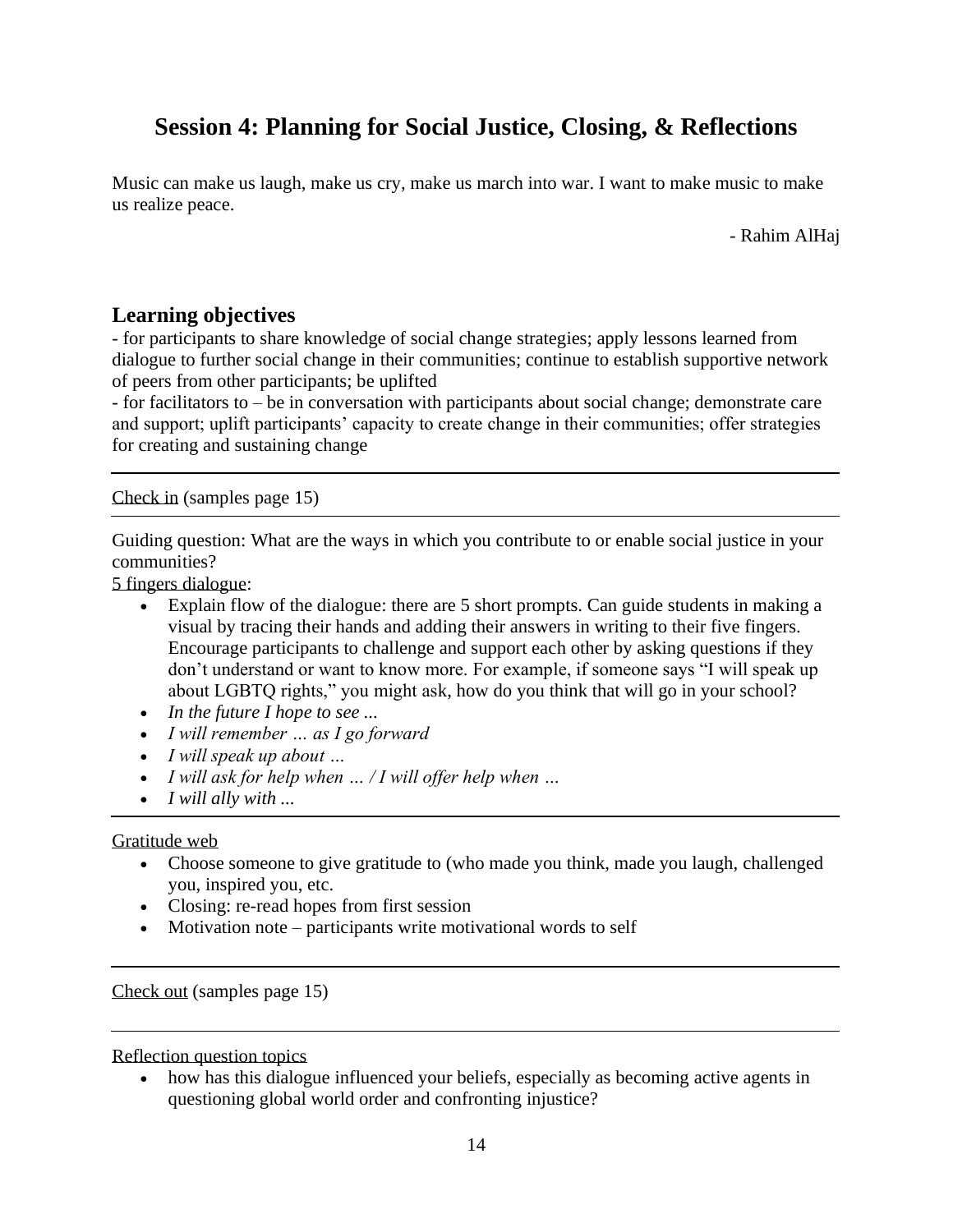## SAMPLE CHECK INS

- How is your head (mental state), how is your heart (emotional state)?
- Story of your name
- Favorite family recipe
- Favorite dessert
- Typical weekend
- Someone who makes you laugh
- Highlight from past week

#### SAMPLE CHECK OUTS

*verbal*

- Something you hadn't given much thought to before today
- Something that will stay with you from today's session
- Something you're looking forward to this week
- Someone you want to show gratitude for
- Something you noticed about yourself today
- Rose/bud/thorn [something beautiful/great about the session/something you hope for in future sessions/something difficult about the session]

## *Activity-based*

- that's not a ---, it's a ---- [take any small, passable object like a pencil. First person starts – 'that's not a pencil, it's a (uses it in different way, like hat)' passes it to next person. 'that's not a hat, it's a violin' etc.]
- Deep breathing together
- Movement/stretching/dancing
- 4 stones meditation: --
- Rainstorm hand drumming
- Appreciation web
- I am poem group reading
- Journaling time

## VISUALIZATION

## [adapted from Sonal Lal, co-facilitator]

*If you're comfortable, close your eyes. If you're not comfortable, you can look up at me. I want you to close your eyes and think about what your home looks like. What do you smell, who's there, what is the temperature, is it warm, is it cold. Think about what makes your home feel like home. What sounds do you hear, who's next to you? I want you to think about your happiness. What makes you happy? What makes you smile? What makes you laugh? Who do you see, who's making you feel these emotions? Is it one person, is it family, are they videos, pictures? When you think about your happiness, where are you? Are you at home, are you with friends, are you out in the community? Now I want you to think about your community – your country, your family, your culture, your nationality? What makes that unique for you? Do you see acceptance and love, maybe a little more misunderstanding and frustration? Do you see a mix of emotions, or do you see one emotion that takes over? In that community of yours, or in that home of yours, where do you see injustice? Is it between genders, between races, or between different ages, what does injustice look like? Is it a lack of education, lack of accessibility, lack of communication? What does inequality look like, abuse and corruption look like? Now take a*